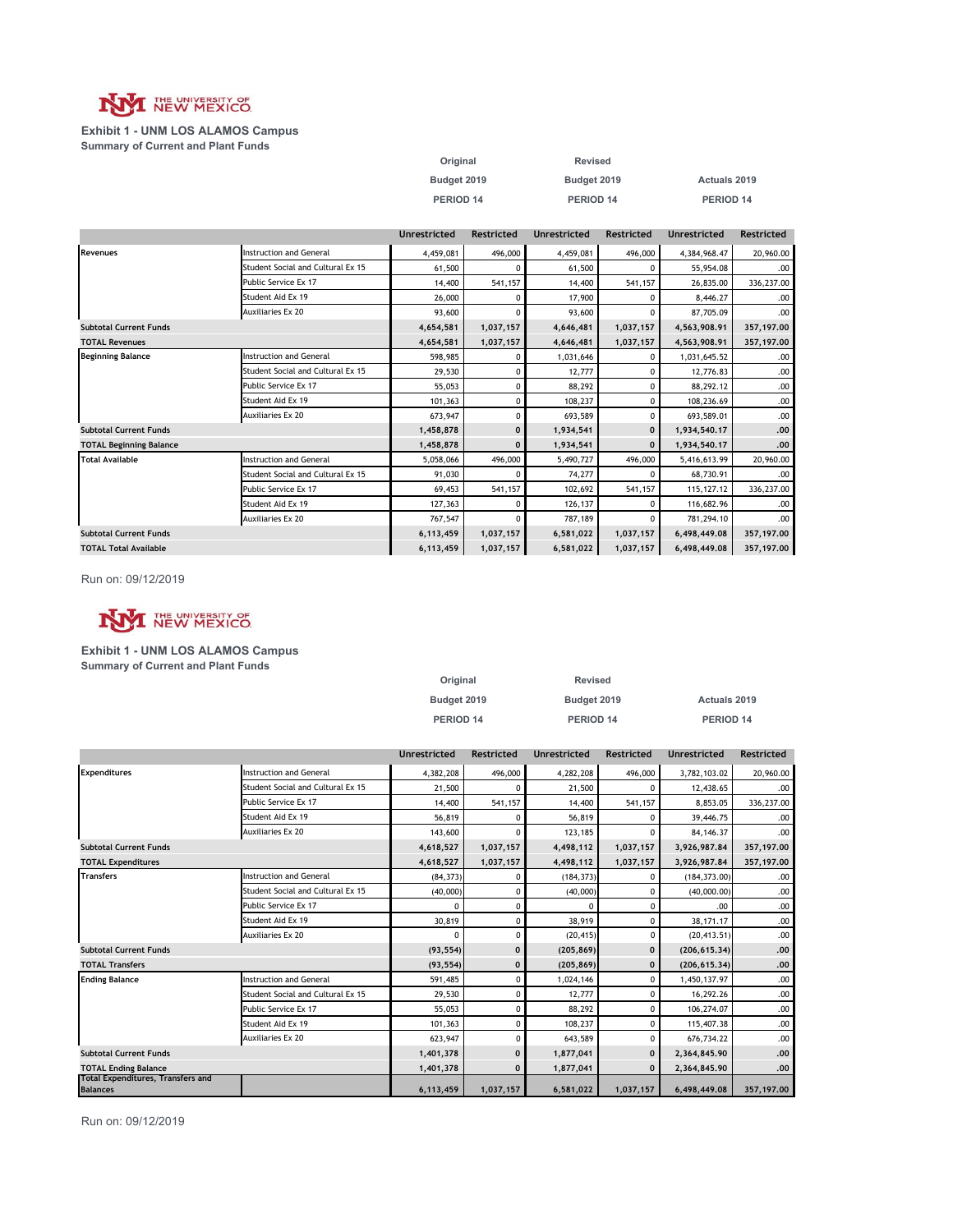

## **Exhibit 1a ‐ UNM Los Alamos Campus ‐ Detail of Transfers**

|                                                     | <b>Original Budget</b><br>FY 2019 | <b>Revised Budget</b><br>FY 2019 | <b>Actuals</b><br>FY 2019 |
|-----------------------------------------------------|-----------------------------------|----------------------------------|---------------------------|
| A. TOTAL TO (FROM) INSTRUCTION & GENERAL:           | (84, 373)                         | (184, 373)                       | (184, 373)                |
| <b>NON-MANDATORY TRANSFERS:</b>                     |                                   |                                  |                           |
| <b>AUXILIARIES</b>                                  | 0                                 | 0                                | 0                         |
| PLANT FUND MINOR/MAJOR                              | (6,000)                           | (6,000)                          | (6,000)                   |
| <b>TOTAL NON-MANDATORY TRANSFERS</b>                | (6,000)                           | (6,000)                          | (6,000)                   |
| <b>REQUIRED TRANSFERS:</b>                          |                                   |                                  |                           |
| STUDENT AID GRANTS AND STIPENDS-3%                  | (30, 819)                         | (30, 819)                        | (30, 819)                 |
| RENEWAL/REPLACEMENT - BR&R                          | (35,034)                          | (135, 034)                       | (135, 034)                |
| <b>PLANT FUND MINOR - ER&amp;R</b>                  | (12, 520)                         | (12, 520)                        | (12, 520)                 |
| <b>TOTAL REQUIRED TRANSFERS</b>                     | (78, 373)                         | (178, 373)                       | (178, 373)                |
| <b>B. TOTAL TO (FROM) STUDENT SOCIAL CULTURAL</b>   | (40,000)                          | (40,000)                         | (40,000)                  |
| <b>RENEWAL &amp; REPLACEMENT</b>                    | (40,000)                          | (40,000)                         | (40,000)                  |
| <b>C. TOTAL TO (FROM) RESEARCH</b>                  | 0                                 | 0                                | 0                         |
| <b>D. TOTAL TO (FROM) PUBLIC SERVICE</b>            | 0                                 | 0                                | 0                         |
| E. TOTAL TO (FROM) INTERNAL SERVICE                 | $\mathbf 0$                       | 0                                | 0                         |
| F. TOTAL TO (FROM) STUDENT AID/GRANTS STIPENDS      | 30,819                            | 38,919                           | 38,171                    |
| 1&6                                                 | 30,819                            | 30,819                           | 30,819                    |
| <b>ENDOWMENTS</b>                                   | 0                                 | 8,100                            | 7,352                     |
| <b>G. TOTAL TO (FROM) AUXILARIES</b>                | 0                                 | (20, 415)                        | (20, 414)                 |
| <b>MAIN CAMPUS INTERNAL SERVICES</b>                | 0                                 | (973)                            | (972)                     |
| PLANT FUND MINOR CAPITAL                            |                                   | (19, 442)                        | (19, 441)                 |
| <b>H. TOTAL TO (FROM) MAIN CAMPUS CURRENT FUND</b>  | 0                                 | 973                              | 972                       |
| <b>LOS ALAMOS AUXILARIES</b>                        | $\mathbf 0$                       | 973                              | 972                       |
| I. TOTAL TO (FROM) PLANT FUND MINOR/MAJOR           | 18,520                            | 37,962                           | 37,961                    |
| LOS ALAMOS I&G                                      | 18,520                            | 18,520                           | 18,520                    |
| LOS ALAMOS AUXILARIES                               | 0                                 | 19,442                           | 19,441                    |
| J. TOTAL TO (FROM) RENEWAL & REPLACEMENT            | 75,034                            | 175,034                          | 175,034                   |
| LOS ALAMOS I&G                                      | 35,034                            | 135,034                          | 135,034                   |
| LOS ALAMOS STUDENT SOCIAL CULTURAL                  | 40,000                            | 40,000                           | 40,000                    |
| <b>K. TOTAL TO (FROM) ENDOWMENTS</b>                | 0                                 | (8, 100)                         | (7, 352)                  |
| LOS ALAMOS STUDENT AID GRANTS/STIPENDS              | 0                                 | (8, 100)                         | (7, 352)                  |
| L. TOTAL TO (FROM) AGENCY FUND                      | 0                                 | 0                                | 0                         |
| M. TOTAL TO (FROM) RESTRICTED I&G                   | 0                                 | $\mathbf 0$                      | $\mathbf 0$               |
| N. TOTAL TO (FROM) RESTRICTED RESEARCH              | 0                                 | $\mathbf 0$                      | $\mathbf 0$               |
| <b>0. TOTAL TO (FROM) RESTRICTED PUBLIC SERVICE</b> | 0                                 | $\mathbf 0$                      | $\mathbf 0$               |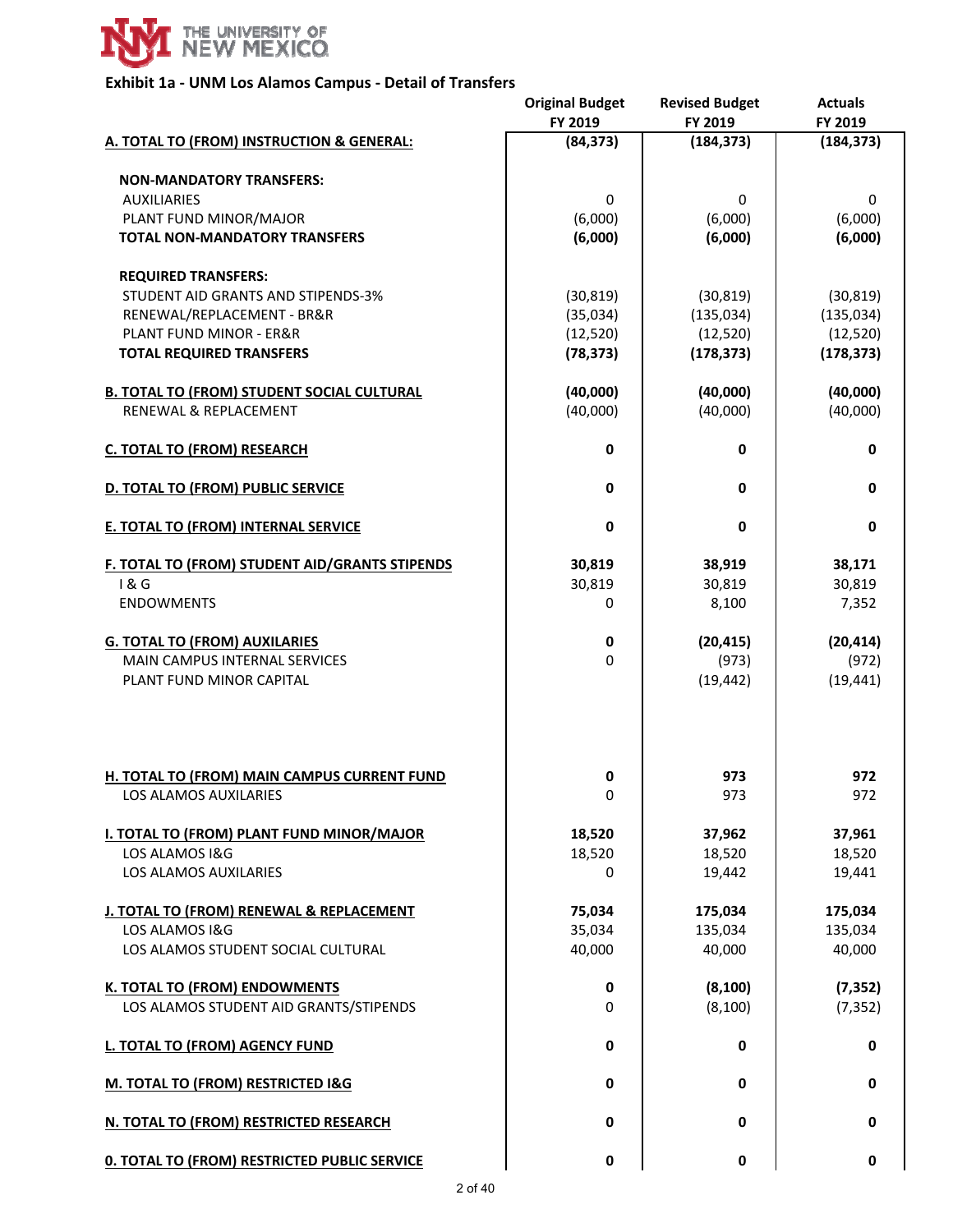

# **Exhibit 1a ‐ UNM Los Alamos Campus ‐ Detail of Transfers**

|                                                     | <b>Original Budget</b><br>FY 2019 | <b>Revised Budget</b><br>FY 2019 | <b>Actuals</b><br>FY 2019 |
|-----------------------------------------------------|-----------------------------------|----------------------------------|---------------------------|
| P. TOTAL TO (FROM) RESTRICTED STUDENT AID           | $\mathbf 0$                       | 0<br>0                           | 0                         |
| <b>NET TRANSFER TO OR (FROM):</b>                   |                                   |                                  |                           |
| INSTR. & GEN'L                                      |                                   |                                  |                           |
|                                                     | (84, 373)                         | (184, 373)                       | (184, 373)                |
| STU SOC & CULT DEV ACT                              | (40,000)                          | (40,000)                         | (40,000)                  |
| STU AID GRANTS & STIPENDS                           | 30,819                            | 38,919                           | 38,171                    |
| <b>AUXILIARY ENTERPRISES</b>                        | Ω                                 | (20, 415)                        | (20, 414)                 |
| NET TRANSFERS TO (FROM) CURRENT FUND UNRESTR. Exh 1 | (93, 554)                         | (205, 869)                       | (206, 615)                |
| <b>MAIN CAMPUS CURRENT FUND</b>                     | $\Omega$                          | 973                              | 972                       |
| PLANT FUNDS CAPITAL OUTLAY (EXH. I)                 | 18,520                            | 37,962                           | 37,961                    |
| RENEWALS & REPLACEMENTS (EXH. II)                   | 75,034                            | 175,034                          | 175,034                   |
| <b>ENDOWMENTS</b>                                   | O                                 | (8,100)                          | (7, 352)                  |
| <b>GRAND TOTAL NET TRANSFERS</b>                    | 0                                 | 0                                | O                         |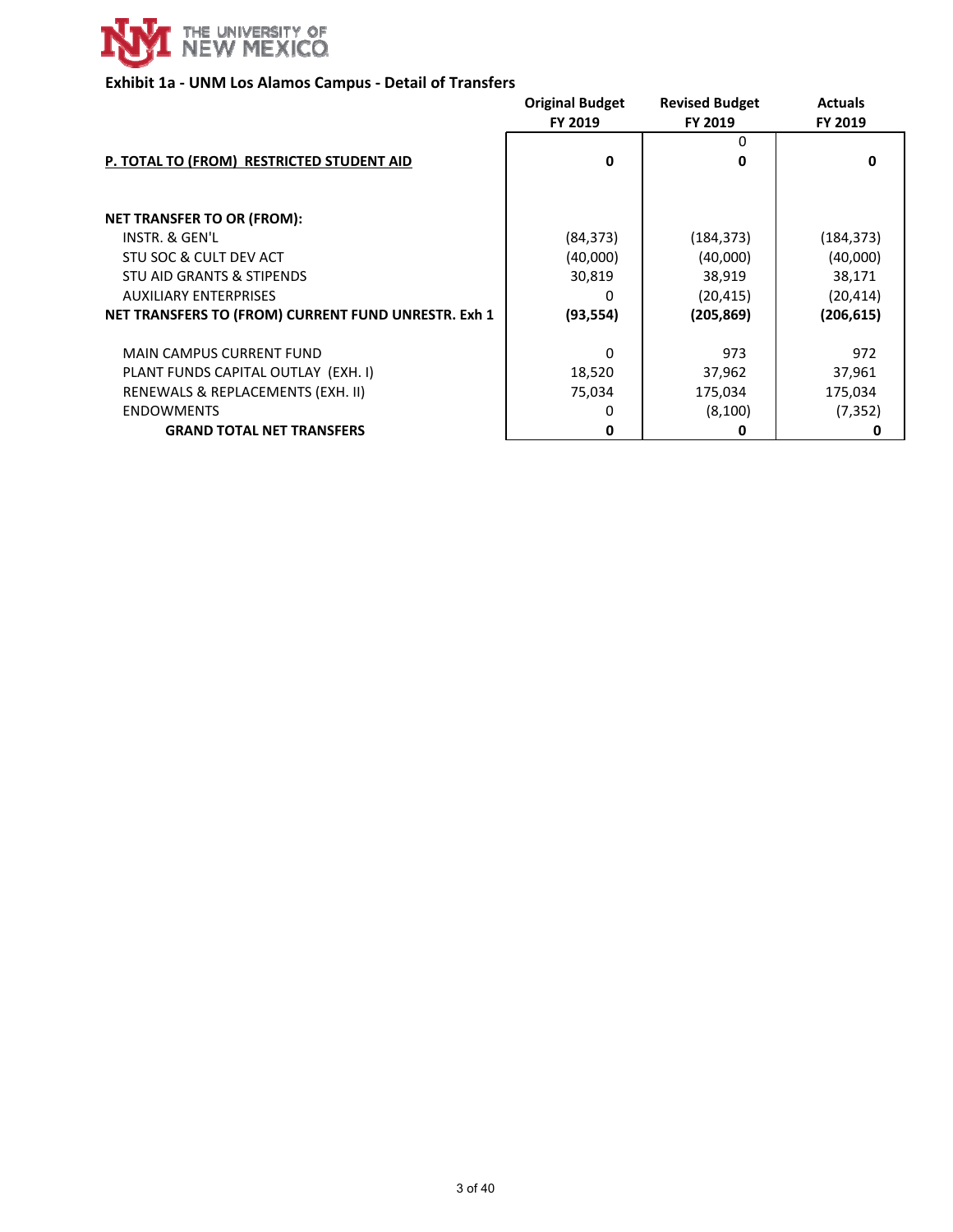

#### **Exhibit 2 - UNM LOS ALAMOS Campus Summary of Instruction and General**

| Original    | <b>Revised</b> |                     |
|-------------|----------------|---------------------|
| Budget 2019 | Budget 2019    | <b>Actuals 2019</b> |
| PERIOD 14   | PERIOD 14      | PERIOD 14           |

|                           |                                           | <b>Unrestricted</b> | Restricted   | <b>Unrestricted</b> | Restricted | <b>Unrestricted</b> | <b>Restricted</b> |
|---------------------------|-------------------------------------------|---------------------|--------------|---------------------|------------|---------------------|-------------------|
| Revenues                  | TUITION AND FEES                          | 1,193,331           | $\Omega$     | 1,193,331           | 0          | 1,037,993           | $\mathbf 0$       |
|                           | <b>STATE APPROPRIATIONS</b>               | 1,757,000           | $\Omega$     | 1,757,000           | $\Omega$   | 1,757,000           | 0                 |
|                           | <b>LOCAL APPROPRIATIONS</b>               | 1,424,000           | $\Omega$     | 1,424,000           | $\Omega$   | 1,459,627           | 0                 |
|                           | FEDERAL GRANTS AND CONTRACTS              | 0                   | 481,000      | 0                   | 481,000    |                     | 11,196            |
|                           | STATE GRANTS AND CONTRACTS                | 0                   | 15,000       | 0                   | 15,000     | 692                 | 9,764             |
|                           | SALES AND SERVICES                        | 56,000              | <sup>0</sup> | 56,000              |            | 77,871              | 0                 |
|                           | <b>OTHER SOURCES</b>                      | 28,750              | O            | 28,750              |            | 51,785              | 0                 |
| <b>Total Revenues</b>     |                                           | 4,459,081           | 496,000      | 4,459,081           | 496,000    | 4,384,968           | 20,960            |
| <b>Beginning Balance</b>  | <b>RESERVES</b>                           | 598,985             | $\Omega$     | 1,031,646           | 0          | 1,031,646           | $\Omega$          |
| <b>Total Available</b>    |                                           | 5,058,066           | 496,000      | 5,490,727           | 496,000    | 5,416,614           | 20,960            |
| Expenditures              | <b>INSTRUCTION</b>                        | 1,807,396           | 459,500      | 1,762,653           | 459,500    | 1,476,574           | $\Omega$          |
|                           | <b>ACADEMIC SUPPORT</b>                   | 643,841             | 10,500       | 628,584             | 10,500     | 606,193             | 7,227             |
|                           | <b>STUDENT SERVICES</b>                   | 558,089             | 12,500       | 523,089             | 12,500     | 439,502             | 11,104            |
|                           | <b>INSTITUTIONAL SUPPORT</b>              | 1,005,706           | 13,500       | 1,005,706           | 13,500     | 925,247             | 2,629             |
|                           | <b>OPERATION AND MAINTENANCE OF PLANT</b> | 367,176             |              | 362,176             |            | 334,586             | 0                 |
| <b>Total Expenditures</b> |                                           | 4,382,208           | 496,000      | 4,282,208           | 496,000    | 3,782,102           | 20,960            |
| Transfers (IN) or OUT     | <b>TRANSFERS</b>                          | 84,373              | $\Omega$     | 184,373             | 0          | 184,373             | $\Omega$          |
| <b>Ending Balance</b>     |                                           | 591,485             | 0            | 1,024,146           | 0          | 1,450,139           | $\mathbf 0$       |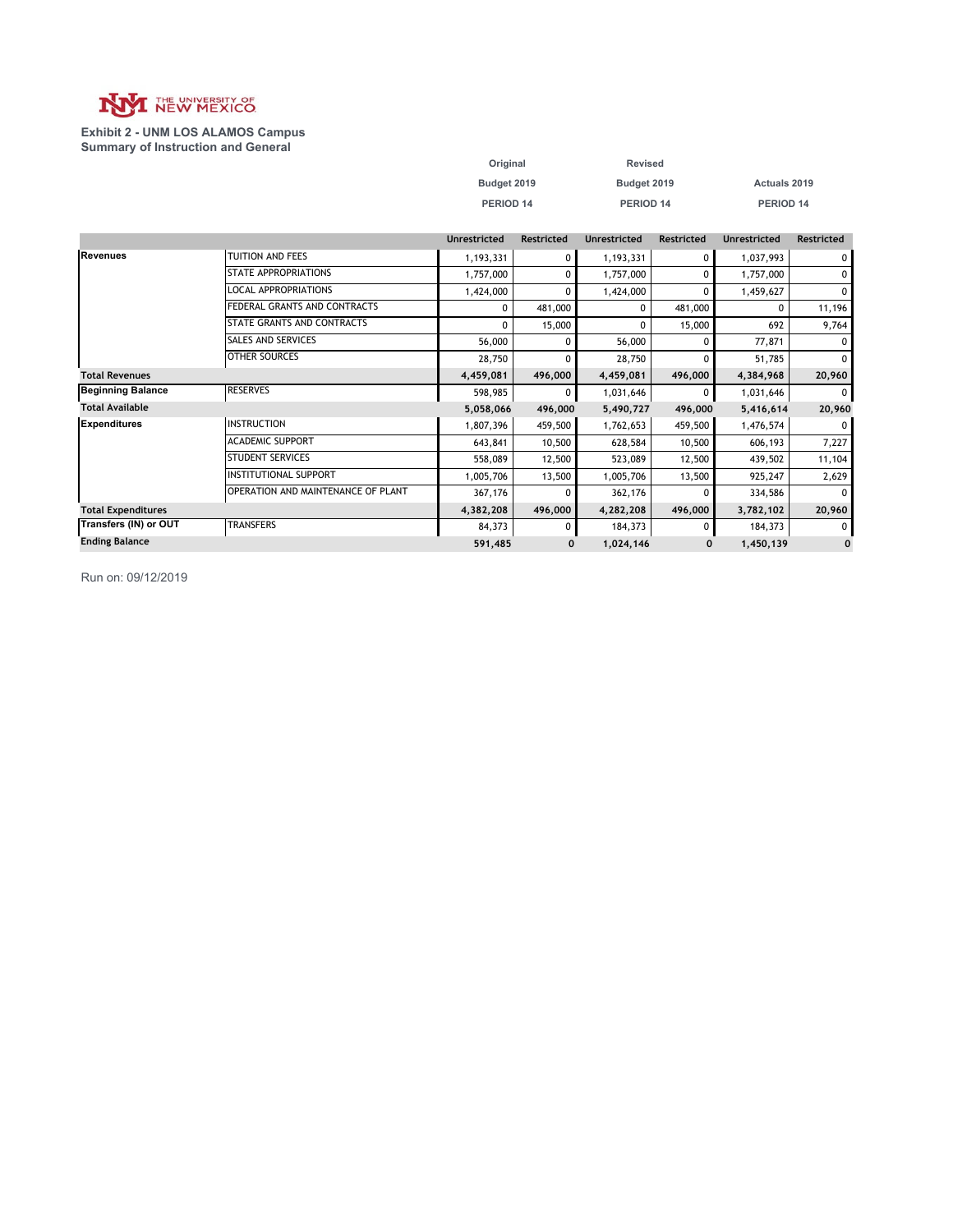

### **Exhibit 3 - UNM LOS ALAMOS Campus**

**Student Tuition and Misc. Fees for Instruction and General**

| Original    | Revised     |                     |
|-------------|-------------|---------------------|
| Budget 2019 | Budget 2019 | <b>Actuals 2019</b> |
| PERIOD 14   | PERIOD 14   | PERIOD 14           |

|                                     |                         |                                  |                                  | <b>Unrestricted</b> | Unrestricted | Unrestricted |
|-------------------------------------|-------------------------|----------------------------------|----------------------------------|---------------------|--------------|--------------|
| <b>TUITION</b>                      | Regular Academic        | <b>Resident Ft</b>               | Fall                             | 203,045             | 203,045      | 171,380      |
|                                     |                         |                                  | Spring                           | 167,345             | 167,345      | 122,836      |
|                                     |                         |                                  | Summer                           | 45,900              | 45,900       | 40,672       |
|                                     |                         | <b>Resident Pt</b>               | Fall                             | 278,800             | 278,800      | 264,737      |
|                                     |                         |                                  | Spring                           | 295,400             | 295,400      | 342,760      |
|                                     |                         |                                  | Summer                           | 75,800              | 75,800       | 77,449       |
|                                     |                         | Nonresident Ft                   | Fall                             | 5,500               | 5,500        | 5,460        |
|                                     |                         |                                  | Spring                           | 8,200               | 8,200        | 8,190        |
|                                     |                         | Nonresident Pt                   | Fall                             | 10,700              | 10,700       | 7,963        |
|                                     |                         |                                  | Spring                           | 11,400              | 11,400       | 16,835       |
|                                     |                         | Uncollectible                    |                                  |                     |              |              |
|                                     |                         | Tuition                          | Fall                             | (10, 800)           | (10, 800)    | (7, 915)     |
|                                     |                         |                                  | Spring                           | (10, 800)           | (10, 800)    | (8, 148)     |
|                                     |                         |                                  | Summer                           | (5,700)             | (5,700)      | (1,939)      |
|                                     |                         | Tuition Waivers and              |                                  |                     |              |              |
|                                     |                         | Adjustments                      | Fall                             | (61,000)            | (61,000)     | (54, 466)    |
|                                     |                         |                                  |                                  |                     |              |              |
|                                     |                         |                                  | Miscellaneous Fees               | 0                   | 0            | (5)          |
|                                     |                         |                                  | Spring                           | (90, 700)           | (90, 700)    | (112, 672)   |
|                                     |                         |                                  | Summer                           | (18, 500)           | (18, 500)    | (16, 648)    |
| Subtotal Regular Academic           |                         |                                  |                                  | 904,590             | 904,590      | 856,489      |
|                                     | Community Education     | Community<br>Education           | Children's College               | 35,907              | 35,907       | 16,910       |
|                                     |                         |                                  | Community<br>Education           | 42,907              | 42,907       | 12,554       |
|                                     |                         |                                  | Specialized Training             | 69,177              | 69,177       | 6,220        |
| <b>Total TUITION</b>                |                         |                                  |                                  | 1,052,581           | 1,052,581    | 892,173      |
| <b>FEES</b>                         | <b>Application Fees</b> | <b>Application Fees</b>          | <b>Application Fees</b>          | $\mathbf{0}$        | 0            | 30           |
|                                     | Course Lab Fees         | Course Lab Fees                  | Course Lab Fees                  | 113,000             | 113,000      | 120,200      |
|                                     | Mandatory Student Fees  | <b>Mandatory Student</b><br>Fees | <b>Mandatory Student</b><br>Fees | 22,000              | 22,000       | 20,390       |
|                                     | Other Student Fees      | Other Student Fees               | <b>Other Student Fees</b>        | 5,750               | 5,750        | 5,105        |
|                                     | <b>Testing Fees</b>     | <b>Testing Fees</b>              | <b>Testing Fees</b>              | 0                   | 0            | 95           |
| <b>Total FEES</b>                   |                         |                                  |                                  |                     |              | 145,820      |
| <b>GRAND TOTAL TUITION AND FEES</b> |                         |                                  |                                  | 1,193,331           | 1,193,331    | 1,037,993    |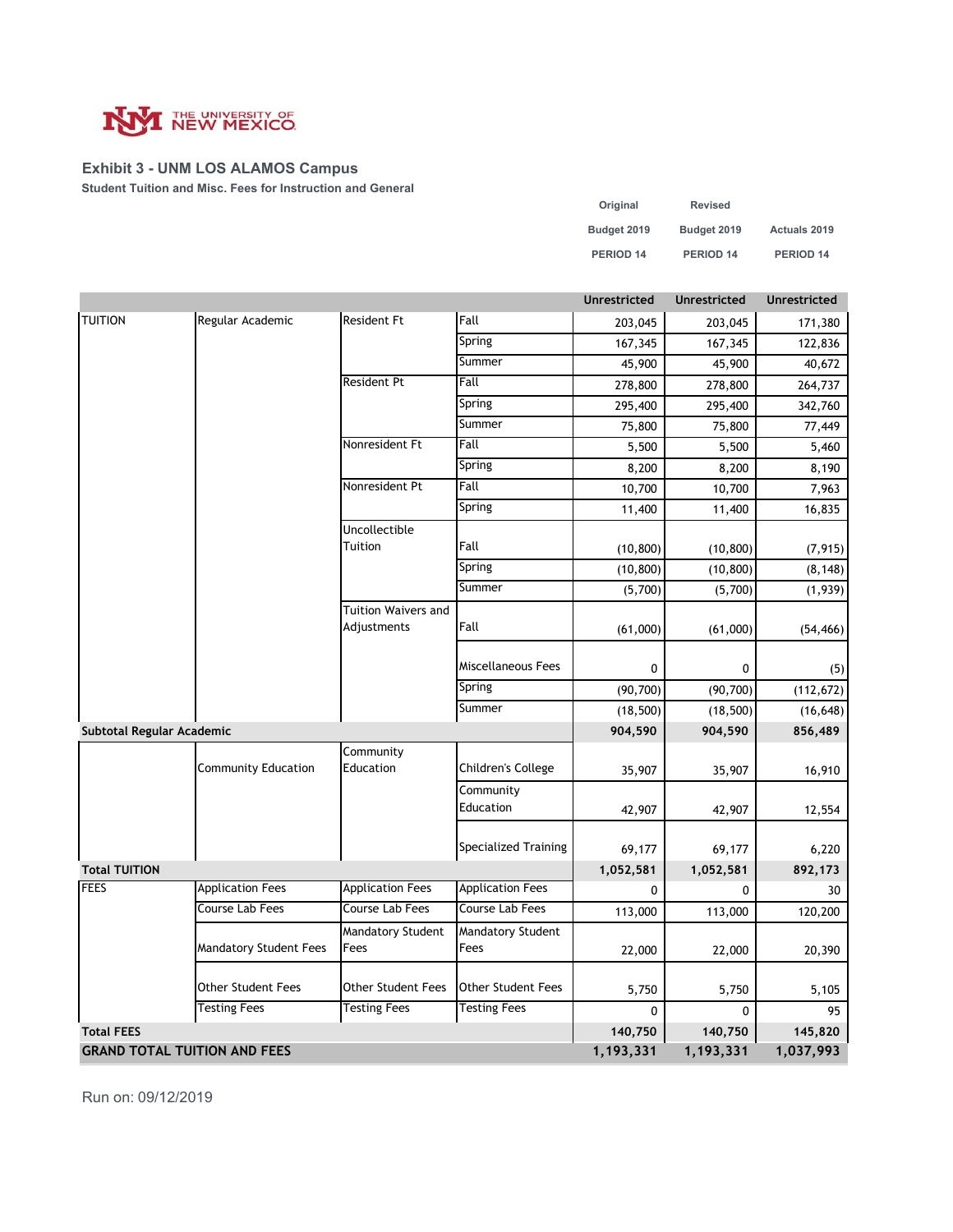

### **Exhibit 4 - UNM LOS ALAMOS Campus**

**Governmental Appropriations for Instruction and General**

**Budget 2019 Budget 2019 Actuals 2019 Original Revised**

**PERIOD 14 PERIOD 14 PERIOD 14**

|                                          |                         | Unrestricted | <b>Restricted</b> | Unrestricted | <b>Restricted</b> | Unrestricted | <b>Restricted</b> |
|------------------------------------------|-------------------------|--------------|-------------------|--------------|-------------------|--------------|-------------------|
| LOCAL APPROPRIATIONS                     | Local District Tax Levy | 1.424.000    |                   | 1,424,000    |                   | 1,459,627    | 0                 |
| <b>STATE APPROPRIATIONS</b>              | Regular                 | 1,757,000    |                   | 1,757,000    |                   | 1,757,000    | $\mathbf{0}$      |
| <b>Total Governmental Appropriations</b> |                         | 3,181,000    |                   | 3,181,000    | 0                 | 3,216,627    | $\mathbf{0}$      |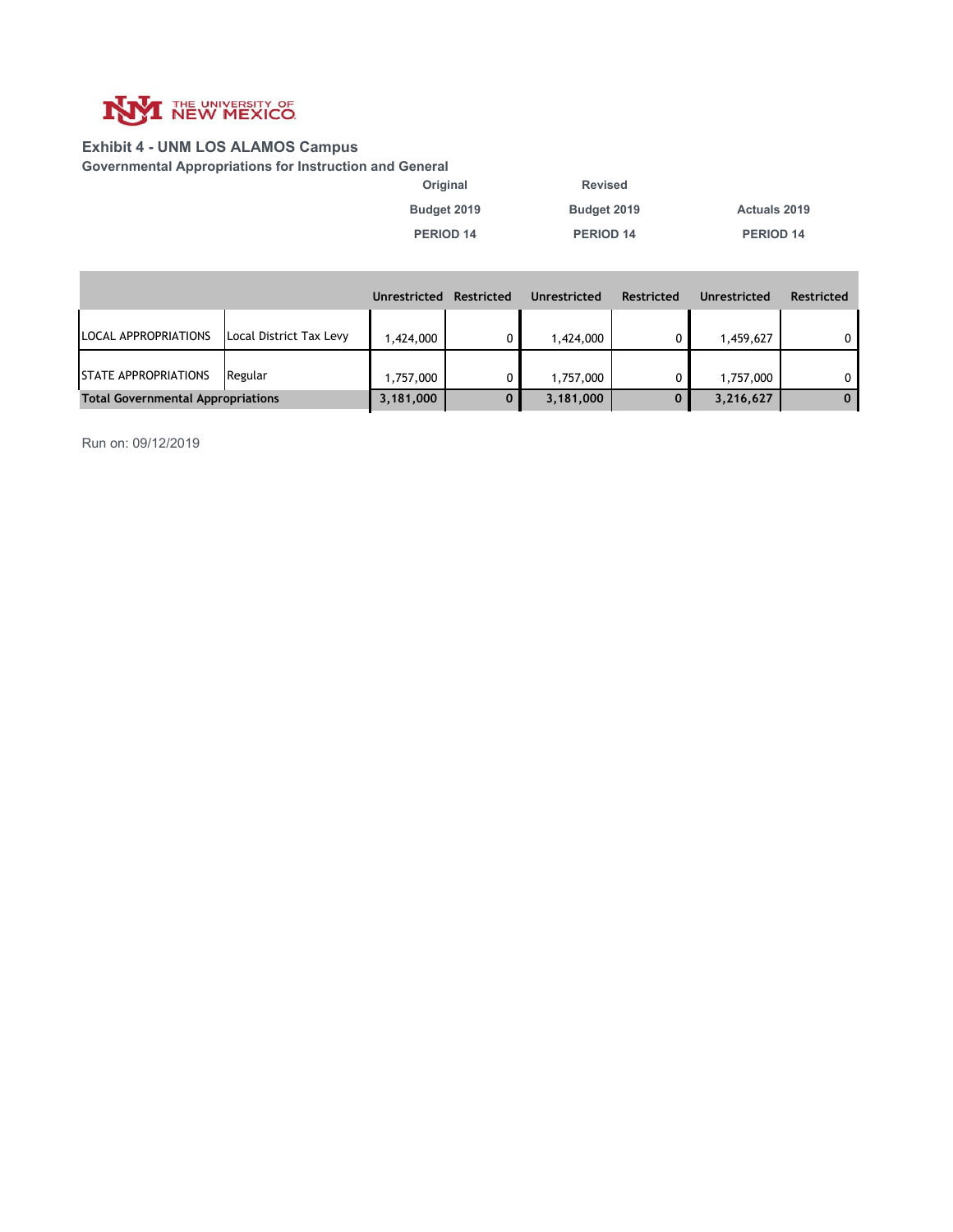

### **Exhibit 5 - UNM LOS ALAMOS Campus**

**Governmental Grants and Contracts for Instruction and General**

| Original    | <b>Revised</b> |                     |
|-------------|----------------|---------------------|
| Budget 2019 | Budget 2019    | <b>Actuals 2019</b> |
| PERIOD 14   | PERIOD 14      | PERIOD 14           |

|                                                         |                                             | <b>Unrestricte</b><br>d | <b>Restricted</b> | <b>Unrestricted</b> | <b>Restricted</b> | <b>Unrestricted</b> | <b>Restricted</b> |
|---------------------------------------------------------|---------------------------------------------|-------------------------|-------------------|---------------------|-------------------|---------------------|-------------------|
| <b>FEDERAL</b><br><b>GRANTS AND</b><br><b>CONTRACTS</b> | I&G Programs                                | 0                       | 450,000           | 0                   | 450,000           | 0                   | 0                 |
|                                                         | Workstudy                                   | 0                       | 31,000            | 0                   | 31,000            | 0                   | 11,196            |
| <b>STATE</b><br><b>GRANTS AND</b><br><b>CONTRACTS</b>   | Regular<br>Workstudy                        | 0<br>0                  | 0<br>15,000       | 0<br>0              | 0<br>15,000       | 692<br>$\Omega$     | 9,764             |
|                                                         | <b>Total Government Gifts and Contracts</b> | $\mathbf 0$             | 496,000           | $\mathbf 0$         | 496,000           | 692                 | 20,960            |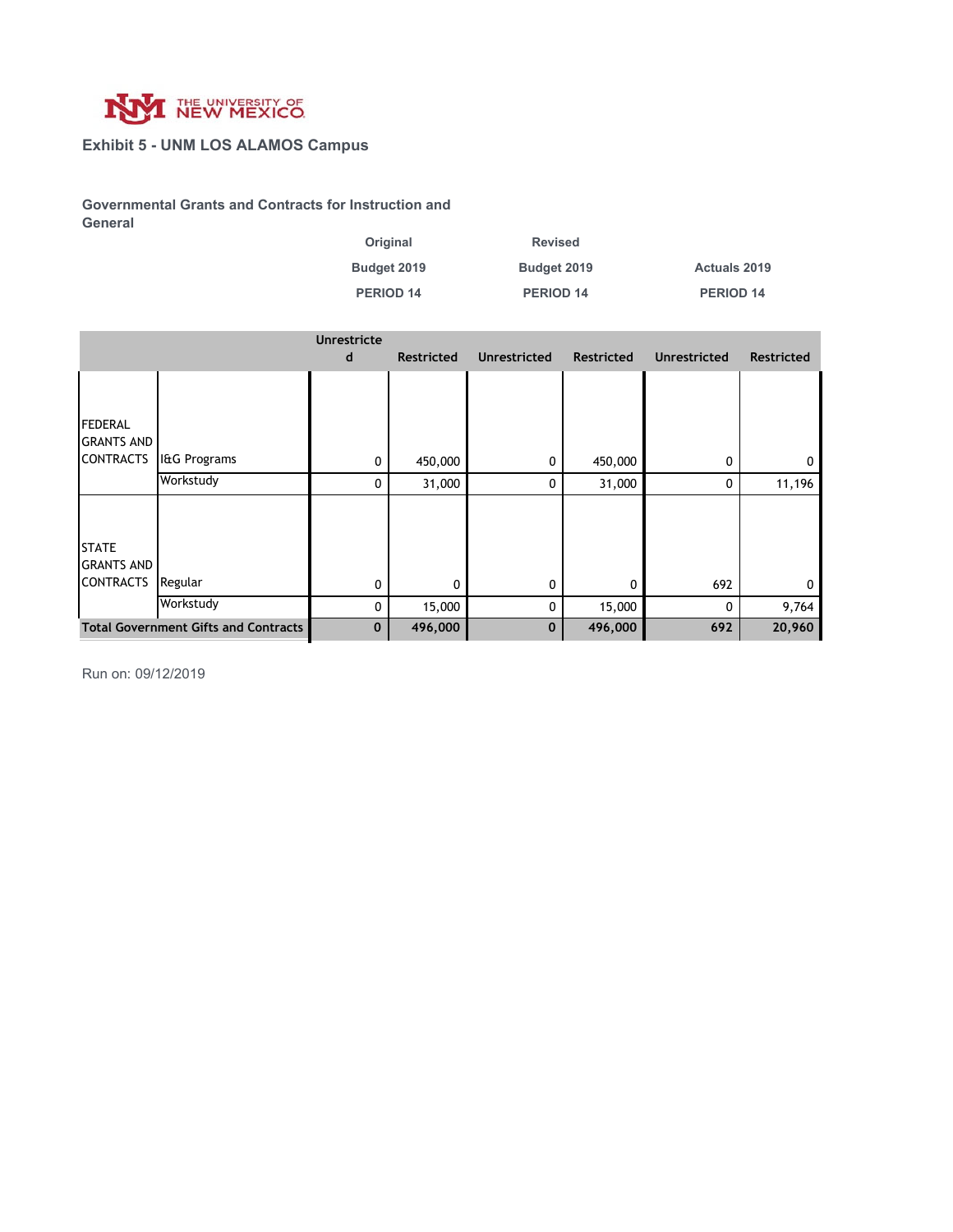

### **Exhibit 8 - UNM LOS ALAMOS Campus**

**Sales and Services of Educational Activities for Instruction and General**

| Original             |            | <b>Revised</b>       |            |                      |        |
|----------------------|------------|----------------------|------------|----------------------|--------|
| Budget 2019          |            | Budget 2019          |            | <b>Actuals 2019</b>  |        |
| PERIOD 14            |            | PERIOD 14            |            | PERIOD 14            |        |
|                      |            |                      |            |                      |        |
| <b>Ilnrestricted</b> | Restricted | <b>Ilnrestricted</b> | Restricted | <b>Ilnrestricted</b> | Restri |

|                           |              | Unrestricted | Restricted | Unrestricted | <b>Restricted</b> | Unrestricted | <b>Restricted</b> |
|---------------------------|--------------|--------------|------------|--------------|-------------------|--------------|-------------------|
| <b>SALES AND SERVICES</b> | <b>Other</b> | 56,000       |            | 56,000       |                   | 77,871       |                   |
| <b>Total</b>              |              | 56,000       |            | 56,000       |                   | 77.871       |                   |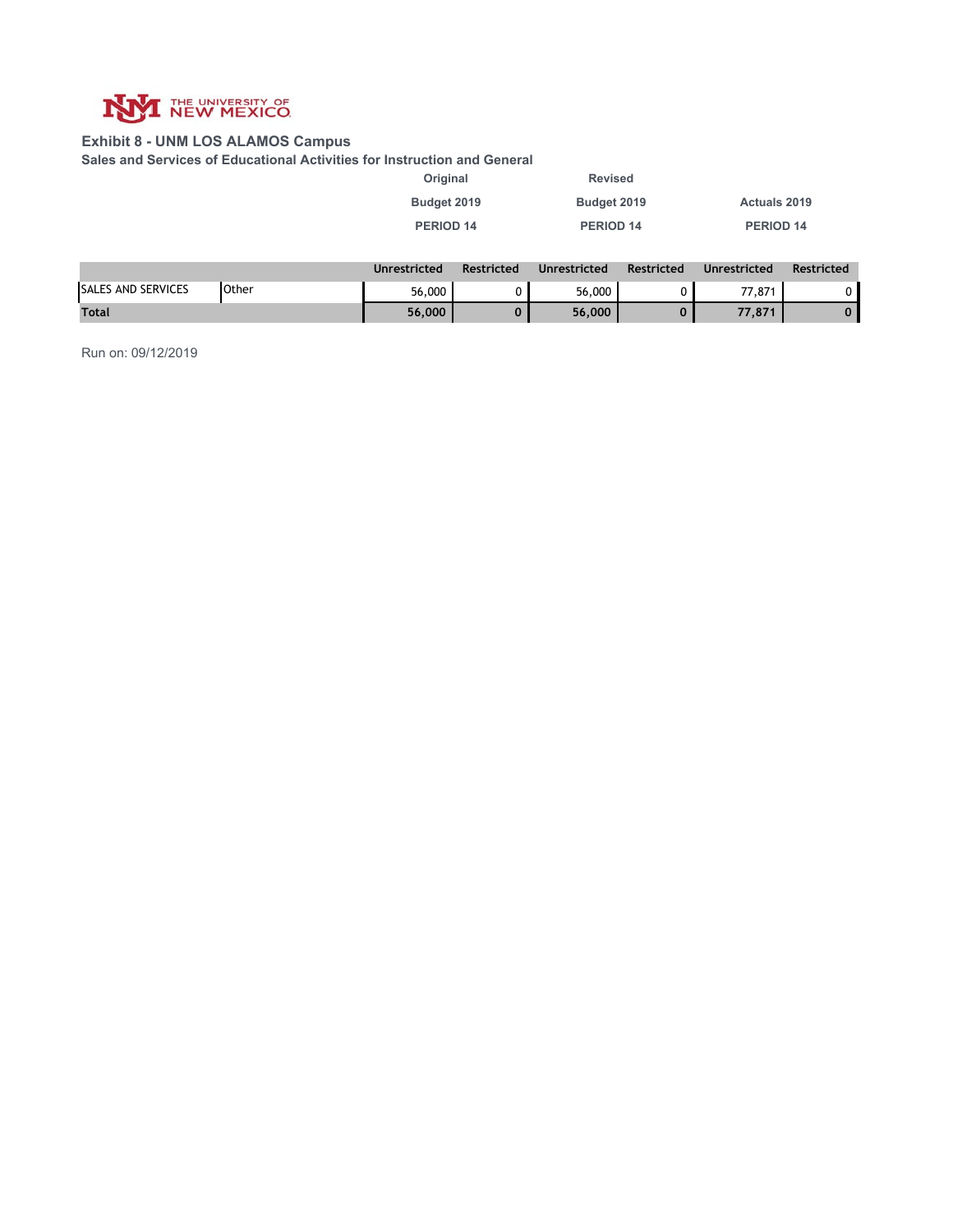

### **Exhibit 9 - UNM LOS ALAMOS Campus**

**Other Sources of Revenue for Instruction and General**

| Original    | Revised     |                     |
|-------------|-------------|---------------------|
| Budget 2019 | Budget 2019 | <b>Actuals 2019</b> |
| PERIOD 14   | PERIOD 14   | PERIOD 14           |

|                                        |                              | Unrestricted | <b>Restricted</b> | Unrestricted | <b>Restricted</b> | Unrestricted | <b>Restricted</b> |
|----------------------------------------|------------------------------|--------------|-------------------|--------------|-------------------|--------------|-------------------|
| <b>OTHER SOURCES</b>                   | <b>F</b> and A Cost Recovery | 12,000       |                   | 12,000       |                   | 17.601       |                   |
|                                        | Interest Income              | 16,000       |                   | 16,000       |                   | 33.519       |                   |
|                                        | Miscellaneous                | 750          |                   | 750          |                   | 666          |                   |
| <b>TOTAL Other Sources of Revenues</b> |                              | 28,750       |                   | 28,750       |                   | 51,785       |                   |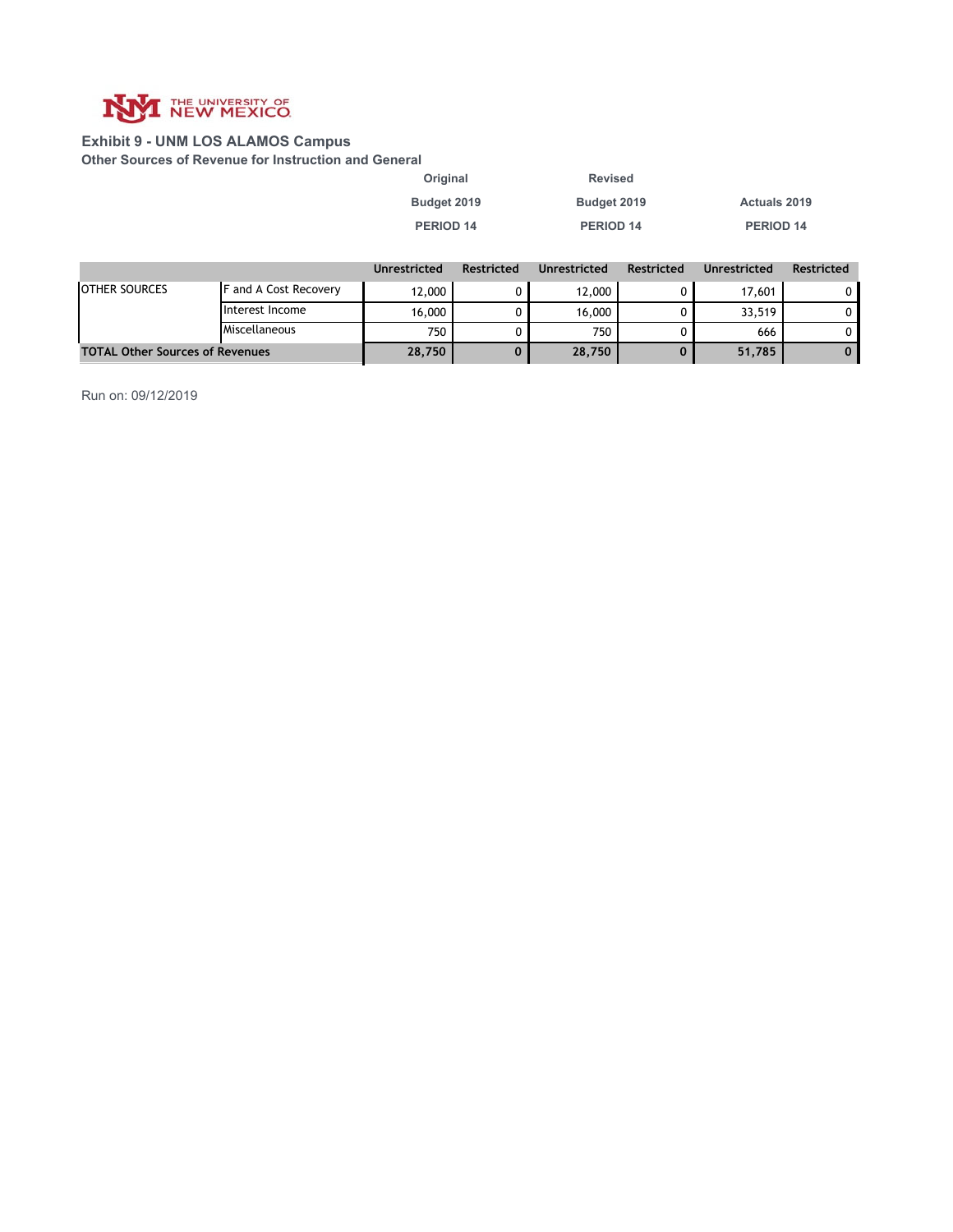

|                                                                  |                         |                                 | PERIOD 14           |             | PERIOD 14           |            | PERIOD 14           |            |
|------------------------------------------------------------------|-------------------------|---------------------------------|---------------------|-------------|---------------------|------------|---------------------|------------|
|                                                                  |                         |                                 | <b>Unrestricted</b> | Restricted  | <b>Unrestricted</b> | Restricted | <b>Unrestricted</b> | Restricted |
| <b>Community Education</b>                                       | Los Alamos Branch       | Children's College              | 35,907              | 0           | 35,907              | 0          | 14,807.74           | .00        |
|                                                                  |                         | <b>Community Education</b>      | 42,907              | 0           | 42,907              | 0          | 42,589.15           | .00.       |
|                                                                  |                         | Specialized Training            | 69,177              | 0           | 69,177              | 0          | 17,085.85           | .00        |
| <b>Total Community Education</b>                                 |                         |                                 | 147,991             | 0           | 147,991             | 0          | 74,482.74           | .00        |
| General Academic                                                 |                         |                                 |                     |             |                     |            |                     |            |
| Instruction                                                      | Los Alamos Branch       | <b>Business</b>                 | 40,060              | 0           | 63,095              | 0          | 58,790.96           | .00        |
|                                                                  |                         | Communication                   | 171,193             | 0           | 174,694             | 0          | 159,297.18          | .00        |
|                                                                  |                         | Computer Science                | 24,623              | 0           | 56,218              | 0          | 55,237.69           | .00        |
|                                                                  |                         | <b>EMS/Fire Science</b>         | 60,186              | 0           | 95,973              | 0          | 87,873.00           | .00        |
|                                                                  |                         | Education                       | 52,973              | 0           | 112,198             | 0          | 111,728.97          | .00        |
|                                                                  |                         | <b>Engineering General</b>      |                     |             |                     |            |                     |            |
|                                                                  |                         | Academic                        | 26,431              | 0           | 26,431              | 0          | 16,628.82           | .00        |
|                                                                  |                         | Fine Arts General               |                     |             |                     |            |                     |            |
|                                                                  |                         | Academic                        | 76,735              | 0           | 102,206             | 0          | 102,001.19          | .00        |
|                                                                  |                         | <b>Instructional Delivery</b>   | 30,000              | 0           | 4,875               | 0          | 3,026.97            | .00        |
|                                                                  |                         | <b>Mathematics</b>              | 111,526             | $\pmb{0}$   | 162,466             | 0          | 157,479.51          | .00        |
|                                                                  |                         | Natural                         |                     |             |                     |            |                     |            |
|                                                                  |                         | Resources/Science               | 87,575              | 0           | 147,213             | 0          | 142,596.34          | .00        |
|                                                                  |                         |                                 |                     |             |                     |            |                     |            |
|                                                                  |                         | Unallocated Instruction         | 382,840             | 0           | 56,788              | 0          | 25,845.52           | .00        |
| <b>Total General Academic Instruction</b>                        |                         |                                 | 1,064,142           | $\mathbf 0$ | 1,002,157           | 0          | 920,506.15          | .00        |
| Occup/Voc Instruction                                            | Los Alamos Branch       | <b>Applied Technology</b>       |                     |             |                     |            |                     |            |
|                                                                  |                         |                                 | 61,253              | 0           | 77,660              | 0          | 76,865.62           | .00        |
|                                                                  |                         | IT Technology Programs          | 25,196              | 0           |                     | 0          |                     |            |
|                                                                  |                         |                                 |                     |             | 36,031              |            | 31,309.15           | .00        |
| <b>Total Occup/Voc Instruction</b><br>Other                      | Los Alamos Branch       | I&G Programs                    | 86,449              | $\mathbf 0$ | 113,691             | 0          | 108,174.77          | .00        |
|                                                                  |                         | Miscellaneous                   | 0                   | 450,000     | 0                   | 450,000    | .00                 | .00.       |
|                                                                  |                         |                                 | 120,500             | 0           | 120,500             | 0          | 62,636.19           | .00        |
| <b>Total Other</b>                                               |                         |                                 | 120,500             | 450,000     | 120,500             | 450,000    | 62,636.19           | .00        |
| <b>Special Session</b><br>Instruction                            | Los Alamos Branch       | <b>Summer Session</b>           |                     |             |                     | 0          |                     |            |
|                                                                  |                         |                                 | 97,716<br>97,716    | 0<br>0      | 112,716             | 0          | 89,463.79           | .00<br>.00 |
| <b>Total Special Session Instruction</b><br>Items not in Exhibit | <b>ABE Tutoring</b>     | <b>Faculty Salaries</b>         | 0                   | 0           | 112,716<br>0        | 0          | 89,463.79<br>316.75 | .00.       |
|                                                                  |                         | Supplies_Expense                | 0                   | $\pmb{0}$   | 0                   | 0          |                     | .00.       |
|                                                                  |                         | Technician Salary               |                     |             |                     |            | 55.55               |            |
|                                                                  |                         |                                 | 0                   | 0           | 0                   | 0          | 1,188.96            | .00        |
| Sub-Total: ABE Tutoring                                          | <b>Faculty Assembly</b> | <b>Faculty Salaries</b>         | $\mathbf 0$         | $\mathbf 0$ | 0                   | 0          | 1,561.26            | .00        |
|                                                                  |                         | Supplies_Expense                | 1,500               | 0           | 1,500               | 0          | 1,500.03            | .00.       |
|                                                                  |                         |                                 | 0                   | 0           | 0                   | 0          | 16.08               | .00        |
| Sub-Total: Faculty Assembly                                      | <b>Fringe Benefits</b>  | <b>Accrued Annual Leave</b>     | 1,500               | 0           | 1,500               | 0          | 1,516.11            | .00        |
|                                                                  |                         | Fica                            | 0                   | 0           | 0                   | 0          | 461.36              | .00        |
|                                                                  |                         | Group Insurance                 | 78,109              | 0           | 78,109              | 0          | 72,357.02           | .00        |
|                                                                  |                         |                                 | 6,310               | 0           | 6,310               | 0          | 9,682.06            | .00.       |
|                                                                  |                         | <b>Other Staff Benefits</b>     | 22,623              | 0           | 22,623              | 0          | 21,230.49           | .00        |
|                                                                  |                         | Retirement                      | 179,914             | 0           | 154,914             | 0          | 112,509.14          | .00.       |
|                                                                  |                         | Unemployment<br>Compensation    |                     |             |                     |            |                     |            |
|                                                                  |                         |                                 | 764                 | 0           | 764                 | 0          | 713.12              | .00        |
|                                                                  |                         | <b>Workers Compensation</b>     |                     |             |                     |            |                     |            |
|                                                                  |                         |                                 | 1,378               | 0           | 1,378               | 0          | 1,276.74            | .00        |
| Sub-Total: Fringe Benefits                                       | Miscellaneous           | Cost of Good Sold               | 289,098             | 0           | 264,098             | $\pmb{0}$  | 218,229.93          | .00        |
|                                                                  |                         |                                 | 0                   | 0           | 0                   | 0          | 3.51                | .00        |
| Sub-Total: Miscellaneous                                         |                         |                                 | 0                   | 0           | 0                   | 0          | 3.51                | .00        |
|                                                                  | Workstudy               | Federal Workstudy<br>Salaries   |                     |             |                     |            |                     |            |
|                                                                  |                         |                                 | 0                   | 6,000       | 0                   | 6,000      | .00                 | .00        |
|                                                                  |                         | <b>State Workstudy Salaries</b> |                     |             |                     |            |                     |            |
|                                                                  |                         |                                 | 0                   | 3,500       | 0                   | 3,500      | .00                 | .00.       |
| Sub-Total: Workstudy                                             |                         |                                 | $\bf{0}$            | 9,500       | 0                   | 9,500      | .00                 | .00        |
| <b>Total Items not in Exhibit</b>                                |                         |                                 | 290,598             | 9,500       | 265,598             | 9,500      | 221,310.81          | .00        |
| <b>Total</b>                                                     |                         |                                 | 1,807,396           | 459,500     | 1,762,653           | 459,500    | 1,476,574.45        | .00        |

**Budget 2019 Budget 2019 Actuals 2019**

**Original Revised**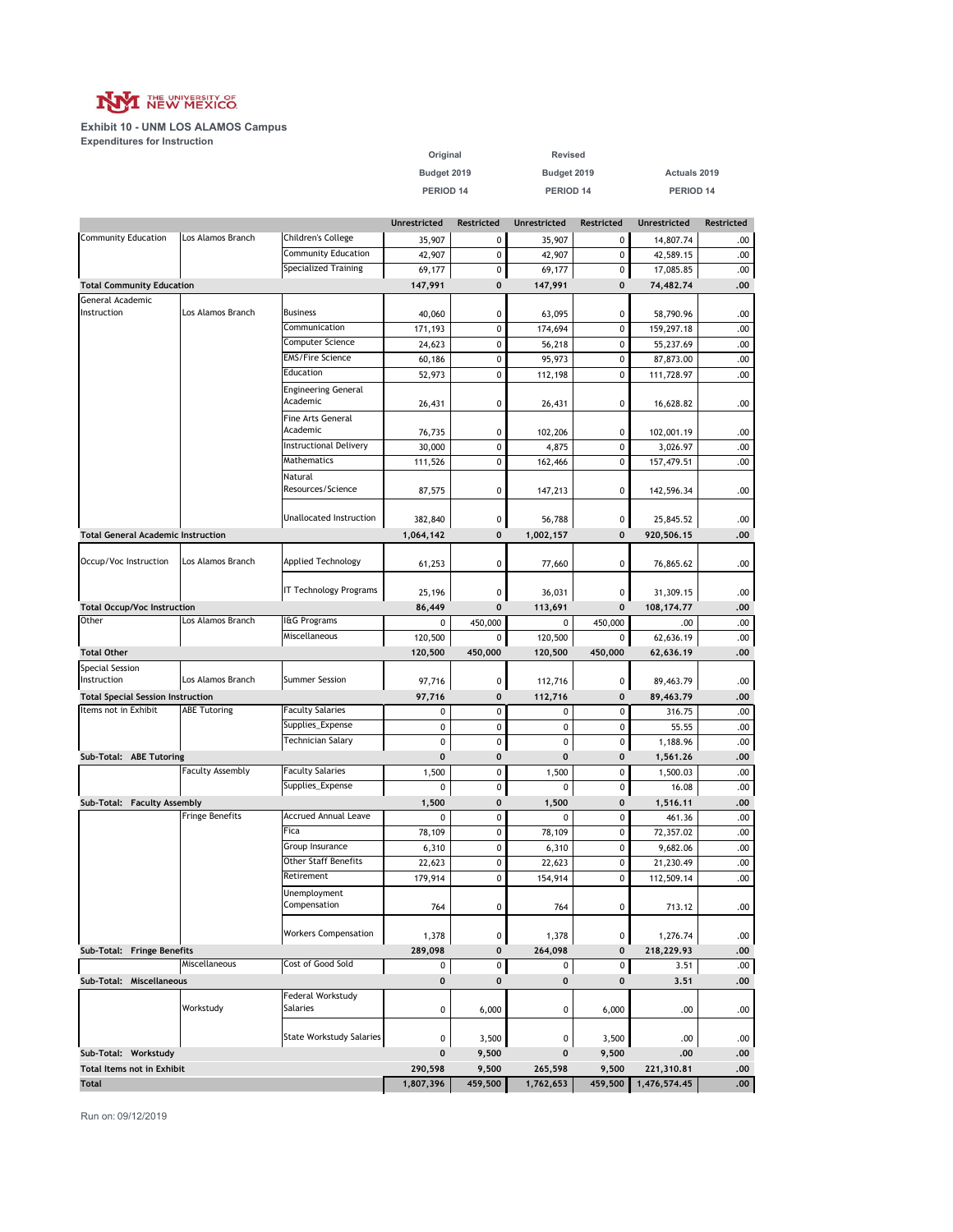

|                                    |                                |                                                               |                         |                                                                                   | Original<br>Budget 2019 |  |                             |      | Revised<br>Budget 2019 |            |                                        |            | Actuals 2019            |            |                    |
|------------------------------------|--------------------------------|---------------------------------------------------------------|-------------------------|-----------------------------------------------------------------------------------|-------------------------|--|-----------------------------|------|------------------------|------------|----------------------------------------|------------|-------------------------|------------|--------------------|
|                                    |                                |                                                               |                         | PERIOD 14<br><b>FTE</b><br>Unrestricted<br>Restricted<br><b>FTE</b><br><b>FTE</b> |                         |  |                             |      |                        | PERIOD 14  |                                        |            | PERIOD 14               |            |                    |
|                                    |                                |                                                               |                         |                                                                                   |                         |  |                             |      | Unrestricted           | <b>FTE</b> | Restricted                             | <b>FTE</b> | Unrestricted            | <b>FTE</b> | Restricted         |
| General<br>Academic<br>Instruction | Los<br>Alamos<br><b>Branch</b> | Communication<br>-BU 064                                      | <b>Faculty Salaries</b> | 5.40                                                                              | 169,173                 |  | 0                           | 3.64 | 172,674                |            | $\pmb{0}$                              | 3.34       | 116,310.50              |            | .00                |
|                                    |                                | Communication<br>-BU 064                                      | Equipment               |                                                                                   | $\pmb{0}$               |  | $\mathbf 0$                 |      | $\pmb{0}$              |            | $\pmb{0}$                              |            | 25,007.70               |            | $.00\,$            |
| Total 064                          |                                |                                                               | Supplies_Expense        | 5.40                                                                              | 2,020<br>171,193        |  | 0<br>$\mathbf 0$            | 3.64 | 2,020<br>174,694       |            | $\pmb{0}$<br>$\pmb{0}$                 | 3.34       | 17,978.98<br>159,297.18 |            | .00<br>${\bf .00}$ |
|                                    |                                | Computer Science<br>-BU 089                                   | <b>Faculty Salaries</b> | 1.50                                                                              | 23,573                  |  | $\mathbf 0$                 | 1.30 | 55,168                 |            | $\pmb{0}$                              | 1.21       | 54,568.39               |            | $.00 \,$           |
|                                    |                                | Computer Science<br>-BU 089                                   | Supplies_Expense        |                                                                                   |                         |  |                             |      |                        |            |                                        |            |                         |            |                    |
| Total 089                          |                                |                                                               |                         | 1,50                                                                              | 1,050<br>24,623         |  | 0<br>$\mathbf 0$            | 1,30 | 1,050<br>56,218        |            | $\pmb{0}$<br>$\pmb{\mathsf{0}}$        | 1,21       | 669.30<br>55,237.69     |            | .00<br>${\bf .00}$ |
|                                    |                                | Engineering<br>General Academic<br>-BU 094                    | <b>Faculty Salaries</b> | .50                                                                               | 24,840                  |  | $\mathbf 0$                 | .24  | 24,840                 |            | $\pmb{0}$                              | .23        | 6,814.03                |            | .00                |
|                                    |                                | Engineering<br>General Academic<br>-BU 094                    | Equipment               |                                                                                   | $\pmb{0}$               |  | 0                           |      | $\pmb{0}$              |            | $\pmb{0}$                              |            | 2,584.95                |            | $.00\,$            |
| L<br>Total 094                     |                                |                                                               | Supplies_Expense        | .50                                                                               | 1,591<br>26,431         |  | $\mathbf{0}$<br>$\mathbf 0$ | .24  | 1,591<br>26,431        |            | $\boldsymbol{0}$<br>$\pmb{\mathsf{o}}$ | .23        | 7,229.84<br>16,628.82   |            | .00<br>.00         |
|                                    |                                | Fine Arts General<br>Academic<br>-BU 101<br>Fine Arts General | <b>Faculty Salaries</b> | 1.32                                                                              | 75,447                  |  | $\circ$                     | 2.45 | 100,918                |            | $\pmb{0}$                              | 2.28       | 100,916.56              |            | .00                |
| Total 101                          |                                | Academic<br>-BU 101                                           | Supplies_Expense        | 1.32                                                                              | 1,288<br>76,735         |  | $\mathbf 0$<br>$\mathbf 0$  | 2,45 | 1,288<br>102,206       |            | $\pmb{0}$<br>$\pmb{\mathsf{o}}$        | 2.28       | 1,084.63<br>102,001.19  |            | .00<br>${\bf .00}$ |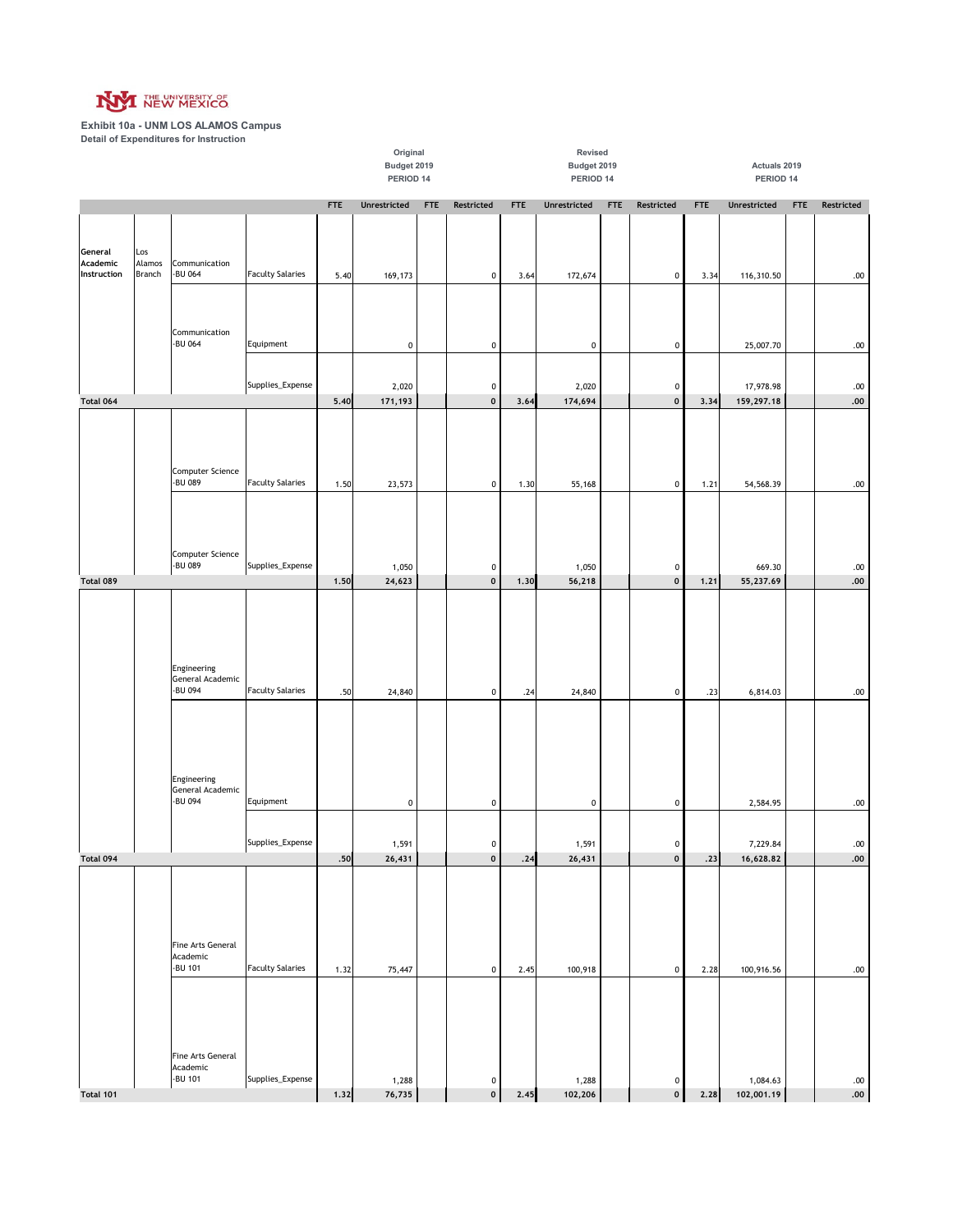

|           |                                       |                              |            | Original<br>Budget 2019<br>PERIOD 14 |            |                  |            | Revised<br>Budget 2019<br>PERIOD 14 |            |                                 |            | Actuals 2019<br>PERIOD 14 |            |                    |
|-----------|---------------------------------------|------------------------------|------------|--------------------------------------|------------|------------------|------------|-------------------------------------|------------|---------------------------------|------------|---------------------------|------------|--------------------|
|           |                                       |                              | <b>FTE</b> | Unrestricted                         | <b>FTE</b> | Restricted       | <b>FTE</b> | <b>Unrestricted</b>                 | <b>FTE</b> | Restricted                      | <b>FTE</b> | Unrestricted              | <b>FTE</b> | Restricted         |
|           | <b>EMS/Fire Science</b>               |                              |            |                                      |            |                  |            |                                     |            |                                 |            |                           |            |                    |
|           | -BU 324                               | <b>Faculty Salaries</b>      | 2.00       | 56,913                               |            | 0                | 2.18       | 92,700                              |            | $\pmb{0}$                       | 2.05       | 84,680.16                 |            | $.00$              |
|           |                                       | <b>Other Salaries</b>        |            | $\mathbf 0$                          |            | 0                | .02        | $\pmb{0}$                           |            | $\pmb{0}$                       | .04        | 990.00                    |            | $.00$              |
|           | <b>EMS/Fire Science</b><br>-BU 324    | Supplies_Expense             |            | 3,273                                |            | 0                |            | 3,273                               |            | 0                               |            | 2,202.84                  |            | .00                |
| Total 324 |                                       |                              | 2.00       | 60,186                               |            | $\mathbf 0$      | 2,20       | 95,973                              |            | $\pmb{\mathsf{o}}$              | 2.09       | 87,873.00                 |            | ${\bf .00}$        |
|           | Mathematics<br>-BU 325                | <b>Faculty Salaries</b>      | 2.63       | 108,870                              |            | 0                | 3.98       | 159,810                             |            | 0                               | 3.68       | 156,234.82                |            | $.00\,$            |
| Total 325 | Mathematics<br>-BU 325                | Supplies_Expense             | 2.63       | 2,656<br>111,526                     |            | 0<br>$\mathbf 0$ | 3.98       | 2,656<br>162,466                    |            | $\pmb{0}$<br>$\pmb{\mathsf{o}}$ | 3.68       | 1,244.69<br>157,479.51    |            | $.00$<br>$.00$     |
|           |                                       |                              |            |                                      |            |                  |            |                                     |            |                                 |            |                           |            |                    |
|           | Instructional<br>Delivery<br>-BU 326  | <b>Faculty Salaries</b>      | 1.29       | 30,000                               |            | $\mathbf 0$      |            | 4,875                               |            | $\pmb{0}$                       |            | $.00$                     |            | $.00\,$            |
|           | Instructional<br>Delivery<br>-BU 326  | Supplies_Expense             |            | $\pmb{0}$                            |            | 0                |            | $\pmb{0}$                           |            | 0                               |            | 3,026.97                  |            | .00                |
| Total 326 |                                       |                              | 1.29       | 30,000                               |            | $\mathbf 0$      |            | 4,875                               |            | $\pmb{\mathsf{o}}$              |            | 3,026.97                  |            | ${\bf .00}$        |
|           | <b>Business</b><br>-BU 329            | <b>Faculty Salaries</b>      | 1.75       | 39,050                               |            | 0                | 1.49       | 62,085                              |            | $\pmb{0}$                       | 1.42       | 48,681.94                 |            | .00                |
|           |                                       | <b>GA TA RA PA</b><br>Salary |            | $\pmb{0}$                            |            | 0                | .43        | $\pmb{0}$                           |            | $\pmb{0}$                       | .40        | 9,830.00                  |            | .00.               |
| Total 329 | <b>Business</b><br>-BU 329            | Supplies_Expense             | 1.75       | 1,010<br>40,060                      |            | 0<br>$\mathbf 0$ | 1.92       | 1,010<br>63,095                     |            | $\pmb{0}$<br>$\pmb{0}$          | 1.82       | 279.02<br>58,790.96       |            | .00<br>${\bf .00}$ |
|           |                                       |                              |            |                                      |            |                  |            |                                     |            |                                 |            |                           |            |                    |
|           | Unallocated<br>Instruction<br>-BU 330 | <b>Faculty Salaries</b>      | 16.42      | 382,840                              |            | 0                |            | 56,788                              |            | $\pmb{0}$                       |            | $.00$                     |            | .00                |
|           | Unallocated<br>Instruction<br>-BU 330 | Equipment                    |            | $\pmb{0}$                            |            | $\mathbf 0$      |            | $\pmb{0}$                           |            | $\pmb{0}$                       |            | 5,079.20                  |            | .00.               |
|           |                                       | Supplies_Expense             |            | $\pmb{0}$                            |            | 0                |            | $\pmb{0}$                           |            | 0                               |            | 20,766.32                 |            | .00                |
| Total 330 |                                       |                              | 16.42      | 382,840                              |            | $\mathbf 0$      |            | 56,788                              |            | $\pmb{\mathsf{o}}$              |            | 25,845.52                 |            | .00.               |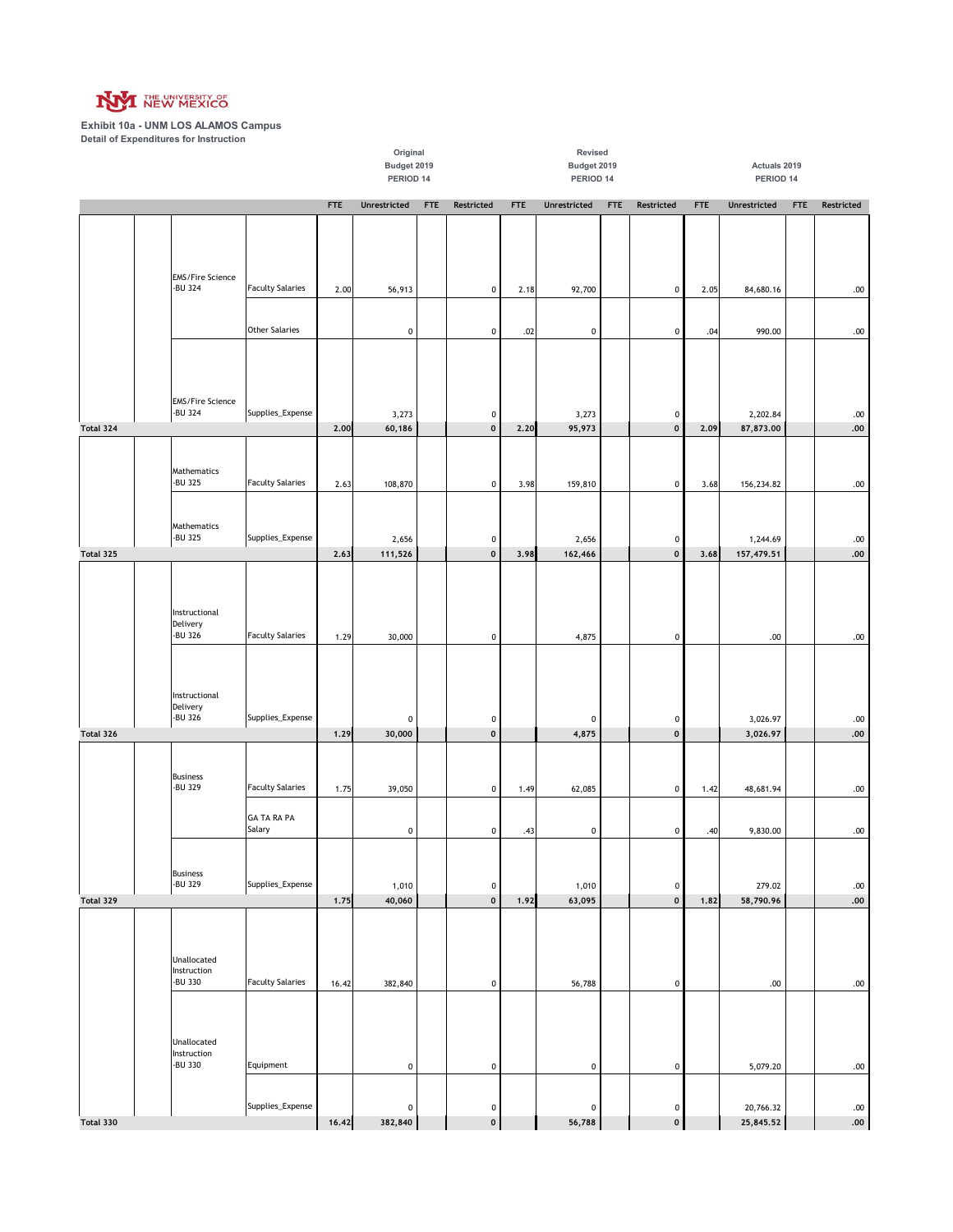

|                                           |               |                              |                          |            | Budget 2019<br>PERIOD 14 |            |                          |            | Budget 2019<br>PERIOD 14 |            |                                 |            | Actuals 2019<br>PERIOD 14 |            |                        |
|-------------------------------------------|---------------|------------------------------|--------------------------|------------|--------------------------|------------|--------------------------|------------|--------------------------|------------|---------------------------------|------------|---------------------------|------------|------------------------|
|                                           |               |                              |                          |            |                          |            |                          |            |                          |            |                                 |            |                           |            |                        |
|                                           |               |                              |                          | <b>FTE</b> | Unrestricted             | <b>FTE</b> | Restricted               | <b>FTE</b> | Unrestricted             | <b>FTE</b> | Restricted                      | <b>FTE</b> | Unrestricted              | <b>FTE</b> | Restricted             |
|                                           |               |                              |                          |            |                          |            |                          |            |                          |            |                                 |            |                           |            |                        |
|                                           |               | Education<br>-BU 390         | <b>Faculty Salaries</b>  | 1.31       | 51,680                   |            | $\mathbf 0$              | 3.12       | 110,905                  |            | $\pmb{0}$                       | 2.95       | 110,905.25                |            | .00                    |
|                                           |               |                              |                          |            |                          |            |                          |            |                          |            |                                 |            |                           |            |                        |
|                                           |               | Education                    |                          |            |                          |            |                          |            |                          |            |                                 |            |                           |            |                        |
|                                           |               | -BU 390                      | Supplies_Expense         |            | 1,293                    |            | $\pmb{0}$<br>$\mathbf 0$ |            | 1,293                    |            | $\pmb{0}$<br>$\pmb{\mathsf{o}}$ |            | 823.72                    |            | $.00\,$                |
| Total 390                                 |               |                              |                          | 1,31       | 52,973                   |            |                          | 3.12       | 112,198                  |            |                                 | 2.95       | 111,728.97                |            | ${\bf .00}$            |
|                                           |               |                              |                          |            |                          |            |                          |            |                          |            |                                 |            |                           |            |                        |
|                                           |               | Natural                      |                          |            |                          |            |                          |            |                          |            |                                 |            |                           |            |                        |
|                                           |               | Resources/Science<br>-BU 392 | <b>Faculty Salaries</b>  | 1.82       | 63,145                   |            | $\mathbf 0$              | 3.30       | 122,783                  |            | $\pmb{0}$                       | 3.09       | 122,782.01                |            | $.00\,$                |
|                                           |               |                              |                          |            |                          |            |                          |            |                          |            |                                 |            |                           |            |                        |
|                                           |               |                              | <b>Technician Salary</b> | .50        | 16,971                   |            | $\mathbf 0$              | .50        | 16,971                   |            | 0                               | .50        | 16,556.80                 |            | .00                    |
|                                           |               |                              |                          |            |                          |            |                          |            |                          |            |                                 |            |                           |            |                        |
|                                           |               |                              |                          |            |                          |            |                          |            |                          |            |                                 |            |                           |            |                        |
|                                           |               | Natural                      |                          |            |                          |            |                          |            |                          |            |                                 |            |                           |            |                        |
|                                           |               | Resources/Science<br>-BU 392 | <b>Contract Services</b> |            | 2,000                    |            | $\mathbf 0$              |            | 2,000                    |            | $\pmb{0}$                       |            | .00                       |            | .00.                   |
|                                           |               |                              |                          |            |                          |            |                          |            |                          |            |                                 |            |                           |            |                        |
|                                           |               |                              | Supplies_Expense         |            | 5,459                    |            | $\pmb{0}$                |            | 5,459                    |            | $\pmb{0}$                       |            | 3,257.53                  |            | $.00$                  |
| Total 392                                 |               |                              |                          | 2,32       | 87,575                   |            | $\mathbf 0$              | 3,80       | 147,213                  |            | $\pmb{0}$                       | 3,59       | 142,596.34                |            | ${\bf .00}$            |
| <b>Total General Academic Instruction</b> |               |                              |                          | 36.44      | 1,064,142                |            | $\mathbf 0$              | 22.65      | 1,002,157                |            | $\mathbf 0$                     | 21.19      | 920,506.15                |            | .00.                   |
|                                           |               |                              |                          |            |                          |            |                          |            |                          |            |                                 |            |                           |            |                        |
|                                           |               |                              |                          |            |                          |            |                          |            |                          |            |                                 |            |                           |            |                        |
| Community                                 | Los<br>Alamos | Specialized<br>Training      | Administrative           |            |                          |            |                          |            |                          |            |                                 |            |                           |            |                        |
| <b>Education</b>                          | <b>Branch</b> | -BU 398                      | Professional             | .25        | 13,966                   |            | $\pmb{0}$                |            | 13,966                   |            | $\pmb{0}$                       |            | 51.61                     |            | $.00\,$                |
|                                           |               |                              |                          |            |                          |            |                          |            |                          |            |                                 |            |                           |            |                        |
|                                           |               |                              | <b>Faculty Salaries</b>  | .48        | 9,000                    |            | $\pmb{0}$                | .01        | 9,000                    |            | $\pmb{0}$                       | .01        | 1,550.00                  |            | .00                    |
|                                           |               |                              |                          |            |                          |            |                          |            |                          |            |                                 |            |                           |            |                        |
|                                           |               |                              | <b>Technician Salary</b> | .50        | 19,572                   |            | $\mathbf 0$              | .15        | 19,572                   |            | $\pmb{0}$                       | .24        | 9,409.06                  |            | $.00\,$                |
|                                           |               |                              |                          |            |                          |            |                          |            |                          |            |                                 |            |                           |            |                        |
|                                           |               |                              |                          |            |                          |            |                          |            |                          |            |                                 |            |                           |            |                        |
|                                           |               | Specialized<br>Training      | <b>Accrued Annual</b>    |            |                          |            |                          |            |                          |            |                                 |            |                           |            |                        |
|                                           |               | -BU 398                      | Leave<br>Fica            |            | $\mathbf 0$<br>17,729    |            | $\pmb{0}$<br>$\pmb{0}$   |            | $\pmb{0}$<br>17,729      |            | $\pmb{0}$<br>$\pmb{0}$          |            | (29.16)<br>762.27         |            | $.00\,$<br>${\bf .00}$ |
|                                           |               |                              |                          |            |                          |            |                          |            |                          |            |                                 |            |                           |            |                        |
|                                           |               |                              | Group Insurance          |            | $\pmb{0}$                |            | $\mathbf 0$              |            | $\mathbf 0$              |            | 0                               |            | 2,474.92                  |            | $.00 \,$               |
|                                           |               |                              |                          |            |                          |            |                          |            |                          |            |                                 |            |                           |            |                        |
|                                           |               |                              | Other Staff              |            |                          |            |                          |            |                          |            |                                 |            |                           |            |                        |
|                                           |               |                              | <b>Benefits</b>          |            | $\pmb{0}$                |            | $\mathbf 0$              |            | $\pmb{0}$                |            | 0                               |            | 404.24                    |            | .00                    |
|                                           |               |                              | Retirement               |            | $\pmb{0}$                |            | $\mathbf 0$              |            | $\pmb{0}$                |            | 0                               |            | 1,441.08                  |            | .00                    |
|                                           |               |                              |                          |            |                          |            |                          |            |                          |            |                                 |            |                           |            |                        |
|                                           |               |                              | Unemployment             |            |                          |            |                          |            |                          |            |                                 |            |                           |            |                        |
|                                           |               |                              | Compensation             |            | $\pmb{0}$                |            | $\mathbf 0$              |            | $\pmb{0}$                |            | $\pmb{0}$                       |            | 7.72                      |            | $.00\,$                |
|                                           |               |                              |                          |            |                          |            |                          |            |                          |            |                                 |            |                           |            |                        |
|                                           |               |                              | Workers<br>Compensation  |            |                          |            |                          |            |                          |            |                                 |            |                           |            |                        |
|                                           |               |                              |                          |            | $\pmb{0}$                |            | $\circ$                  |            | $\pmb{0}$                |            | $\pmb{0}$                       |            | 13.46                     |            | .00.                   |

**Original Revised**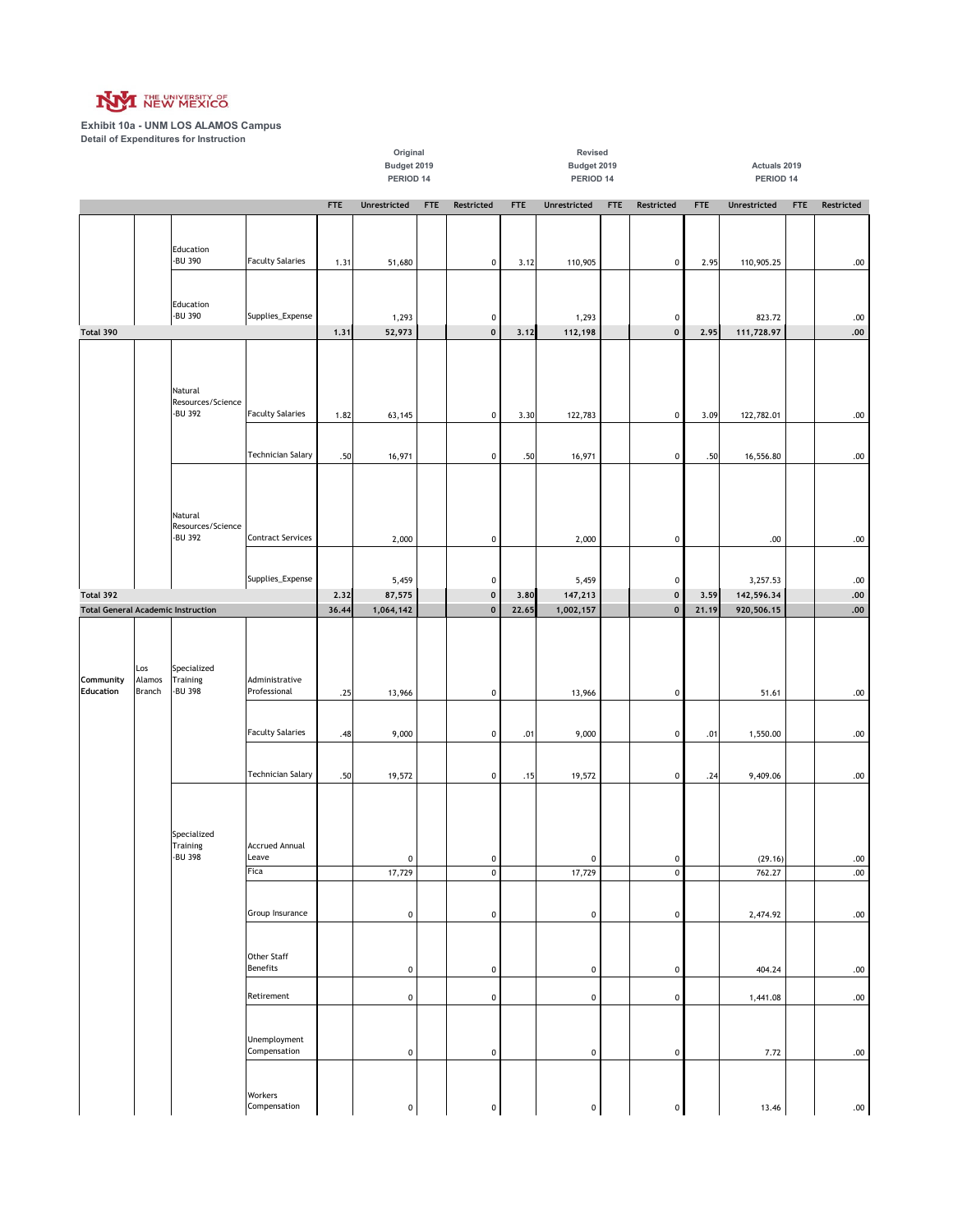

|           | Budget 2019<br>PERIOD 14 |                                          |      |                    |  |                  | Budget 2019<br>Actuals 2019<br>PERIOD 14<br>PERIOD 14 |                      |            |                        |            |                |            |                  |
|-----------|--------------------------|------------------------------------------|------|--------------------|--|------------------|-------------------------------------------------------|----------------------|------------|------------------------|------------|----------------|------------|------------------|
|           |                          | <b>FTE</b><br>Unrestricted<br><b>FTE</b> |      |                    |  |                  |                                                       |                      |            |                        |            |                |            |                  |
|           |                          |                                          |      |                    |  | Restricted       | <b>FTE</b>                                            | <b>Unrestricted</b>  | <b>FTE</b> | Restricted             | <b>FTE</b> | Unrestricted   | <b>FTE</b> | Restricted       |
|           |                          |                                          |      |                    |  |                  |                                                       |                      |            |                        |            |                |            |                  |
|           |                          |                                          |      |                    |  |                  |                                                       |                      |            |                        |            |                |            |                  |
|           | Specialized<br>Training  |                                          |      |                    |  |                  |                                                       |                      |            |                        |            |                |            |                  |
|           | -BU 398                  | Supplies_Expense                         |      | 8,610              |  | 0                |                                                       | 8,610                |            | $\pmb{0}$              |            | 298.83         |            | .00              |
|           |                          | Travel                                   |      | 300                |  | $\pmb{0}$        |                                                       | 300                  |            | $\pmb{0}$              |            | .00            |            | $.00\,$          |
|           |                          |                                          |      |                    |  |                  |                                                       |                      |            |                        |            |                |            |                  |
|           |                          | <b>Travel-Recruiting</b>                 |      | $\pmb{0}$          |  | 0                |                                                       | $\pmb{0}$            |            | $\pmb{0}$              |            | 701.82         |            | .00              |
| Total 398 |                          |                                          | 1.23 | 69,177             |  | $\mathbf 0$      | .16                                                   | 69,177               |            | $\pmb{\mathsf{o}}$     | .25        | 17,085.85      |            | ${\bf .00}$      |
|           |                          |                                          |      |                    |  |                  |                                                       |                      |            |                        |            |                |            |                  |
|           | Children's College       | Administrative                           |      |                    |  |                  |                                                       |                      |            |                        |            |                |            |                  |
|           | -BU 399                  | Professional                             | .13  | 6,983              |  | 0                |                                                       | 6,983                |            | $\pmb{0}$              |            | 25.81          |            | .00              |
|           |                          |                                          |      |                    |  |                  |                                                       |                      |            |                        |            |                |            |                  |
|           |                          | <b>Faculty Salaries</b>                  | .27  | 5,000              |  | 0                | .10                                                   | 5,000                |            | $\pmb{0}$              | .07        | 4,750.10       |            | .00              |
|           |                          |                                          |      |                    |  |                  |                                                       |                      |            |                        |            |                |            |                  |
|           |                          | <b>Technician Salary</b>                 | .25  | 9,785              |  | 0                | .08                                                   | 9,785                |            | $\pmb{0}$              | .12        | 4,704.51       |            | $.00\,$          |
|           |                          |                                          |      |                    |  |                  |                                                       |                      |            |                        |            |                |            |                  |
|           |                          |                                          |      |                    |  |                  |                                                       |                      |            |                        |            |                |            |                  |
|           | Children's College       | <b>Accrued Annual</b>                    |      |                    |  |                  |                                                       |                      |            |                        |            |                |            |                  |
|           | -BU 399                  | Leave<br>Fica                            |      | $\pmb{0}$<br>8,914 |  | 0<br>$\mathbf 0$ |                                                       | $\mathbf 0$<br>8,914 |            | $\pmb{0}$<br>$\pmb{0}$ |            | 7.42<br>685.20 |            | .00<br>$.00\,$   |
|           |                          |                                          |      |                    |  |                  |                                                       |                      |            |                        |            |                |            |                  |
|           |                          | Group Insurance                          |      |                    |  |                  |                                                       |                      |            |                        |            |                |            |                  |
|           |                          |                                          |      | $\pmb{0}$          |  | 0                |                                                       | $\mathbf 0$          |            | $\pmb{0}$              |            | 1,237.51       |            | .00              |
|           |                          |                                          |      |                    |  |                  |                                                       |                      |            |                        |            |                |            |                  |
|           |                          | Other Staff<br><b>Benefits</b>           |      | $\pmb{0}$          |  | 0                |                                                       | $\pmb{0}$            |            | $\pmb{0}$              |            | 202.14         |            | $.00\,$          |
|           |                          |                                          |      |                    |  |                  |                                                       |                      |            |                        |            |                |            |                  |
|           |                          | Retirement                               |      | $\pmb{0}$          |  | $\mathbf 0$      |                                                       | $\mathbf 0$          |            | $\pmb{0}$              |            | 1,034.71       |            | $.00 \,$         |
|           |                          |                                          |      |                    |  |                  |                                                       |                      |            |                        |            |                |            |                  |
|           |                          | Unemployment                             |      |                    |  |                  |                                                       |                      |            |                        |            |                |            |                  |
|           |                          | Compensation                             |      | $\pmb{0}$          |  | $\mathbf 0$      |                                                       | $\pmb{0}$            |            | $\pmb{0}$              |            | 6.66           |            | $.00 \,$         |
|           |                          |                                          |      |                    |  |                  |                                                       |                      |            |                        |            |                |            |                  |
|           |                          | Workers<br>Compensation                  |      | $\pmb{0}$          |  | 0                |                                                       | $\mathbf 0$          |            | $\pmb{0}$              |            | 9.15           |            | .00              |
|           |                          |                                          |      |                    |  |                  |                                                       |                      |            |                        |            |                |            |                  |
|           |                          |                                          |      |                    |  |                  |                                                       |                      |            |                        |            |                |            |                  |
|           | Children's College       |                                          |      |                    |  |                  |                                                       |                      |            |                        |            |                |            |                  |
|           | -BU 399                  | Supplies_Expense                         |      | 5,225              |  | 0                |                                                       | 5,225                |            | $\pmb{0}$              |            | 2,144.53       |            | $.00 \,$         |
| Total 399 |                          |                                          | .65  | 35,907             |  | $\mathbf 0$      | .18                                                   | 35,907               |            | $\pmb{\mathsf{o}}$     | .19        | 14,807.74      |            | .00.             |
|           |                          |                                          |      |                    |  |                  |                                                       |                      |            |                        |            |                |            |                  |
|           |                          |                                          |      |                    |  |                  |                                                       |                      |            |                        |            |                |            |                  |
|           | Community<br>Education   | Administrative                           |      |                    |  |                  |                                                       |                      |            |                        |            |                |            |                  |
|           | -BU 419                  | Professional                             | .13  | 6,983              |  | $\mathbf 0$      |                                                       | 6,983                |            | $\pmb{0}$              |            | 25.81          |            | $.00\,$          |
|           |                          |                                          |      |                    |  |                  |                                                       |                      |            |                        |            |                |            |                  |
|           |                          | <b>Faculty Salaries</b>                  | .53  | 10,000             |  | 0                | .07                                                   | 10,000               |            | $\pmb{0}$              | .05        | 4,659.00       |            | .00              |
|           |                          |                                          |      |                    |  |                  |                                                       |                      |            |                        |            |                |            |                  |
|           |                          | <b>Technician Salary</b>                 | .25  | 9,785              |  | 0                | .75                                                   | 9,785                |            | $\pmb{0}$              | .63        | 25,028.01      |            | .00 <sub>1</sub> |

**Original Revised**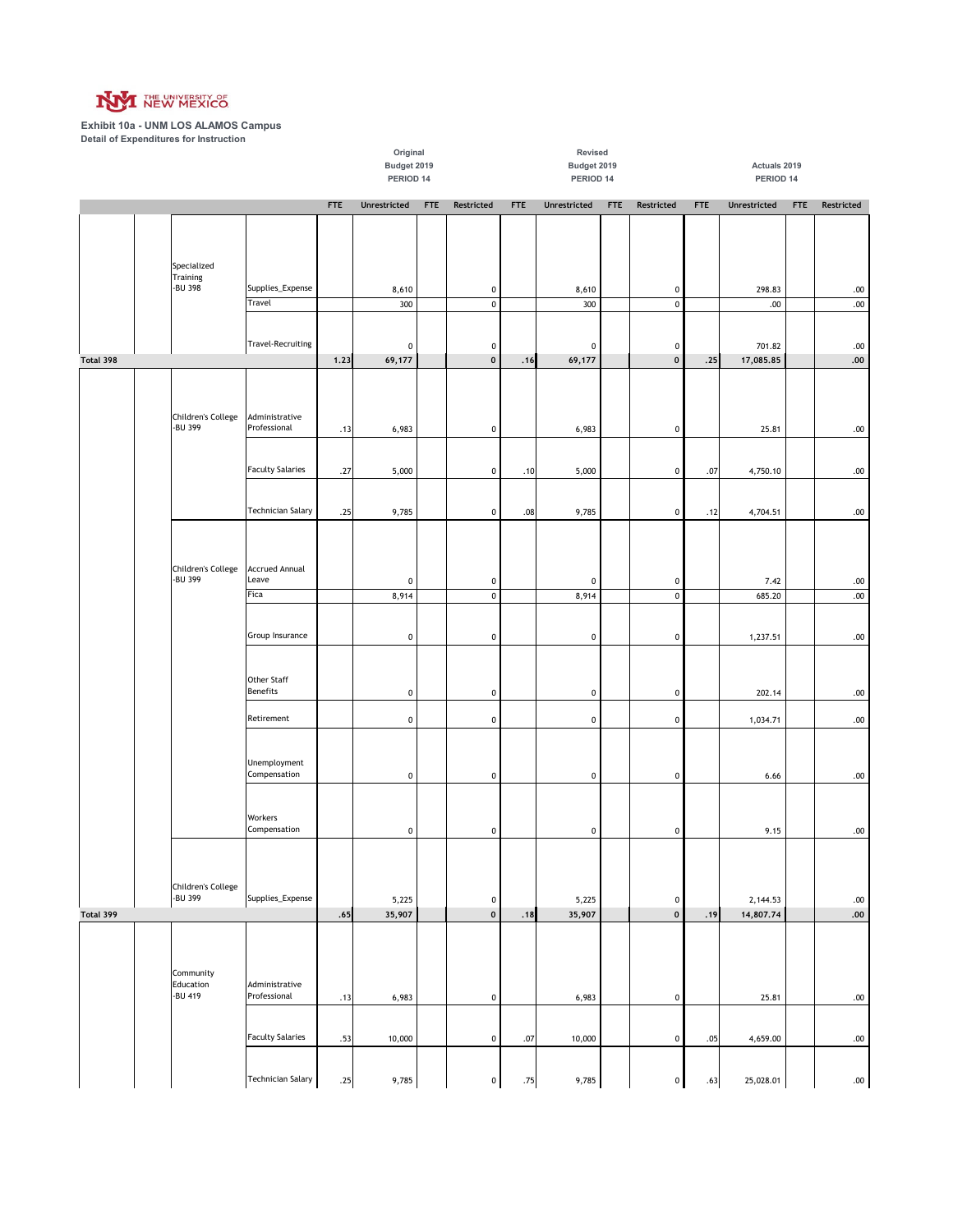

|                                               |                         |                                   |                                       | Original<br>Budget 2019<br>PERIOD 14<br><b>FTE</b><br>Unrestricted<br><b>FTE</b> |                   |  |                                          |             | Revised<br>Budget 2019<br>PERIOD 14 |            |                           | Actuals 2019<br>PERIOD 14 |                        |            |                     |
|-----------------------------------------------|-------------------------|-----------------------------------|---------------------------------------|----------------------------------------------------------------------------------|-------------------|--|------------------------------------------|-------------|-------------------------------------|------------|---------------------------|---------------------------|------------------------|------------|---------------------|
|                                               |                         |                                   |                                       |                                                                                  |                   |  | Restricted                               | <b>FTE</b>  | Unrestricted                        | <b>FTE</b> | Restricted                | <b>FTE</b>                | Unrestricted           | <b>FTE</b> | Restricted          |
|                                               |                         | Community<br>Education            | <b>Accrued Annual</b>                 |                                                                                  |                   |  |                                          |             |                                     |            |                           |                           |                        |            |                     |
|                                               |                         | -BU 419                           | Leave                                 |                                                                                  | 0                 |  | 0                                        |             | $\pmb{0}$                           |            | $\pmb{0}$                 |                           | (1, 189.63)            |            | $.00\,$             |
|                                               |                         |                                   | Fica                                  |                                                                                  | 9,414             |  | $\mathsf 0$                              |             | 9,414                               |            | $\pmb{0}$                 |                           | 2,102.98               |            | $.00\,$             |
|                                               |                         |                                   | Group Insurance                       |                                                                                  | $\pmb{0}$         |  | 0                                        |             | $\mathbf 0$                         |            | $\pmb{0}$                 |                           | 6,108.89               |            | .00                 |
|                                               |                         |                                   | Other Staff<br><b>Benefits</b>        |                                                                                  | $\pmb{0}$         |  | 0                                        |             | $\mathbf 0$                         |            | $\pmb{0}$                 |                           | 1,067.88               |            | $.00$               |
|                                               |                         |                                   | Retirement                            |                                                                                  | $\pmb{0}$         |  | 0                                        |             | $\mathbf 0$                         |            | $\pmb{0}$                 |                           | 3,545.58               |            | .00                 |
|                                               |                         |                                   | Unemployment<br>Compensation          |                                                                                  | $\pmb{0}$         |  | 0                                        |             | $\pmb{0}$                           |            | $\pmb{0}$                 |                           | 20.81                  |            | $.00\,$             |
|                                               |                         |                                   | Workers<br>Compensation               |                                                                                  | $\pmb{0}$         |  | $\mathbf 0$                              |             | $\pmb{0}$                           |            | $\pmb{0}$                 |                           | 37.30                  |            | $.00 \,$            |
|                                               |                         | Community<br>Education<br>-BU 419 | Supplies_Expense                      |                                                                                  | 6,675             |  | 0                                        |             | 6,675                               |            | $\pmb{0}$                 |                           | 1,182.52               |            | .00                 |
|                                               |                         |                                   | Travel                                |                                                                                  | 50                |  | $\pmb{0}$                                |             | 50                                  |            | $\pmb{0}$                 |                           | .00                    |            | $.00\,$             |
| Total 419<br><b>Total Community Education</b> |                         |                                   |                                       | .91<br>2.79                                                                      | 42,907<br>147,991 |  | $\pmb{\mathsf{0}}$<br>$\pmb{\mathsf{0}}$ | .82<br>1.16 | 42,907<br>147,991                   |            | $\pmb{0}$<br>$\mathbf{o}$ | .68<br>1.12               | 42,589.15<br>74,482.74 |            | ${\bf .00}$<br>.00. |
|                                               |                         |                                   |                                       |                                                                                  |                   |  |                                          |             |                                     |            |                           |                           |                        |            |                     |
| Other                                         | Los<br>Alamos<br>Branch | Miscellaneous<br>-BU 437          | Administrative<br>Professional        |                                                                                  | $\pmb{0}$         |  | $\mathbf 0$                              |             | $\pmb{0}$                           |            | $\pmb{0}$                 | .12                       | 3,972.63               |            | $.00\,$             |
|                                               |                         |                                   | <b>Faculty Salaries</b>               | 1.50                                                                             | 50,000            |  | $\mathbf 0$                              | .27         | 50,000                              |            | $\pmb{0}$                 | .35                       | 13,110.20              |            | $.00 \,$            |
|                                               |                         |                                   | <b>Student Salaries</b>               |                                                                                  | $\pmb{0}$         |  | 0                                        |             | $\pmb{0}$                           |            | $\pmb{0}$                 |                           | 200.00                 |            | .00                 |
|                                               |                         | Miscellaneous<br>-BU 437          | <b>Accrued Annual</b><br>Leave        |                                                                                  | $\pmb{0}$         |  | $\mathbf 0$                              |             | $\mathbf 0$                         |            | $\pmb{0}$                 |                           | 297.07                 |            | $.00\,$             |
|                                               |                         |                                   | Fica                                  |                                                                                  | $\pmb{0}$         |  | $\pmb{0}$                                |             | $\mathsf 0$                         |            | $\pmb{0}$                 |                           | 1,306.85               |            | .00.                |
|                                               |                         |                                   | <b>Other Staff</b><br><b>Benefits</b> |                                                                                  | $\pmb{0}$         |  | $\mathbf 0$                              |             | $\pmb{0}$                           |            | $\pmb{0}$                 |                           | 672.87                 |            | $.00\,$             |
|                                               |                         |                                   | Retirement                            |                                                                                  | $\pmb{0}$         |  | $\mathbf 0$                              |             | $\pmb{0}$                           |            | $\pmb{0}$                 |                           | 2,375.28               |            | $.00 \,$            |
|                                               |                         |                                   | Unemployment<br>Compensation          |                                                                                  | $\pmb{0}$         |  | $\pmb{0}$                                |             | $\pmb{0}$                           |            | $\pmb{0}$                 |                           | 11.96                  |            | $.00\,$             |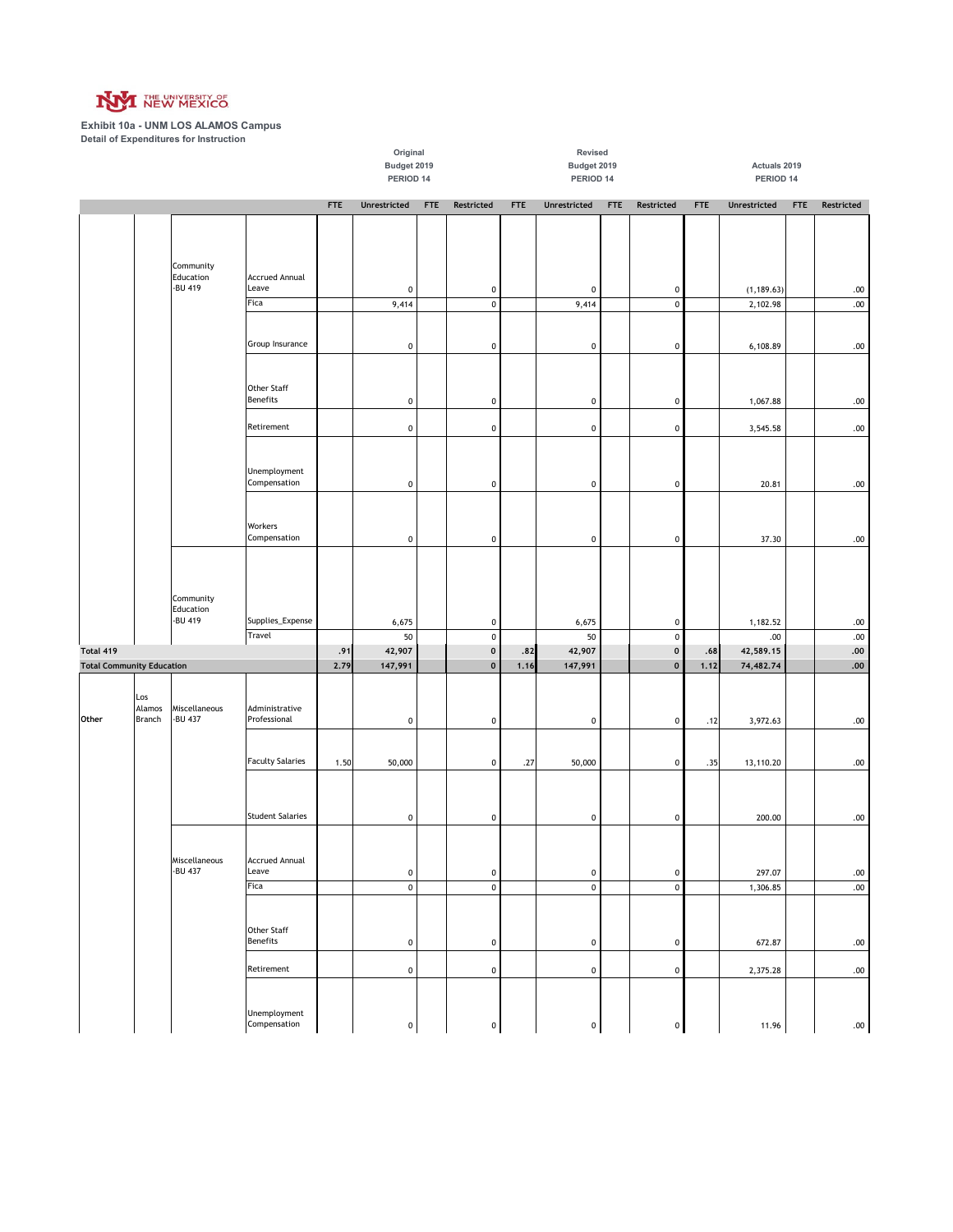

|                                                 |                                                                            |                                             |                              |              | Original<br>Budget 2019<br>PERIOD 14 |            |                             |               | Revised<br>Budget 2019<br>PERIOD 14 |            |                                 |               | Actuals 2019<br>PERIOD 14 |            |              |
|-------------------------------------------------|----------------------------------------------------------------------------|---------------------------------------------|------------------------------|--------------|--------------------------------------|------------|-----------------------------|---------------|-------------------------------------|------------|---------------------------------|---------------|---------------------------|------------|--------------|
|                                                 |                                                                            |                                             |                              | <b>FTE</b>   | Unrestricted                         | <b>FTE</b> | Restricted                  | <b>FTE</b>    | Unrestricted                        | <b>FTE</b> | Restricted                      | <b>FTE</b>    | Unrestricted              | <b>FTE</b> | Restricted   |
|                                                 |                                                                            |                                             | Workers<br>Compensation      |              | 0                                    |            | 0                           |               | $\pmb{0}$                           |            | $\pmb{0}$                       |               | 16.18                     |            | .00          |
|                                                 |                                                                            | Miscellaneous<br>-BU 437                    | <b>Contract Services</b>     |              | 7,426                                |            | 0                           |               | 7,426                               |            | $\pmb{0}$                       |               | .00                       |            | .00          |
|                                                 |                                                                            |                                             | Equipment                    |              | $\pmb{0}$                            |            | $\mathbf 0$                 |               | $\pmb{0}$                           |            | $\pmb{0}$                       |               | 4,874.73                  |            | $.00\,$      |
|                                                 |                                                                            |                                             | Supplies_Expense             |              | 63,074                               |            | 0                           |               | 63,074                              |            | $\pmb{0}$                       |               | 35,798.42                 |            | .00          |
| Total 437                                       |                                                                            |                                             |                              | 1.50         | 120,500                              |            | 0                           | .27           | 120,500                             |            | $\pmb{0}$                       | .47           | 62,636.19                 |            | .00          |
| Total 441                                       |                                                                            | I&G Programs<br>-BU 441                     | Supplies_Expense             |              | 0<br>$\pmb{0}$                       |            | 450,000<br>450,000          |               | $\pmb{0}$<br>$\mathbf 0$            |            | 450,000<br>450,000              |               | .00<br>.00                |            | .00<br>.00   |
| <b>Total Other</b>                              |                                                                            |                                             |                              | 1,50         | 120,500                              |            | 450,000                     | .27           | 120,500                             |            | 450,000                         | .47           | 62,636.19                 |            | .00          |
| Occup/Voc<br>Instruction                        | Los<br>Alamos<br>Branch                                                    | <b>IT Technology</b><br>Programs<br>-BU 332 | <b>Faculty Salaries</b>      | .47          | 24,388                               |            | $\mathbf 0$                 | .99           | 35,223                              |            | $\pmb{0}$                       | .91           | 31,308.18                 |            | .00          |
|                                                 |                                                                            | <b>IT Technology</b><br>Programs<br>-BU 332 | Supplies_Expense             |              | 808                                  |            | 0                           |               | 808                                 |            | $\pmb{0}$                       |               | .97                       |            | .00          |
| Total 332                                       |                                                                            |                                             |                              | .47          | 25,196                               |            | 0                           | ,99           | 36,031                              |            | $\pmb{\mathsf{o}}$              | .91           | 31,309.15                 |            | .00.         |
|                                                 |                                                                            | Applied<br>Technology<br>-BU 410            | <b>Faculty Salaries</b>      | 1.49         | 49,619                               |            | 0                           | 1.95          | 66,026                              |            | $\pmb{0}$                       | 1.80          | 65,825.55                 |            | .00          |
|                                                 |                                                                            |                                             | <b>Technician Salary</b>     | .25          | 10,294                               |            | 0                           | .24           | 10,294                              |            | $\pmb{0}$                       | .24           | 9,976.92                  |            | .00          |
|                                                 |                                                                            | Applied<br>Technology<br>-BU 410            | Supplies_Expense             |              | 1,340                                |            | $\mathbf 0$                 |               | 1,340                               |            | $\pmb{0}$                       |               | 1,063.15                  |            | .00          |
| Total 410<br><b>Total Occup/Voc Instruction</b> |                                                                            |                                             |                              | 1.74<br>2.21 | 61,253<br>86,449                     |            | $\mathbf 0$<br>$\mathbf{0}$ | 2.19          | 77,660<br>113,691                   |            | $\pmb{\mathsf{o}}$<br>$\pmb{0}$ | 2.04<br>2,95  | 76,865.62<br>108, 174.77  |            | .00.<br>.00. |
|                                                 |                                                                            |                                             |                              |              |                                      |            |                             | 3.18          |                                     |            |                                 |               |                           |            |              |
| <b>Special</b><br>Session<br>Instruction        | Los<br>Alamos<br><b>Branch</b>                                             | <b>Summer Session</b><br>-BU 422            | <b>Faculty Salaries</b>      | 4.02         | 97,716                               |            | $\mathbf 0$                 | 1.52          | 112,716                             |            | $\pmb{0}$                       | 2.64          | 86,018.79                 |            | .00          |
|                                                 |                                                                            |                                             | <b>GA TA RA PA</b><br>Salary |              | 0                                    |            | 0                           | .03           | $\pmb{0}$                           |            | $\pmb{0}$                       | .06           | 3,445.00                  |            | .00.         |
| Total 422                                       |                                                                            |                                             |                              | 4.02         | 97,716                               |            | $\mathbf 0$                 | 1,55          | 112,716                             |            | $\pmb{0}$                       | 2.70          | 89,463.79                 |            | .00.         |
|                                                 | <b>Total Special Session Instruction</b><br><b>Grand Total Exhibit 10a</b> |                                             |                              |              | 97,716<br>1,516,798                  |            | 0<br>450,000                | 1.55<br>28.81 | 112,716<br>1,497,055                |            | $\pmb{0}$<br>450,000            | 2.70<br>28.43 | 89,463.79<br>1,255,263.64 |            | .00.<br>.00. |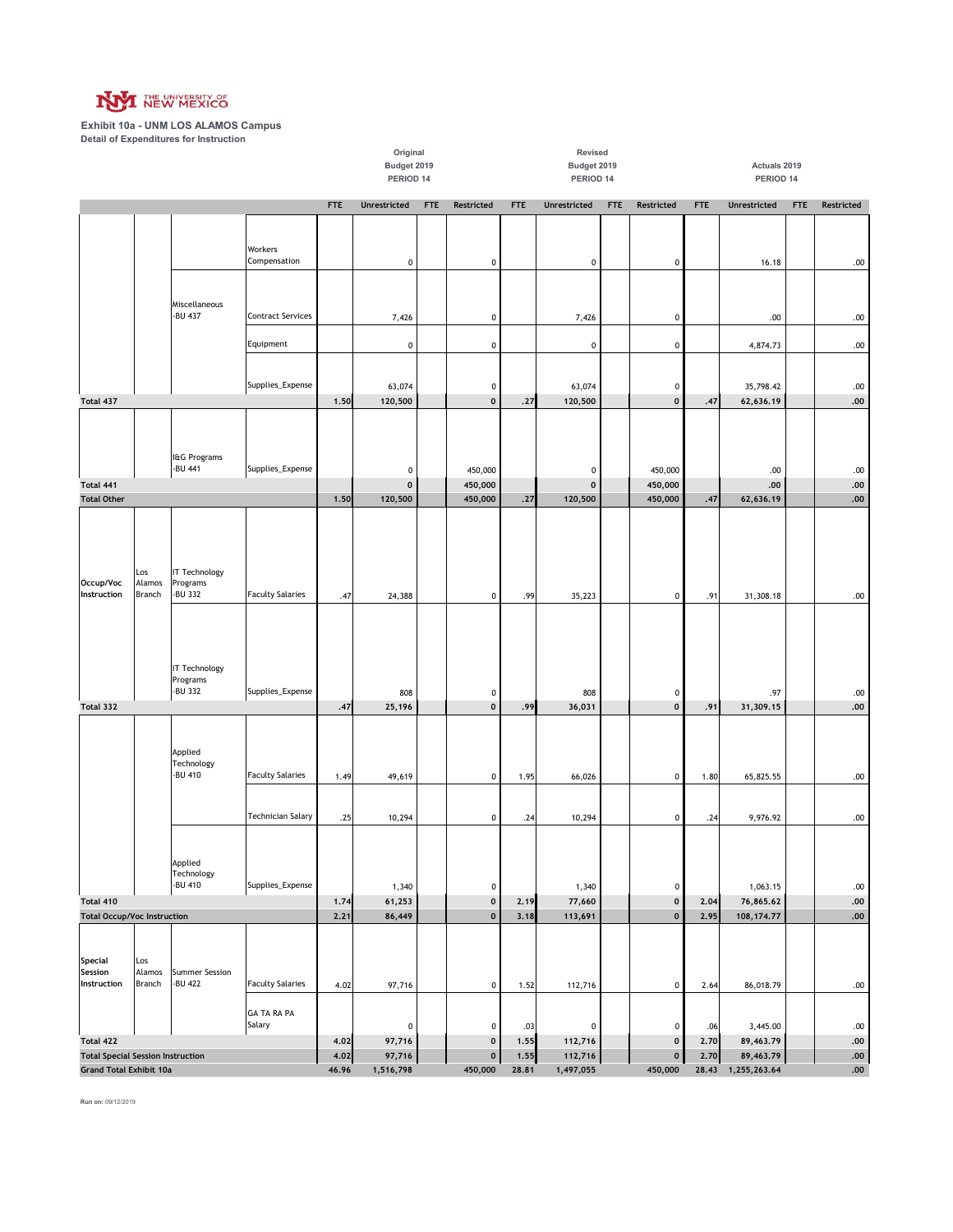

#### **Exhibit 11 - UNM LOS ALAMOS Campus Expenditures for Academic Support**

| Original    | Revised     |              |
|-------------|-------------|--------------|
| Budget 2019 | Budget 2019 | Actuals 2019 |
| PERIOD 14   | PERIOD 14   | PERIOD 14    |

|                                           |                        |                                      | Unrestricte  |                   |                     |                   |              |                   |
|-------------------------------------------|------------------------|--------------------------------------|--------------|-------------------|---------------------|-------------------|--------------|-------------------|
|                                           |                        |                                      | d            | <b>Restricted</b> | <b>Unrestricted</b> | <b>Restricted</b> | Unrestricted | <b>Restricted</b> |
|                                           |                        |                                      |              |                   |                     |                   |              |                   |
| Academic Administration Los Alamos Branch |                        | Computer Support                     | 16,000       | 0                 | 16,000              | 0                 | 14,672.24    | .00               |
|                                           |                        | Dean of Instruction                  | 203,943      | 0                 | 198.686             | 0                 | 186,718.49   | .00               |
|                                           |                        | IT - Teleconferencing                | 142,381      | 0                 | 142,381             | 0                 | 144,394.39   | .00               |
| <b>Total Academic Administration</b>      |                        |                                      | 362,324      | 0                 | 357,067             | $\mathbf 0$       | 345,785.12   | .00               |
| Libraries                                 | Los Alamos Branch      | <b>Branch Main Library</b>           | 140,056      | 0                 | 140,056             | 0                 | 140,681.69   | .00               |
| <b>Total Libraries</b>                    |                        |                                      | 140,056      | 0                 | 140,056             | $\mathbf 0$       | 140,681.69   | .00               |
| Items not in Exhibit                      | <b>Fringe Benefits</b> | <b>Accrued Annual Leave</b>          | 0            | 0                 | 0                   | 0                 | 766.79       | .00               |
|                                           |                        | Fica                                 | 32,236       | 0                 | 32,236              | 0                 | 27,205.84    | .00               |
|                                           |                        | Group Insurance                      | 30,656       | 0                 | 30,656              | $\Omega$          | 24,885.41    | .00               |
|                                           |                        | <b>Other Staff Benefits</b>          | 18,553       | 0                 | 18,553              | 0                 | 15,460.10    | .00               |
|                                           |                        | Retirement                           | 59,407       | 0                 | 49,407              | $\Omega$          | 50,862.40    | .00               |
|                                           |                        | Unemployment<br>Compensation         | 297          | 0                 | 297                 | 0                 | 257.54       | .00               |
|                                           |                        | <b>Workers Compensation</b>          | 312          | 0                 | 312                 | 0                 | 288.48       | .00               |
| Sub-Total: Fringe Benefits                |                        |                                      | 141,461      | $\mathbf 0$       | 131,461             | $\mathbf 0$       | 119,726.56   | .00               |
|                                           | Workstudy              | Federal Workstudy<br><b>Salaries</b> | 0            | 7,000             | 0                   | 7,000             | .00          | 3,293.00          |
|                                           |                        | State Workstudy Salaries             | 0            | 3,500             | 0                   | 3,500             | .00.         | 3,934.00          |
| Sub-Total: Workstudy                      |                        |                                      | $\mathbf{0}$ | 10,500            | $\mathbf{0}$        | 10,500            | .00          | 7,227.00          |
| <b>Total Items not in Exhibit</b>         |                        |                                      | 141,461      | 10,500            | 131,461             | 10,500            | 119,726.56   | 7,227.00          |
| <b>Total</b>                              |                        |                                      | 643,841      | 10,500            | 628,584             | 10,500            | 606,193.37   | 7,227.00          |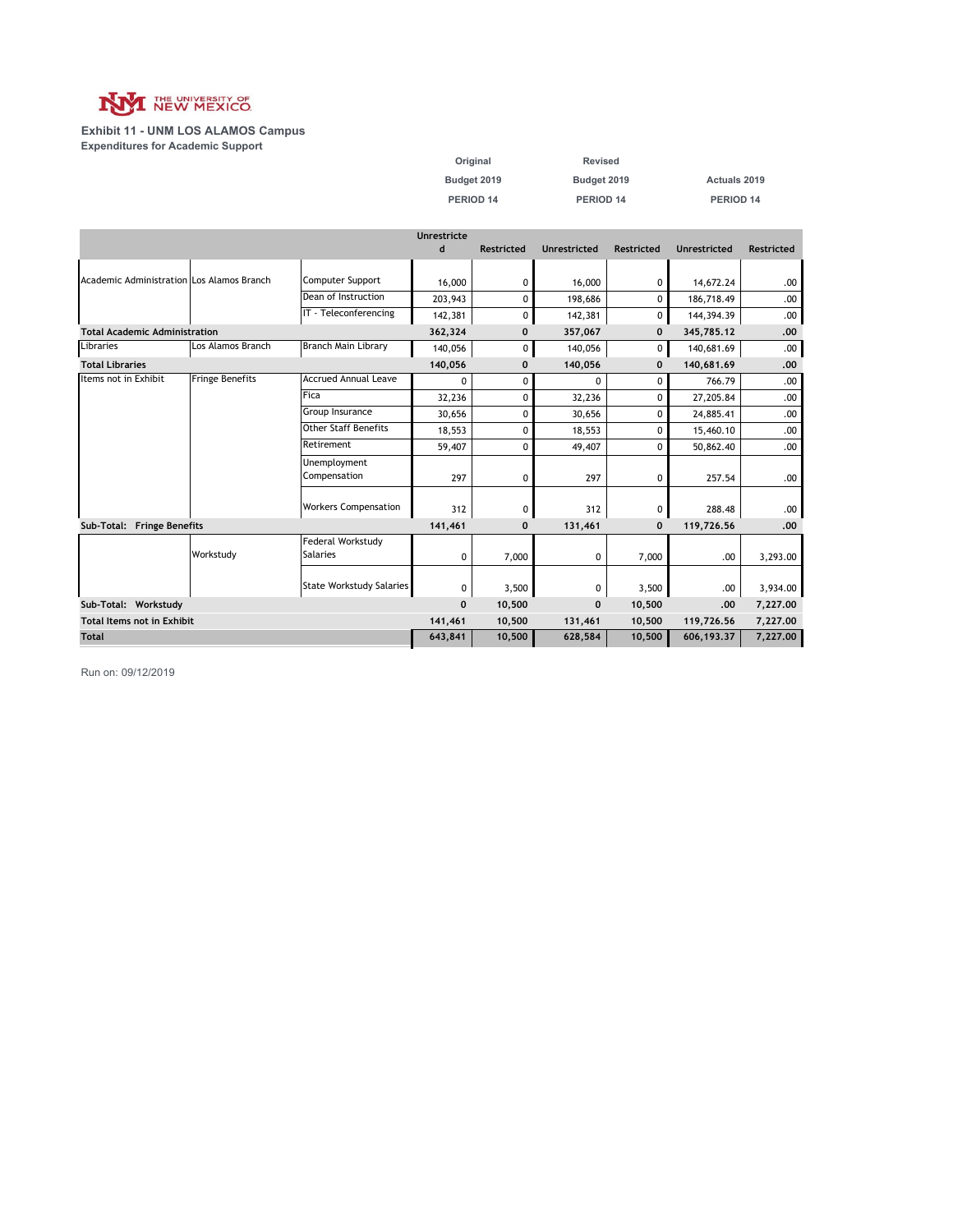

**Exhibit 11a - UNM LOS ALAMOS Campus Detail of Expenditures for Academic Support**

|                            |                         |                                |                                    |            | Original                 |            |                                 |            | Revised                  |            |                        |            | Actuals 2019           |            |                    |
|----------------------------|-------------------------|--------------------------------|------------------------------------|------------|--------------------------|------------|---------------------------------|------------|--------------------------|------------|------------------------|------------|------------------------|------------|--------------------|
|                            |                         |                                |                                    |            | Budget 2019<br>PERIOD 14 |            |                                 |            | Budget 2019<br>PERIOD 14 |            |                        |            |                        |            |                    |
|                            |                         |                                |                                    |            |                          |            |                                 |            |                          |            |                        |            | PERIOD 14              |            |                    |
|                            |                         |                                |                                    | <b>FTE</b> | Unrestricted             | <b>FTE</b> | Restricted                      | <b>FTE</b> | Unrestricted             | <b>FTE</b> | Restricted             | <b>FTE</b> | Unrestricted           | <b>FTE</b> | Restricted         |
| Academic<br>Administration | Los<br>Alamos<br>Branch | Dean of Instruction<br>-BU 508 | Administrative<br>Professional     | 1.00       | 43,771                   |            | $\pmb{0}$                       | .99        | 43,771                   |            | $\mathbf 0$            | .99        | 43,783.15              |            | .00                |
|                            |                         |                                |                                    |            |                          |            |                                 |            |                          |            |                        |            |                        |            |                    |
|                            |                         |                                | <b>Faculty Salaries</b>            | 1.77       | 110,920                  |            | $\pmb{0}$                       | 1.13       | 110,920                  |            | $\mathbf 0$            | 1.30       | 99,760.04              |            | .00                |
|                            |                         |                                | Federal Workstudy<br>Salaries      |            | $\pmb{0}$                |            | $\pmb{0}$                       | .03        | $\pmb{0}$                |            | $\pmb{0}$              | .07        | 1,238.82               |            | .00                |
|                            |                         |                                |                                    |            |                          |            |                                 |            |                          |            |                        |            |                        |            |                    |
|                            |                         |                                | <b>Other Salaries</b>              |            | 11,385                   |            | $\pmb{0}$                       |            | 6,128                    |            | $\pmb{0}$              |            | .00                    |            | .00                |
|                            |                         |                                | <b>Student Salaries</b>            | .12        | 3,000                    |            | $\pmb{0}$                       |            | 3,000                    |            | $\pmb{0}$              |            | .00                    |            | .00                |
|                            |                         | Dean of Instruction            |                                    |            |                          |            |                                 |            |                          |            |                        |            |                        |            |                    |
|                            |                         | -BU 508                        | <b>Contract Services</b>           |            | $\pmb{0}$                |            | $\pmb{0}$                       |            | $\pmb{0}$                |            | $\pmb{0}$              |            | 375.99                 |            | .00                |
|                            |                         |                                | Equipment                          |            | $\pmb{0}$                |            | $\pmb{0}$                       |            | $\pmb{0}$                |            | $\pmb{0}$              |            | 20,896.66              |            | .00                |
|                            |                         |                                |                                    |            |                          |            |                                 |            |                          |            |                        |            |                        |            |                    |
|                            |                         |                                | Supplies_Expense<br>Travel         |            | 29,217<br>5,650          |            | $\pmb{0}$<br>$\pmb{0}$          |            | 29,217<br>5,650          |            | $\pmb{0}$<br>$\pmb{0}$ |            | 15,059.85<br>5,603.98  |            | .00<br>$.00\,$     |
| Total 508                  |                         |                                |                                    | 2.89       | 203,943                  |            | $\pmb{0}$                       | 2.15       | 198,686                  |            | $\mathbf 0$            | 2.36       | 186,718.49             |            | .00                |
|                            |                         | Computer Support               |                                    |            |                          |            |                                 |            |                          |            |                        |            |                        |            |                    |
| Total 510                  |                         | -BU 510                        | Supplies_Expense                   |            | 16,000<br>16,000         |            | $\pmb{0}$<br>$\pmb{\mathsf{o}}$ |            | 16,000<br>16,000         |            | 0<br>$\mathbf 0$       |            | 14,672.24<br>14,672.24 |            | .00<br>${\bf .00}$ |
|                            |                         | $IT -$                         |                                    |            |                          |            |                                 |            |                          |            |                        |            |                        |            |                    |
|                            |                         | Teleconferencing<br>-BU 513    | Administrative<br>Professional     | 1.00       | 60,922                   |            | $\circ$                         | 1.00       | 60,922                   |            | $\mathbf 0$            | 1.00       | 60,921.84              |            | .00.               |
|                            |                         |                                |                                    |            |                          |            |                                 |            |                          |            |                        |            |                        |            |                    |
|                            |                         |                                | Federal Workstudy<br>Salaries      |            | $\pmb{0}$                |            | $\pmb{0}$                       | .01        | $\mathbf 0$              |            | $\mathbf 0$            | .01        | 172.28                 |            | .00                |
|                            |                         |                                |                                    |            |                          |            |                                 |            |                          |            |                        |            |                        |            |                    |
|                            |                         |                                | <b>State Workstudy</b><br>Salaries |            | $\mathbf 0$              |            | $\pmb{0}$                       | .11        | 0                        |            | $\mathbf 0$            | .08        | 1,685.81               |            | .00                |
|                            |                         |                                | <b>Student Salaries</b>            | .12        | 3,000                    |            | $\pmb{0}$                       |            | 3,000                    |            | $\mathbf 0$            | .10        | 1,930.60               |            | .00                |
|                            |                         |                                |                                    |            |                          |            |                                 |            |                          |            |                        |            |                        |            |                    |
|                            |                         |                                | Support Staff Salary               | .25        | 8,772                    |            | $\pmb{0}$                       | .02        | 8,772                    |            | $\boldsymbol{0}$       | .02        | 607.26                 |            | .00                |
|                            |                         |                                | Technician Salary                  | 1.00       | 44,577                   |            | $\pmb{0}$                       | 1.00       | 44,577                   |            | 0                      | 1.00       | 44,576.76              |            | .00                |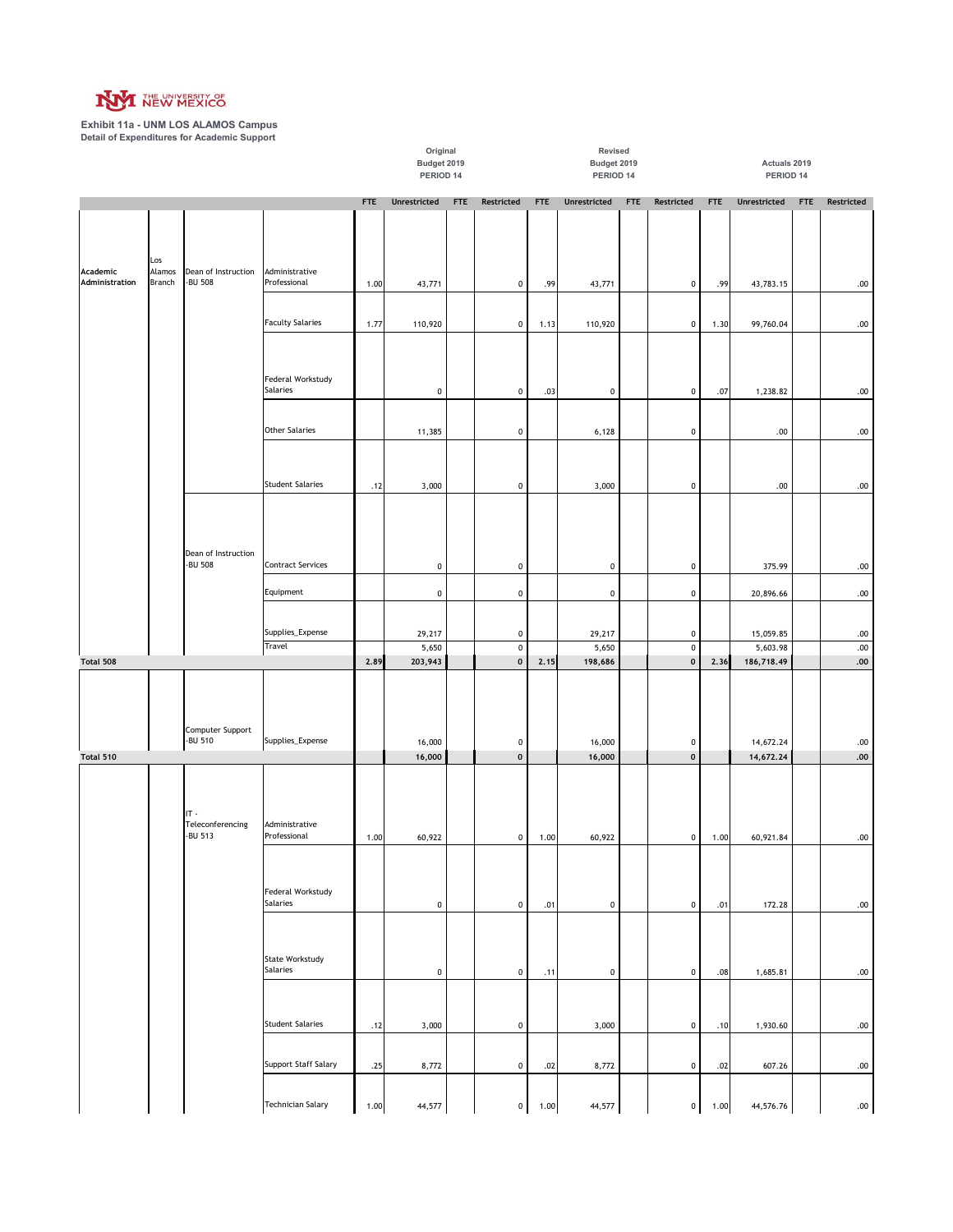

**Exhibit 11a - UNM LOS ALAMOS Campus Detail of Expenditures for Academic Support**

|                                      |                  |                                |                                |              | Original            |            |                             |              | Revised             |            |                           |              |                          |            |            |
|--------------------------------------|------------------|--------------------------------|--------------------------------|--------------|---------------------|------------|-----------------------------|--------------|---------------------|------------|---------------------------|--------------|--------------------------|------------|------------|
|                                      |                  |                                |                                |              | Budget 2019         |            |                             |              | Budget 2019         |            |                           |              | Actuals 2019             |            |            |
|                                      |                  |                                |                                |              | PERIOD 14           |            |                             |              | PERIOD 14           |            |                           |              | PERIOD 14                |            |            |
|                                      |                  |                                |                                | <b>FTE</b>   | <b>Unrestricted</b> | <b>FTE</b> | <b>Restricted</b>           | <b>FTE</b>   | <b>Unrestricted</b> | <b>FTE</b> | <b>Restricted</b>         | FTE          | <b>Unrestricted</b>      | <b>FTE</b> | Restricted |
|                                      |                  |                                |                                |              |                     |            |                             |              |                     |            |                           |              |                          |            |            |
|                                      |                  |                                |                                |              |                     |            |                             |              |                     |            |                           |              |                          |            |            |
|                                      |                  |                                |                                |              |                     |            |                             |              |                     |            |                           |              |                          |            |            |
|                                      |                  | $IT -$                         |                                |              |                     |            |                             |              |                     |            |                           |              |                          |            |            |
|                                      |                  | Teleconferencing<br>-BU 513    |                                |              |                     |            |                             |              |                     |            |                           |              |                          |            |            |
|                                      |                  |                                | Equipment                      |              | 500                 |            | $\pmb{0}$                   |              | 500                 |            | 0                         |              | 1,274.74                 |            | .00        |
|                                      |                  |                                |                                |              |                     |            |                             |              |                     |            |                           |              |                          |            |            |
|                                      |                  |                                | Supplies_Expense               |              | 23,610              |            | $\pmb{0}$                   |              | 23,610              |            | $\pmb{0}$                 |              | 33,225.10                |            | .00        |
|                                      |                  |                                | Travel                         |              | 1,000               |            | $\pmb{0}$                   |              | 1,000               |            | $\mathbf 0$               |              | .00                      |            | .00        |
| Total 513                            |                  |                                |                                | 2.37         | 142,381             |            | $\mathbf 0$                 | 2.14         | 142,381             |            | $\mathbf 0$               | 2.21         | 144,394.39               |            | .00.       |
| <b>Total Academic Administration</b> |                  |                                |                                | 5.26         | 362,324             |            | $\mathbf{0}$                | 4.29         | 357,067             |            | $\pmb{0}$                 | 4.57         | 345,785.12               |            | $.00$      |
|                                      |                  |                                |                                |              |                     |            |                             |              |                     |            |                           |              |                          |            |            |
|                                      |                  |                                |                                |              |                     |            |                             |              |                     |            |                           |              |                          |            |            |
|                                      | Los              |                                |                                |              |                     |            |                             |              |                     |            |                           |              |                          |            |            |
| <b>Libraries</b>                     | Alamos<br>Branch | Branch Main Library<br>-BU 424 | Administrative<br>Professional | 1.50         | 56,170              |            | $\pmb{0}$                   | 1.50         | 56,170              |            | 0                         | 1.50         | 56,117.20                |            | .00        |
|                                      |                  |                                |                                |              |                     |            |                             |              |                     |            |                           |              |                          |            |            |
|                                      |                  |                                |                                |              |                     |            |                             |              |                     |            |                           |              |                          |            |            |
|                                      |                  |                                | <b>Faculty Salaries</b>        | 1.00         | 58,963              |            | $\pmb{0}$                   | 1.00         | 58,963              |            | 0                         | 1.00         | 60,130.56                |            | .00        |
|                                      |                  |                                |                                |              |                     |            |                             |              |                     |            |                           |              |                          |            |            |
|                                      |                  |                                |                                |              |                     |            |                             |              |                     |            |                           |              |                          |            |            |
|                                      |                  |                                |                                |              |                     |            |                             |              |                     |            |                           |              |                          |            |            |
|                                      |                  | Branch Main Library<br>-BU 424 | <b>Contract Services</b>       |              |                     |            |                             |              |                     |            |                           |              |                          |            |            |
|                                      |                  |                                |                                |              | 9,522               |            | $\pmb{0}$                   |              | 9,522               |            | 0                         |              | .00.                     |            | .00        |
|                                      |                  |                                |                                |              |                     |            |                             |              |                     |            |                           |              |                          |            |            |
|                                      |                  |                                | Library Acquisition            |              | 9,000               |            | $\pmb{0}$                   |              | 9,000               |            | $\pmb{0}$                 |              | 5,132.12                 |            | .00        |
|                                      |                  |                                |                                |              |                     |            |                             |              |                     |            |                           |              |                          |            |            |
|                                      |                  |                                | Services                       |              | $\pmb{0}$           |            | $\pmb{0}$                   |              | $\pmb{0}$           |            | 0                         |              | 7,866.29                 |            | .00        |
|                                      |                  |                                |                                |              |                     |            |                             |              |                     |            |                           |              |                          |            |            |
|                                      |                  |                                |                                |              |                     |            |                             |              |                     |            |                           |              |                          |            |            |
|                                      |                  |                                | Supplies_Expense               |              | 6,401               |            | $\pmb{0}$                   |              | 6,401               |            | $\pmb{0}$                 |              | 11,435.52                |            | .00        |
| Total 424<br><b>Total Libraries</b>  |                  |                                |                                | 2.50<br>2.50 | 140,056<br>140,056  |            | $\mathbf 0$<br>$\mathbf{0}$ | 2.50<br>2.50 | 140,056<br>140,056  |            | $\mathbf{0}$<br>$\pmb{0}$ | 2.50<br>2.50 | 140,681.69<br>140,681.69 |            | .00<br>.00 |
| <b>Grand Total Exhibit 11a</b>       |                  |                                |                                | 7.76         | 502,380             |            | $\mathbf 0$                 | 6.79         | 497,123             |            | $\mathbf{0}$              | 7.07         | 486,466.81               |            | .00        |
|                                      |                  |                                |                                |              |                     |            |                             |              |                     |            |                           |              |                          |            |            |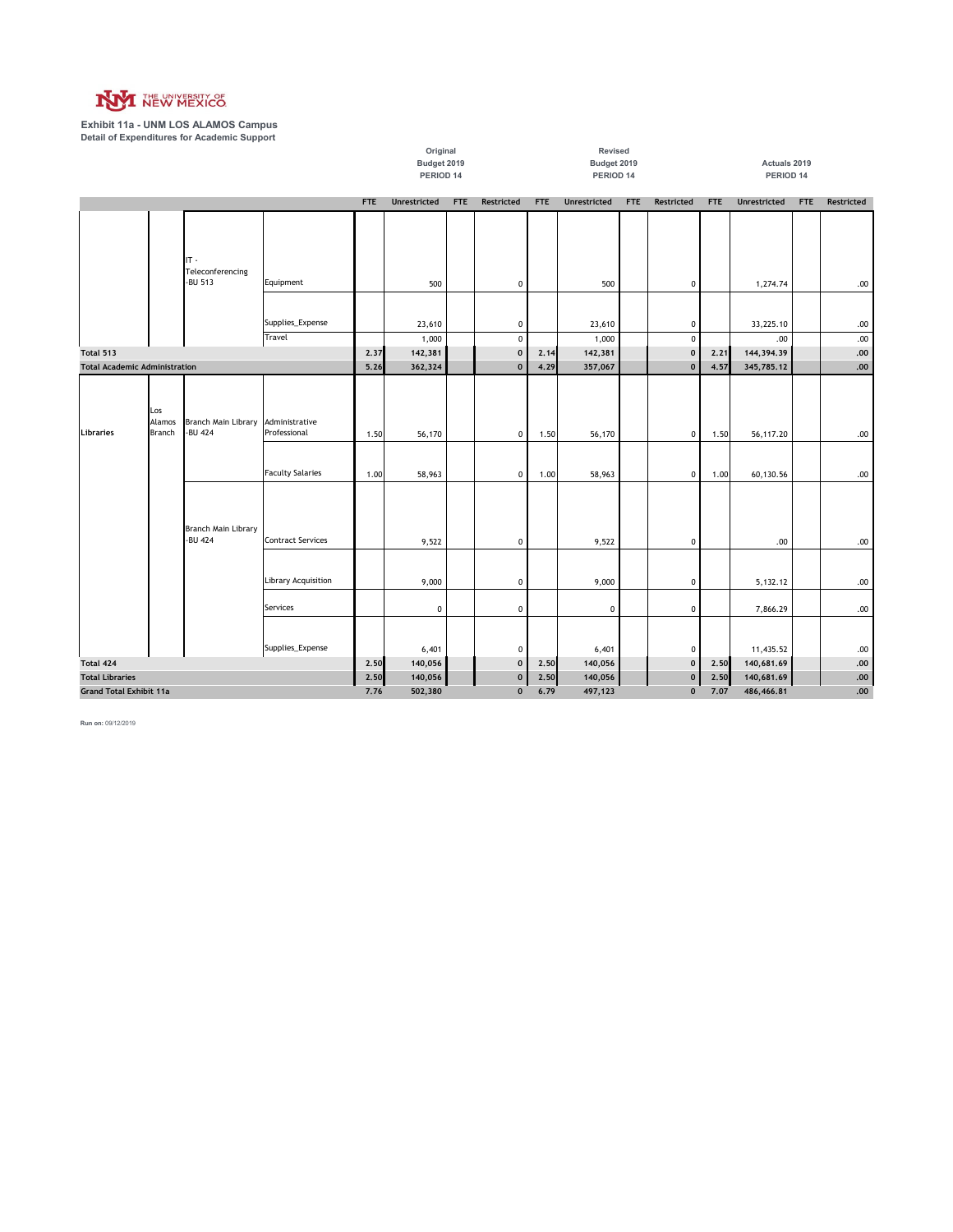

**Exhibit 12 - UNM LOS ALAMOS Campus Expenditures for Student Services**

| Original    | Revised     |                     |
|-------------|-------------|---------------------|
| Budget 2019 | Budget 2019 | <b>Actuals 2019</b> |
| PERIOD 14   | PERIOD 14   | PERIOD 14           |

|                                           |                        |                                 | <b>Unrestricte</b> |                   |                     |                   |                     |                   |
|-------------------------------------------|------------------------|---------------------------------|--------------------|-------------------|---------------------|-------------------|---------------------|-------------------|
|                                           |                        |                                 | $\mathbf d$        | <b>Restricted</b> | <b>Unrestricted</b> | <b>Restricted</b> | <b>Unrestricted</b> | <b>Restricted</b> |
|                                           |                        |                                 |                    |                   |                     |                   |                     |                   |
| <b>Financial Aid</b>                      |                        | <b>Financial Aids</b>           |                    |                   |                     |                   |                     |                   |
| Administration                            | Los Alamos Branch      | Office/Veterans Affairs         | 42,252             | 0                 | 42,252              | 0                 | 30,742.77           | .00               |
| <b>Total Financial Aid Administration</b> |                        |                                 | 42,252             | $\mathbf 0$       | 42,252              | $\mathbf 0$       | 30,742.77           | .00               |
| Other                                     | Los Alamos Branch      | Miscellaneous                   | 5,050              | 0                 | 5,050               | 0                 | 3,671.35            | .00               |
| <b>Total Other</b>                        |                        |                                 | 5,050              | $\mathbf 0$       | 5,050               | $\bf{0}$          | 3,671.35            | .00               |
| Student Admin &                           |                        |                                 |                    |                   |                     |                   |                     |                   |
| Records                                   | Los Alamos Branch      | Admissions/Registrar            | 119,724            | 0                 | 119,724             | 0                 | 103,212.29          | .00               |
|                                           |                        |                                 |                    |                   |                     |                   |                     |                   |
|                                           |                        | Recruitment-Marketing           | 45,450             | 0                 | 45,450              | 0                 | 45,221.89           | .00               |
|                                           |                        | Recruitment-Retention           |                    | 0                 |                     |                   | 6,463.61            |                   |
| <b>Total Student Admin &amp; Records</b>  |                        |                                 | 5,437<br>170,611   | $\mathbf 0$       | 5,437               | 0<br>$\mathbf 0$  | 154,897.79          | .00<br>.00        |
|                                           |                        |                                 |                    |                   | 170,611             |                   |                     |                   |
| Student Services Admin                    | Los Alamos Branch      | <b>Acad Support Center</b>      | 58,401             | 0                 | 43,401              | 0                 | 32,370.16           | .00               |
|                                           |                        |                                 |                    |                   |                     |                   |                     |                   |
|                                           |                        | Student Services Admin          | 177,012            | 0                 | 162,012             | 0                 | 137,890.25          | .00               |
| <b>Total Student Services Admin</b>       |                        |                                 | 235,413            | $\mathbf 0$       | 205,413             | $\mathbf 0$       | 170,260.41          | .00               |
| Items not in Exhibit                      | <b>Fringe Benefits</b> | <b>Accrued Annual Leave</b>     | 0                  | 0                 | 0                   | 0                 | (1,673.56)          | .00               |
|                                           |                        | Fica                            | 24,952             | $\mathbf 0$       | 24,952              | 0                 | 19,024.31           | .00               |
|                                           |                        | Group Insurance                 | 21,538             | 0                 | 21,538              | 0                 | 15,667.87           | .00               |
|                                           |                        | <b>Other Staff Benefits</b>     | 13,457             | 0                 | 13,457              | 0                 | 10,427.12           | .00               |
|                                           |                        | Retirement                      | 44,334             | 0                 | 39,334              | 0                 | 36,077.58           | .00               |
|                                           |                        | Unemployment                    |                    |                   |                     |                   |                     |                   |
|                                           |                        | Compensation                    | 225                | 0                 | 225                 | 0                 | 181.77              | .00.              |
|                                           |                        |                                 |                    |                   |                     |                   |                     |                   |
|                                           |                        | <b>Workers Compensation</b>     | 257                | 0                 | 257                 | 0                 | 224.76              | .00               |
| Sub-Total: Fringe Benefits                |                        |                                 | 104,763            | $\mathbf 0$       | 99,763              | $\mathbf{0}$      | 79,929.85           | .00.              |
|                                           |                        | Federal Workstudy               |                    |                   |                     |                   |                     |                   |
|                                           | Workstudy              | <b>Salaries</b>                 | 0                  | 8,500             | 0                   | 8,500             | .00                 | 7,903.00          |
|                                           |                        |                                 |                    |                   |                     |                   |                     |                   |
|                                           |                        | <b>State Workstudy Salaries</b> | 0                  | 4,000             | 0                   | 4,000             | .00                 | 3,201.00          |
| Sub-Total: Workstudy                      |                        |                                 | $\mathbf 0$        | 12,500            | $\mathbf 0$         | 12,500            | .00                 | 11,104.00         |
| <b>Total Items not in Exhibit</b>         |                        |                                 | 104,763            | 12,500            | 99,763              | 12,500            | 79,929.85           | 11,104.00         |
| <b>Total</b>                              |                        |                                 | 558,089            | 12,500            | 523,089             | 12,500            | 439,502.17          | 11,104.00         |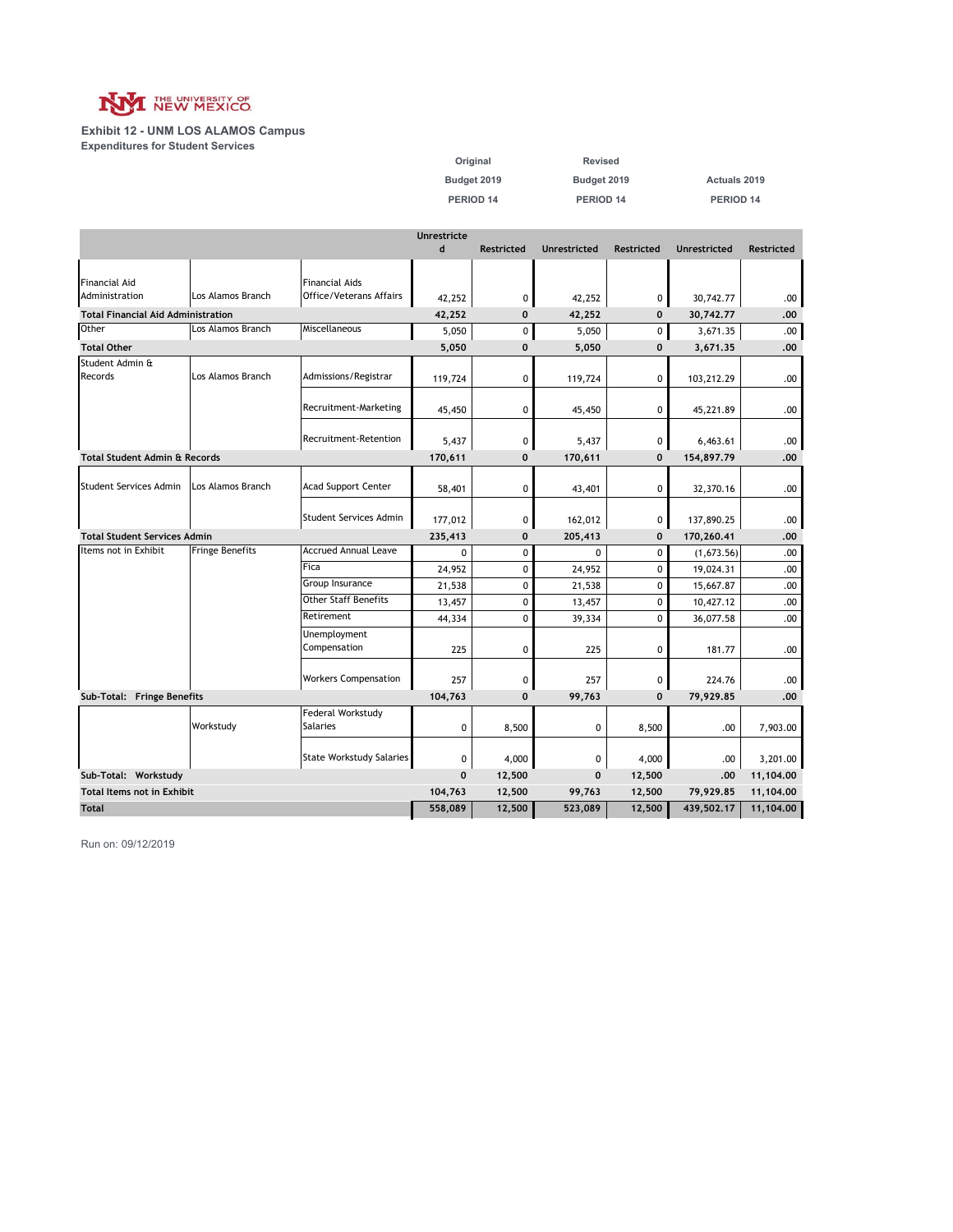

**Exhibit 12a - UNM LOS ALAMOS Campus Detail of Expenditures for Student Services**

|                    |               |                                                                |                            |            | Original<br>Budget 2019<br>PERIOD 14 |            |                                      |            | Revised<br>Budget 2019<br>PERIOD 14 |     |                        |      | Actuals 2019<br>PERIOD 14 |     |              |
|--------------------|---------------|----------------------------------------------------------------|----------------------------|------------|--------------------------------------|------------|--------------------------------------|------------|-------------------------------------|-----|------------------------|------|---------------------------|-----|--------------|
|                    |               |                                                                |                            | <b>FTE</b> | Unrestricted                         | <b>FTE</b> | Restricted                           | <b>FTE</b> | Unrestricted                        | FTE | Restricted             | FTE  | Unrestricted              | FTE | Restricted   |
|                    |               |                                                                |                            |            |                                      |            |                                      |            |                                     |     |                        |      |                           |     |              |
|                    | Los<br>Alamos | Miscellaneous                                                  |                            |            |                                      |            |                                      |            |                                     |     |                        |      |                           |     |              |
| Other              | Branch        | -BU 437                                                        | Equipment                  |            | $\mathbf 0$                          |            | 0                                    |            | 0                                   |     | $\pmb{0}$              |      | 2,595.00                  |     | .00          |
|                    |               |                                                                |                            |            |                                      |            |                                      |            |                                     |     |                        |      |                           |     |              |
|                    |               |                                                                | Supplies_Expense           |            | 5,050                                |            | $\pmb{0}$                            |            | 5,050                               |     | $\pmb{0}$              |      | 1,076.35                  |     | .00.         |
| Total 437          |               |                                                                |                            |            | 5,050                                |            | $\pmb{0}$                            |            | 5,050                               |     | $\mathbf{0}$           |      | 3,671.35                  |     | .00.         |
| <b>Total Other</b> |               |                                                                |                            |            | 5,050                                |            | $\pmb{0}$                            |            | 5,050                               |     | $\pmb{0}$              |      | 3,671.35                  |     | .00.         |
|                    |               |                                                                |                            |            |                                      |            |                                      |            |                                     |     |                        |      |                           |     |              |
|                    |               |                                                                |                            |            |                                      |            |                                      |            |                                     |     |                        |      |                           |     |              |
|                    |               |                                                                |                            |            |                                      |            |                                      |            |                                     |     |                        |      |                           |     |              |
| Financial          |               |                                                                |                            |            |                                      |            |                                      |            |                                     |     |                        |      |                           |     |              |
| Aid<br>Administr   | Los<br>Alamos | <b>Financial Aids</b><br>Office/Veterans Affairs Support Staff |                            |            |                                      |            |                                      |            |                                     |     |                        |      |                           |     |              |
| ation              | Branch        | -BU 173                                                        | Salary                     | 1.00       | 40,126                               |            | $\pmb{0}$                            | .56        | 40,126                              |     | $\pmb{0}$              | .55  | 25, 134.51                |     | .00.         |
|                    |               |                                                                |                            |            |                                      |            |                                      |            |                                     |     |                        |      |                           |     |              |
|                    |               |                                                                |                            |            |                                      |            |                                      |            |                                     |     |                        |      |                           |     |              |
|                    |               |                                                                |                            |            |                                      |            |                                      |            |                                     |     |                        |      |                           |     |              |
|                    |               |                                                                |                            |            |                                      |            |                                      |            |                                     |     |                        |      |                           |     |              |
|                    |               | <b>Financial Aids</b>                                          |                            |            |                                      |            |                                      |            |                                     |     |                        |      |                           |     |              |
|                    |               | Office/Veterans Affairs<br>-BU 173                             | <b>Contract Services</b>   |            | $\pmb{0}$                            |            | 0                                    |            | 0                                   |     | $\pmb{0}$              |      | 4,828.44                  |     | .00.         |
|                    |               |                                                                |                            |            |                                      |            |                                      |            |                                     |     |                        |      |                           |     |              |
|                    |               |                                                                |                            |            |                                      |            |                                      |            |                                     |     |                        |      |                           |     |              |
|                    |               |                                                                | Supplies_Expense<br>Travel |            | 1,726                                |            | 0                                    |            | 1,726                               |     | $\pmb{0}$              |      | 779.82                    |     | .00.         |
| Total 173          |               |                                                                |                            | 1.00       | 400<br>42,252                        |            | $\overline{\mathbf{0}}$<br>$\pmb{0}$ | .56        | 400<br>42,252                       |     | $\pmb{0}$<br>$\pmb{0}$ | .55  | .00<br>30,742.77          |     | .00.<br>.00. |
|                    |               | <b>Total Financial Aid Administration</b>                      |                            | 1.00       | 42,252                               |            | $\pmb{0}$                            | .56        | 42,252                              |     | $\pmb{0}$              | .55  | 30,742.77                 |     | ${\bf .00}$  |
|                    |               |                                                                |                            |            |                                      |            |                                      |            |                                     |     |                        |      |                           |     |              |
|                    |               |                                                                |                            |            |                                      |            |                                      |            |                                     |     |                        |      |                           |     |              |
| Student<br>Admin & | Los<br>Alamos | Admissions/Registrar                                           | Administrative             |            |                                      |            |                                      |            |                                     |     |                        |      |                           |     |              |
| Records            | Branch        | -BU 435                                                        | Professional               | 1.00       | 68,175                               |            | 0                                    | 1.00       | 68,175                              |     | $\pmb{0}$              | 1.00 | 66,778.36                 |     | .00.         |
|                    |               |                                                                |                            |            |                                      |            |                                      |            |                                     |     |                        |      |                           |     |              |
|                    |               |                                                                |                            |            |                                      |            |                                      |            |                                     |     |                        |      |                           |     |              |
|                    |               |                                                                | Federal Workstudy          |            |                                      |            |                                      |            |                                     |     |                        |      |                           |     |              |
|                    |               |                                                                | Salaries                   |            | $\mathbf 0$                          |            | $\pmb{0}$                            | .23        | $\pmb{0}$                           |     | $\mathbf 0$            | .17  | 3,310.56                  |     | .00.         |
|                    |               |                                                                |                            |            |                                      |            |                                      |            |                                     |     |                        |      |                           |     |              |
|                    |               |                                                                |                            |            |                                      |            |                                      |            |                                     |     |                        |      |                           |     |              |
|                    |               |                                                                | State Workstudy            |            |                                      |            |                                      |            |                                     |     |                        |      |                           |     |              |
|                    |               |                                                                | Salaries                   |            | $\pmb{0}$                            |            | $\pmb{0}$                            | .10        | $\pmb{0}$                           |     | 0                      | .07  | 1,371.69                  |     | .00.         |
|                    |               |                                                                |                            |            |                                      |            |                                      |            |                                     |     |                        |      |                           |     |              |
|                    |               |                                                                |                            |            |                                      |            |                                      |            |                                     |     |                        |      |                           |     |              |
|                    |               |                                                                | <b>Student Salaries</b>    | .31        | 7,500                                |            | 0                                    | .03        | 7,500                               |     | $\pmb{0}$              | .28  | 5,305.21                  |     | .00.         |
|                    |               |                                                                |                            |            |                                      |            |                                      |            |                                     |     |                        |      |                           |     |              |
|                    |               |                                                                | Support Staff<br>Salary    | 1.00       | 37,171                               |            | 0                                    | .78        | 37,171                              |     | $\pmb{0}$              | .63  | 23, 353.49                |     | .00.         |
|                    |               |                                                                |                            |            |                                      |            |                                      |            |                                     |     |                        |      |                           |     |              |
|                    |               |                                                                |                            |            |                                      |            |                                      |            |                                     |     |                        |      |                           |     |              |
|                    |               | Admissions/Registrar                                           |                            |            |                                      |            |                                      |            |                                     |     |                        |      |                           |     |              |
|                    |               | -BU 435                                                        | Supplies_Expense           |            | 6,478                                |            | 0                                    |            | 6,478                               |     | $\pmb{0}$              |      | 3,054.78                  |     | .00.         |
|                    |               |                                                                | Travel                     |            | 400                                  |            | $\mathbf 0$                          |            | 400                                 |     | $\mathbf 0$            |      | 38.20                     |     | .00.         |
| Total 435          |               |                                                                |                            | 2.31       | 119,724                              |            | $\mathbf 0$                          | 2.14       | 119,724                             |     | $\mathbf 0$            | 2.15 | 103,212.29                |     | .00.         |
|                    |               |                                                                |                            |            |                                      |            |                                      |            |                                     |     |                        |      |                           |     |              |
|                    |               |                                                                |                            |            |                                      |            |                                      |            |                                     |     |                        |      |                           |     |              |
|                    |               |                                                                |                            |            |                                      |            |                                      |            |                                     |     |                        |      |                           |     |              |
|                    |               | Recruitment-Retention<br>-BU 518                               | Supplies_Expense           |            | 3,437                                |            | 0                                    |            | 3,437                               |     | $\pmb{0}$              |      | 6,098.34                  |     | .00.         |
|                    |               |                                                                | Travel                     |            | 2,000                                |            | $\overline{\textbf{0}}$              |            | 2,000                               |     | $\pmb{0}$              |      | 365.27                    |     | .00          |
| Total 518          |               |                                                                |                            |            | 5,437                                |            | $\pmb{0}$                            |            | 5,437                               |     | $\pmb{0}$              |      | 6,463.61                  |     | .00.         |
|                    |               |                                                                |                            |            |                                      |            |                                      |            |                                     |     |                        |      |                           |     |              |
|                    |               |                                                                |                            |            |                                      |            |                                      |            |                                     |     |                        |      |                           |     |              |
|                    |               |                                                                |                            |            |                                      |            |                                      |            |                                     |     |                        |      |                           |     |              |
|                    |               | Recruitment-Marketing                                          |                            |            |                                      |            |                                      |            |                                     |     |                        |      |                           |     |              |
|                    |               | -BU 531                                                        | Contract Services          |            | $\pmb{0}$                            |            | 0                                    |            | 0                                   |     | $\pmb{0}$              |      | 960.44                    |     | .00.         |
|                    |               |                                                                |                            |            |                                      |            |                                      |            |                                     |     |                        |      |                           |     |              |
|                    |               |                                                                | Supplies_Expense           |            | 45,450                               |            | $\mathbf 0$                          |            | 45,450                              |     | 0                      |      | 44,261.45                 |     | .00.         |
| Total 531          |               |                                                                |                            |            | 45,450                               |            | $\pmb{0}$                            |            | 45,450                              |     | 0                      |      | 45,221.89                 |     | .00.         |
|                    |               | <b>Total Student Admin &amp; Records</b>                       |                            | 2.31       | 170,611                              |            | $\pmb{0}$                            | 2.14       | 170,611                             |     | $\pmb{0}$              | 2.15 | 154,897.79                |     | .00.         |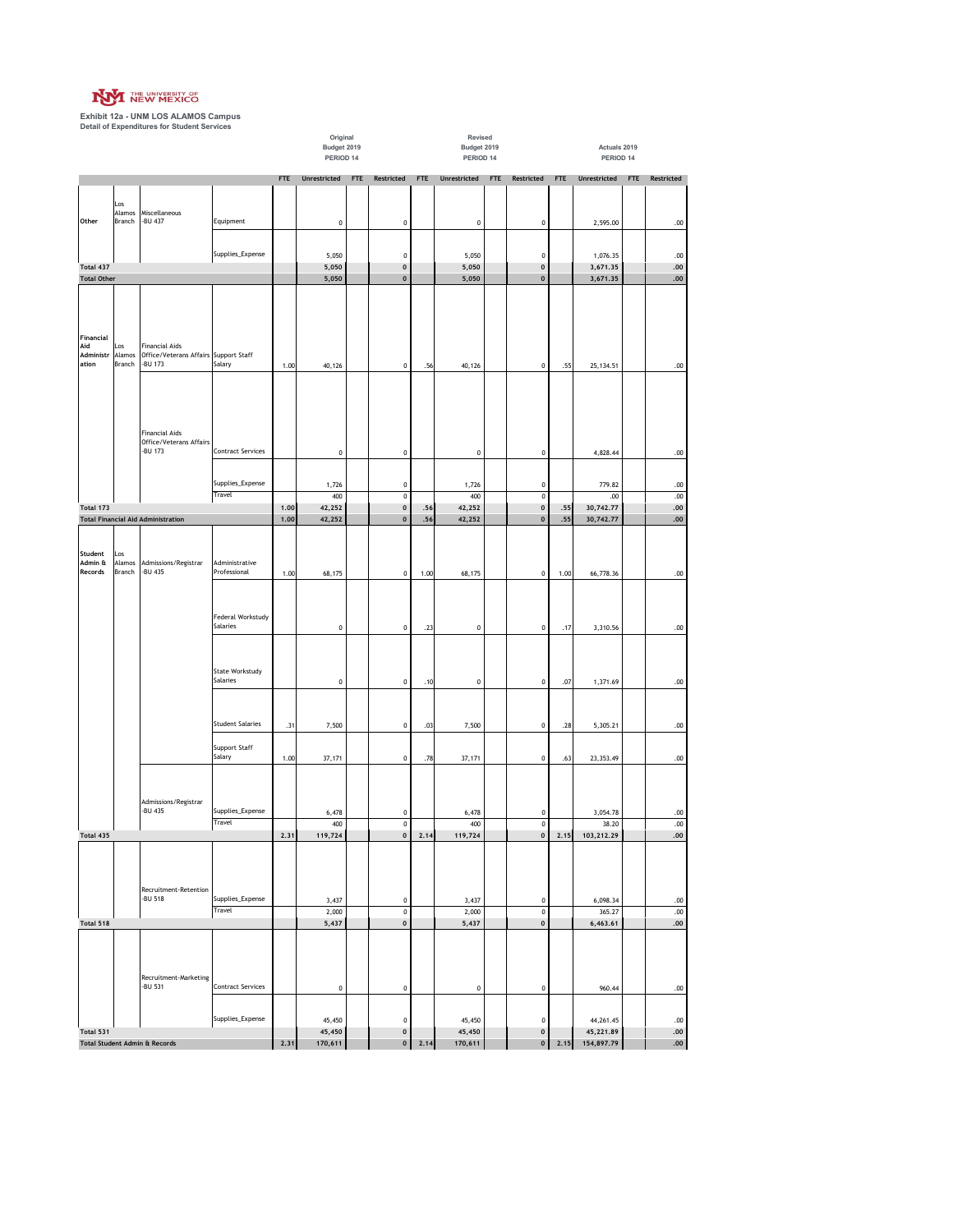

**Exhibit 12a - UNM LOS ALAMOS Campus Detail of Expenditures for Student Services**

|                   |                                                                       |                                                  |                                | Original           |                          |                        |                         | Revised            |                          |                        |                         |                          |                           |            |            |
|-------------------|-----------------------------------------------------------------------|--------------------------------------------------|--------------------------------|--------------------|--------------------------|------------------------|-------------------------|--------------------|--------------------------|------------------------|-------------------------|--------------------------|---------------------------|------------|------------|
|                   |                                                                       |                                                  |                                |                    | Budget 2019<br>PERIOD 14 |                        |                         |                    | Budget 2019<br>PERIOD 14 |                        |                         |                          | Actuals 2019<br>PERIOD 14 |            |            |
|                   |                                                                       |                                                  |                                |                    |                          |                        |                         |                    |                          |                        |                         |                          |                           |            |            |
|                   |                                                                       |                                                  |                                | <b>FTE</b>         | Unrestricted             | <b>FTE</b>             | Restricted              | <b>FTE</b>         | Unrestricted             | <b>FTE</b>             | Restricted              | <b>FTE</b>               | Unrestricted              | <b>FTE</b> | Restricted |
| Student           | Los                                                                   |                                                  |                                |                    |                          |                        |                         |                    |                          |                        |                         |                          |                           |            |            |
| Services<br>Admin | Alamos<br>Branch                                                      | Student Services Admin Administrative<br>-BU 430 | Professional                   | 1.00               | 92,819                   |                        | $\pmb{0}$               | 1.00               | 77,819                   |                        | $\pmb{0}$               | .83                      | 45,682.80                 |            | $.00\,$    |
|                   |                                                                       |                                                  | Federal Workstudy<br>Salaries  |                    | $\pmb{0}$                |                        | $\mathbf 0$             | .01                | $\pmb{0}$                |                        | $\pmb{0}$               |                          | 76.36                     |            | $.00\,$    |
|                   |                                                                       |                                                  | <b>Student Salaries</b>        |                    | $\pmb{0}$                |                        | $\pmb{0}$               | .04                | $\pmb{0}$                |                        | $\pmb{0}$               | .03                      | 545.40                    |            | .00        |
|                   |                                                                       |                                                  | <b>Support Staff</b><br>Salary | 2.00               | 72,569                   |                        | $\mathbf 0$             | 1.99               | 72,569                   |                        | $\pmb{0}$               | 2.14                     | 78,790.13                 |            | $.00\,$    |
|                   |                                                                       | Student Services Admin                           |                                |                    |                          |                        |                         |                    |                          |                        |                         |                          |                           |            |            |
|                   |                                                                       | -BU 430                                          | <b>Contract Services</b>       |                    | $\pmb{0}$                |                        | $\pmb{0}$               |                    | $\pmb{0}$                |                        | $\mathbf 0$             |                          | 45.00                     |            | .00        |
|                   |                                                                       |                                                  | Equipment                      |                    | $\pmb{0}$                |                        | $\pmb{0}$               |                    | $\pmb{0}$                |                        | $\pmb{0}$               |                          | 2,487.99                  |            | .00        |
|                   |                                                                       |                                                  | Supplies_Expense               |                    | 10,824                   |                        | $\mathbf 0$             |                    | 10,824                   |                        | $\mathbf 0$             |                          | 9,361.65                  |            | .00        |
|                   |                                                                       |                                                  | Travel                         |                    | 800                      |                        | $\overline{\textbf{0}}$ |                    | 800                      |                        | $\overline{\mathbf{0}}$ |                          | 900.92                    |            | $.00$      |
| Total 430         |                                                                       |                                                  |                                | 3.00               | 177,012                  |                        | $\mathbf 0$             | 3.04               | 162,012                  |                        | $\pmb{0}$               | 3.00                     | 137,890.25                |            | $.00\,$    |
|                   |                                                                       | Acad Support Center<br>-BU 519                   | <b>Faculty Salaries</b>        | 1.58               | 51,180                   |                        | $\pmb{0}$               | .52                | 36,180                   |                        | $\pmb{0}$               | .51                      | 19,963.72                 |            | .00.       |
|                   |                                                                       |                                                  | <b>Student Salaries</b>        | .27                | 6,600                    |                        | $\pmb{0}$               |                    | 6,600                    |                        | $\mathbf 0$             |                          | .00                       |            | .00.       |
|                   |                                                                       | Acad Support Center                              |                                |                    |                          |                        |                         |                    |                          |                        |                         |                          |                           |            |            |
|                   |                                                                       | -BU 519                                          | Equipment                      |                    | $\pmb{0}$                |                        | $\mathbf 0$             |                    | $\pmb{0}$                |                        | $\pmb{0}$               |                          | 12,000.48                 |            | .00        |
|                   |                                                                       |                                                  | Supplies_Expense               |                    | 621                      |                        | $\mathbf{0}$            |                    | 621                      |                        | $\mathbf 0$             |                          | 405.96                    |            | .00        |
| Total 519         |                                                                       |                                                  |                                | 1.85               | 58,401                   |                        | $\mathbf{0}$            | .52                | 43,401                   |                        | $\pmb{\mathsf{0}}$      | .51                      | 32,370.16                 |            | .00        |
|                   | <b>Total Student Services Admin</b><br><b>Grand Total Exhibit 12a</b> |                                                  | 4.85<br>8.16                   | 235,413<br>453,326 |                          | $\pmb{0}$<br>$\pmb{0}$ | 3.56<br>6.26            | 205,413<br>423,326 |                          | $\pmb{0}$<br>$\pmb{0}$ | 3.51<br>6.21            | 170,260.41<br>359,572.32 |                           | .00<br>.00 |            |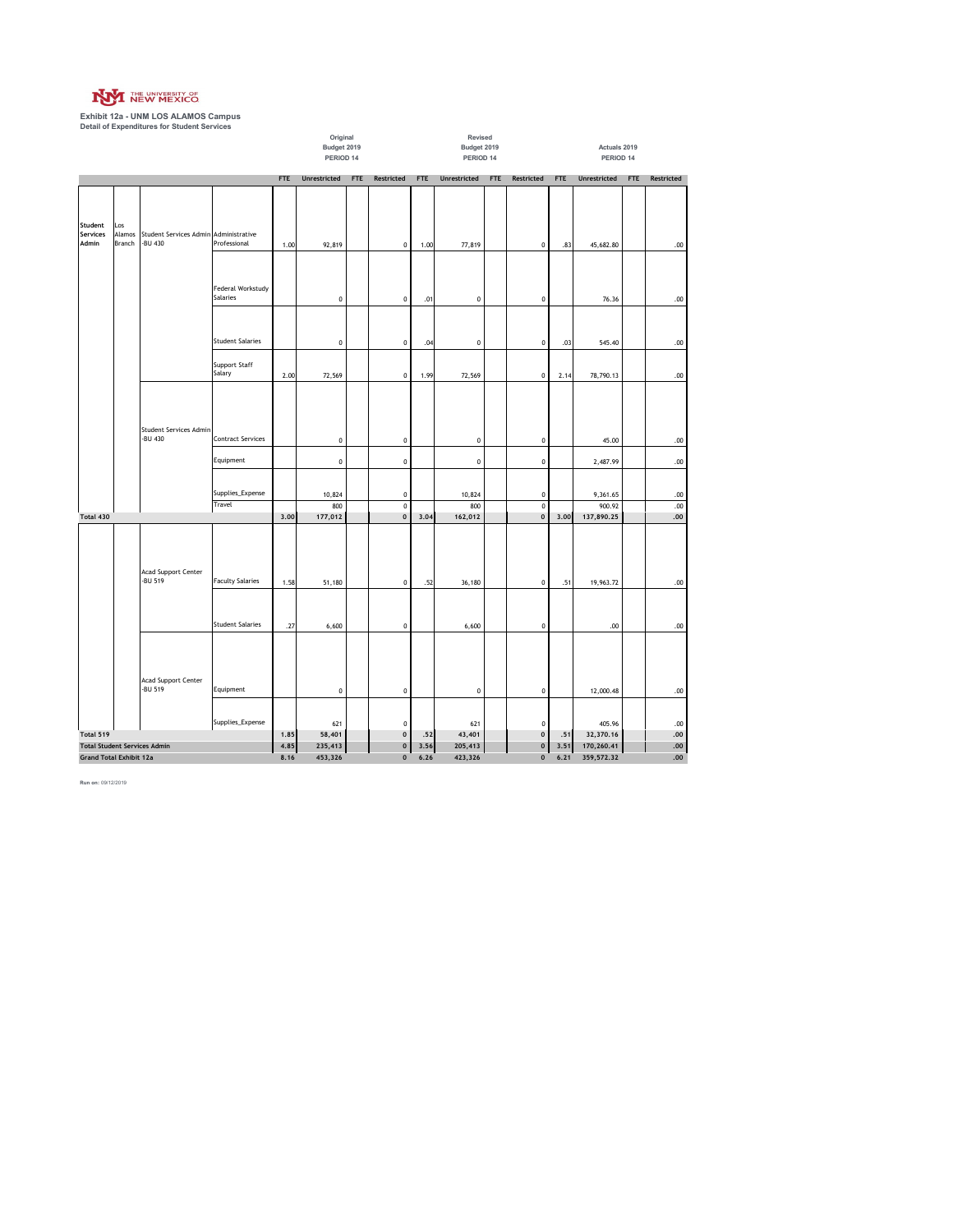

**Exhibit 13 - UNM LOS ALAMOS Campus Expenditures for Institutional Support**

| Original    | <b>Revised</b> |              |
|-------------|----------------|--------------|
| Budget 2019 | Budget 2019    | Actuals 2019 |
| PERIOD 14   | PERIOD 14      | PERIOD 14    |

|                                   |                        |                                             | Unrestricte |                   |                     |                   |                     |                   |
|-----------------------------------|------------------------|---------------------------------------------|-------------|-------------------|---------------------|-------------------|---------------------|-------------------|
|                                   |                        |                                             | $\mathbf d$ | <b>Restricted</b> | <b>Unrestricted</b> | <b>Restricted</b> | <b>Unrestricted</b> | <b>Restricted</b> |
| <b>Community Relations</b>        | Los Alamos Branch      | Faculty/Staff Senate                        | 14,209      | 0                 | 14,209              | 0                 | 2,264.29            | .00               |
|                                   |                        | <b>Public Relations</b>                     | 50,163      | 0                 | 50.163              | 0                 | 46,778.08           | .00.              |
| <b>Total Community Relations</b>  |                        |                                             | 64,372      | $\mathbf 0$       | 64,372              | $\mathbf{0}$      | 49,042.37           | .00               |
|                                   |                        |                                             |             |                   |                     |                   |                     |                   |
| <b>Executive Management</b>       | Los Alamos Branch      | <b>Advisory Board</b>                       | 10,504      | 0                 | 10,504              | 0                 | 194.06              | .00               |
|                                   |                        | Director's Office                           | 247,933     | 0                 | 247,933             | 0                 | 213,258.72          | .00.              |
|                                   |                        | <b>Institutional Research</b>               | 32,405      | 0                 | 32,405              | 0                 | 33, 125. 42         | .00.              |
| <b>Total Executive Management</b> |                        |                                             | 290,842     | $\mathbf 0$       | 290,842             | $\mathbf 0$       | 246,578.20          | .00               |
| <b>Fiscal Operations</b>          | Los Alamos Branch      | <b>Business &amp; Finance</b>               | 280.649     | 0                 | 280,649             | 0                 | 268,536.01          | .00.              |
| <b>Total Fiscal Operations</b>    |                        |                                             | 280,649     | $\mathbf{0}$      | 280,649             | $\mathbf{0}$      | 268,536.01          | .00               |
|                                   |                        |                                             |             |                   |                     |                   |                     |                   |
| Other                             | Los Alamos Branch      | <b>Institutional Payments</b>               | 196,875     | 0                 | 196,875             | 0                 | 190,532.17          | .00               |
| <b>Total Other</b>                |                        |                                             | 196,875     | $\mathbf 0$       | 196,875             | $\mathbf 0$       | 190,532.17          | .00               |
| Items not in Exhibit              | <b>Fringe Benefits</b> | <b>Accrued Annual Leave</b>                 | $\Omega$    | 0                 | 0                   | 0                 | (3, 374.27)         | .00               |
|                                   |                        | Fica                                        | 38,923      | 0                 | 38,923              | 0                 | 37,660.82           | .00               |
|                                   |                        | Group Insurance                             | 39,424      | 0                 | 39,424              | 0                 | 41,130.11           | .00               |
|                                   |                        | <b>Other Staff Benefits</b>                 | 22,524      | 0                 | 22,524              | 0                 | 22, 142.54          | .00               |
|                                   |                        | Retirement                                  | 71,365      | 0                 | 71,365              | $\mathbf{0}$      | 72,242.26           | .00               |
|                                   |                        | Unemployment                                |             |                   |                     |                   |                     |                   |
|                                   |                        | Compensation                                | 360         | 0                 | 360                 | 0                 | 363.71              | .00               |
|                                   |                        |                                             |             |                   |                     |                   |                     |                   |
|                                   |                        | <b>Workers Compensation</b>                 | 372         | 0                 | 372                 | 0                 | 393.10              | .00               |
| Sub-Total: Fringe Benefits        |                        |                                             | 172,968     | $\mathbf 0$       | 172,968             | $\mathbf 0$       | 170,558.27          | .00               |
|                                   | Workstudy              | <b>Federal Workstudy</b><br><b>Salaries</b> |             |                   |                     |                   |                     |                   |
|                                   |                        |                                             | $\Omega$    | 9,500             | 0                   | 9,500             | .00                 | .00               |
|                                   |                        | <b>State Workstudy Salaries</b>             | 0           | 4,000             | 0                   | 4,000             | .00                 | 2,629.00          |
| Sub-Total: Workstudy              |                        | $\Omega$                                    | 13,500      | $\mathbf{0}$      | 13,500              | .00               | 2,629.00            |                   |
| <b>Total Items not in Exhibit</b> |                        | 172,968                                     | 13,500      | 172,968           | 13,500              | 170,558.27        | 2,629.00            |                   |
| <b>Total</b>                      |                        |                                             | 1,005,706   | 13,500            | 1,005,706           | 13,500            | 925,247.02          | 2,629.00          |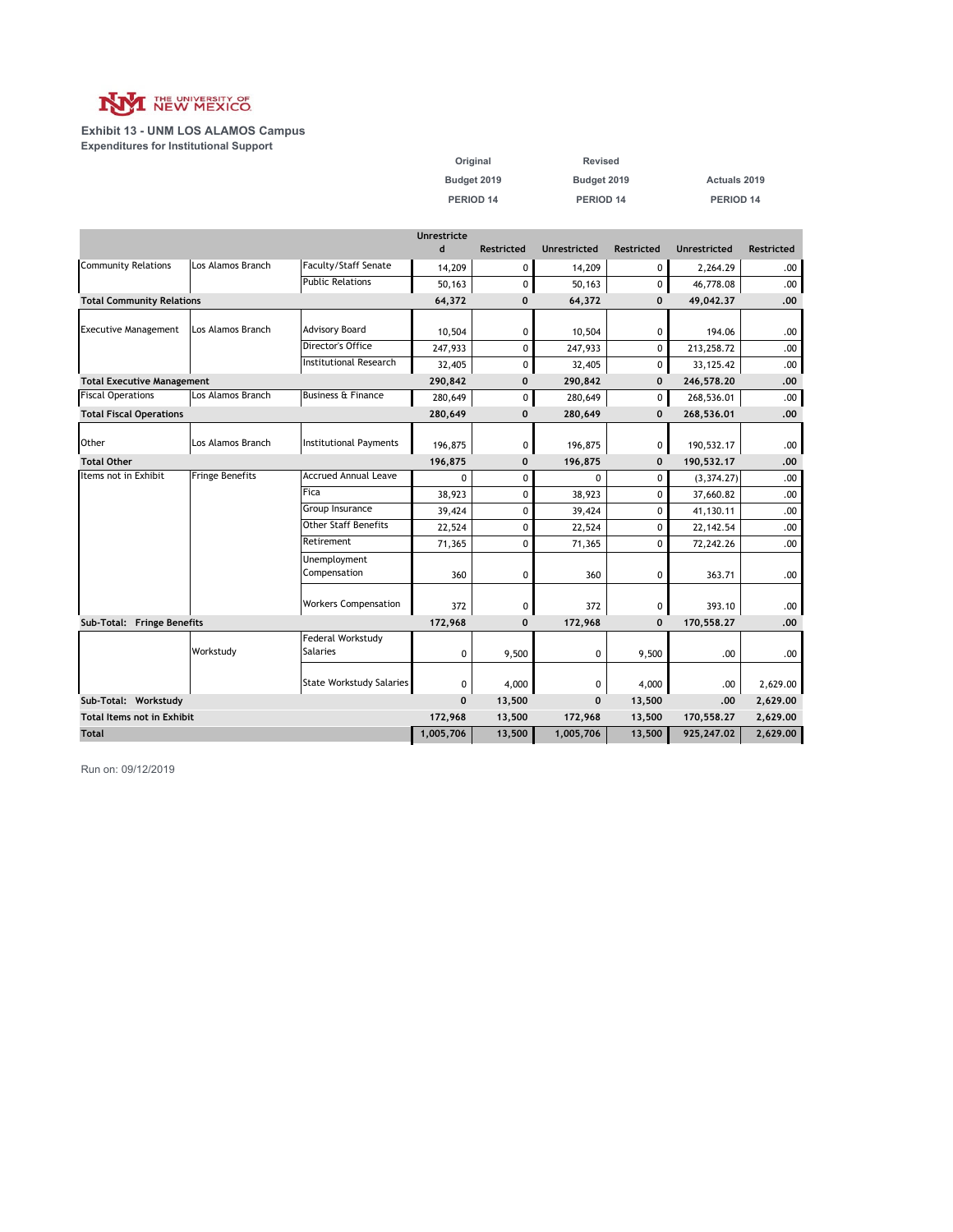

**Exhibit 13a - UNM LOS ALAMOS Campus Detail of Expenditures for Institutional Support**

|                                  |                         |                                      |                                               |            | PERIOD 14        |            |                                 |            | PERIOD 14        |            |                |            | PERIOD 14            |            |                    |
|----------------------------------|-------------------------|--------------------------------------|-----------------------------------------------|------------|------------------|------------|---------------------------------|------------|------------------|------------|----------------|------------|----------------------|------------|--------------------|
|                                  |                         |                                      |                                               | <b>FTE</b> | Unrestricted     | <b>FTE</b> | Restricted                      | <b>FTE</b> | Unrestricted     | <b>FTE</b> | Restricted     | <b>FTE</b> | Unrestricted         | <b>FTE</b> | Restricted         |
|                                  | Los<br>Alamos           | Institutional<br>Payments            | Administrative                                |            |                  |            |                                 |            |                  |            |                |            |                      |            |                    |
| Other                            | Branch                  | -BU 532                              | Professional                                  |            | 0                |            | $\pmb{0}$                       | .05        | $\pmb{0}$        |            | 0              |            | .00                  |            | $.00 \,$           |
|                                  |                         | Institutional                        |                                               |            |                  |            |                                 |            |                  |            |                |            |                      |            |                    |
|                                  |                         | Payments<br>-BU 532                  | Charge Inst. Support                          |            | 156,000          |            | $\pmb{0}$                       |            | 156,000          |            | 0              |            | 147,047.50           |            | $.00 \,$           |
|                                  |                         |                                      | <b>Contract Services</b>                      |            | 3,200            |            | $\pmb{0}$                       |            | 3,200            |            | 0              |            | 4,731.35             |            | .00                |
|                                  |                         |                                      | Equipment                                     |            | 0                |            | $\pmb{0}$                       |            | 0                |            | 0              |            | 9,454.25             |            | .00                |
|                                  |                         |                                      |                                               |            |                  |            |                                 |            |                  |            |                |            |                      |            |                    |
|                                  |                         |                                      | Supplies_Expense                              |            | 57,675           |            | $\pmb{0}$                       |            | 57,675           |            | 0              |            | 46,921.93            |            | .00                |
|                                  |                         |                                      | Travel                                        |            | $\pmb{0}$        |            | $\pmb{0}$                       |            | $\pmb{0}$        |            | $\pmb{0}$      |            | 17.20                |            | .00                |
|                                  |                         | Institutional<br>Payments<br>-BU 532 | Internal Service Ctr<br><b>Internal Sales</b> |            | (20,000)         |            | 0                               |            | (20,000)         |            | 0              |            | (17, 640.06)         |            | .00                |
| Total 532                        |                         |                                      |                                               |            | 196,875          |            | $\pmb{0}$                       | .05        | 196,875          |            | $\mathbf 0$    |            | 190,532.17           |            | .00.               |
| <b>Total Other</b>               |                         |                                      |                                               |            | 196,875          |            | $\pmb{\mathsf{0}}$              | .05        | 196,875          |            | $\mathbf 0$    |            | 190,532.17           |            | .00.               |
| Community<br><b>Relations</b>    | Los<br>Alamos<br>Branch | Public<br>Relations<br>-BU 407       | <b>Student Salaries</b>                       | .12        | 3,000            |            | $\pmb{0}$                       |            | 3,000            |            | 0              |            | 23.75                |            | $.00 \,$           |
|                                  |                         |                                      | <b>Technician Salary</b>                      | 1.00       | 42,272           |            | $\pmb{0}$                       | 1.00       | 42,272           |            | $\mathbf 0$    | 1.00       | 42,272.28            |            | .00.               |
|                                  |                         | Public<br>Relations<br>-BU 407       | <b>Contract Services</b>                      |            |                  |            |                                 |            |                  |            |                |            |                      |            |                    |
|                                  |                         |                                      |                                               |            | 2,000            |            | $\pmb{0}$                       |            | 2,000            |            | 0              |            | 540.00               |            | .00                |
|                                  |                         |                                      | Equipment                                     |            | 0                |            | $\pmb{0}$                       |            | $\pmb{0}$        |            | $\mathbf 0$    |            | 1,182.05             |            | .00.               |
|                                  |                         |                                      | Supplies_Expense                              |            | 2,591            |            | $\pmb{0}$                       |            | 2,591            |            | 0              |            | 2,715.86             |            | .00                |
|                                  |                         |                                      | <b>Travel</b>                                 |            | 300              |            | $\mathbf 0$                     |            | 300              |            | $\mathbf 0$    |            | 44.14                |            | .00.               |
| Total 407                        |                         |                                      |                                               | 1.12       | 50,163           |            | $\mathbf 0$                     | 1.00       | 50,163           |            | $\mathbf 0$    | 1.00       | 46,778.08            |            | .00.               |
| Total 500                        |                         | Faculty/Staff<br>Senate<br>-BU 500   | Supplies_Expense                              |            | 14,209<br>14,209 |            | $\pmb{0}$<br>$\pmb{0}$          |            | 14,209<br>14,209 |            | 0<br>$\pmb{0}$ |            | 2,264.29<br>2,264.29 |            | .00<br>${\bf .00}$ |
| <b>Total Community Relations</b> |                         |                                      |                                               | 1.12       | 64,372           |            | $\pmb{\mathsf{o}}$              | 1.00       | 64,372           |            | $\mathbf 0$    | 1.00       | 49,042.37            |            | ${\bf .00}$        |
| <b>Executive</b><br>Management   | Los<br>Alamos<br>Branch | Advisory<br>Board<br>-BU 401         | <b>Contract Services</b>                      |            | 10,000           |            | $\pmb{0}$                       |            | 10,000           |            | 0              |            | .00                  |            | .00                |
|                                  |                         |                                      | Supplies_Expense                              |            |                  |            |                                 |            |                  |            |                |            |                      |            |                    |
| Total 401                        |                         |                                      |                                               |            | 504<br>10,504    |            | $\pmb{0}$<br>$\pmb{\mathsf{o}}$ |            | 504<br>10,504    |            | 0<br>$\pmb{0}$ |            | 194.06<br>194.06     |            | .00<br>${\bf .00}$ |

**Budget 2019 Budget 2019 Actuals 2019**

**Original Revised**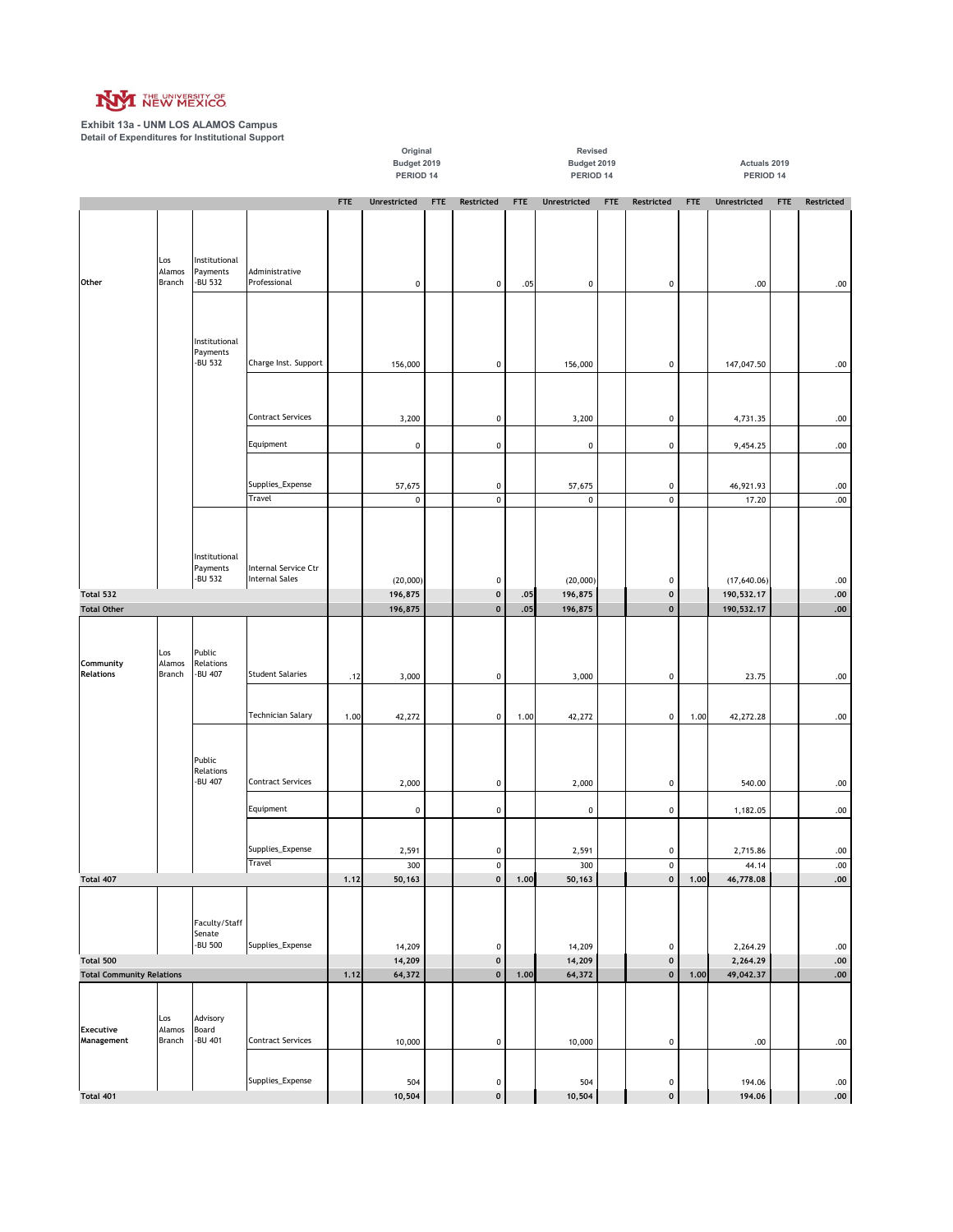

**Exhibit 13a - UNM LOS ALAMOS Campus Detail of Expenditures for Institutional Support**

**FTE Unrestricted FTE Restricted FTE Unrestricted FTE Restricted FTE Unrestricted FTE Restricted Budget 2019 Budget 2019 Actuals 2019** PERIOD 14 PERIOD 14 PERIOD 14 **Original Revised** Institutional Research -BU 403 Administrative<br>Professional 00. | 75 .75 30,991 | 10 .50 30,991 0 .50 .50 .50 .50 .50 .50 .50 .50 Institutional Research<br>-BU 403 -BU 403 Contract Services 0 0 0 0 2,112.85 .00 Supplies\_Expense | | 1,014 | 0 | 1,014 | 0 | 21.13 | .00 00. | | 400 | 0 | 400 | 400 | 100 | 100 | 100 | 100 | 100 | 100 | 100 | 100 | 100 | 100 | 100 | 100 | 100 | 10 **.75 32,405 0 .50 32,405 0 .50 33,125.42 .00** Director's Office -BU 484 Administrative 00. | 2.00 .83 .268 | 0 .81 86,268 | 0 .83 45,710.87 | .00 Faculty Salaries 1.00 138,926 0 1.00 138,926 0 1.00 150,000.00 .00 Other Salaries 2,751 | 0 | 2,751 | 2,751 | 0 | 2,751 | 0 | 2,751 | 0 | 2,751 | 0 | 0 | 00 | 00 | 00 | 00 | 00 | 00. | 5tudent Salaries | 12 3,000 | 0 | 3,000 | 3,000 | 5tudent Salaries Director's Office<br>-BU 484 -BU 484 Contract Services | | 0 0 0 0 0 0 0 0 0 0 0 3,500.00 .00 Equipment | | 0 | 0 | 0 | 0 | 0 | 1,182.05 | .00 Supplies\_Expense | | 11,488 | 0 | 11,488 | 0 3,182.27 .00 Travel 5,500 | 0 | 5,500 | 0 | 9,683.53 | | .00 **3.12** 247,933 0 0 1.81 247,933 0 0 1.83 213,258.72 247,933 **3.87 290,842 0 2.31 290,842 0 2.33 246,578.20 .00 Total 403 Total 484 Total Executive Management**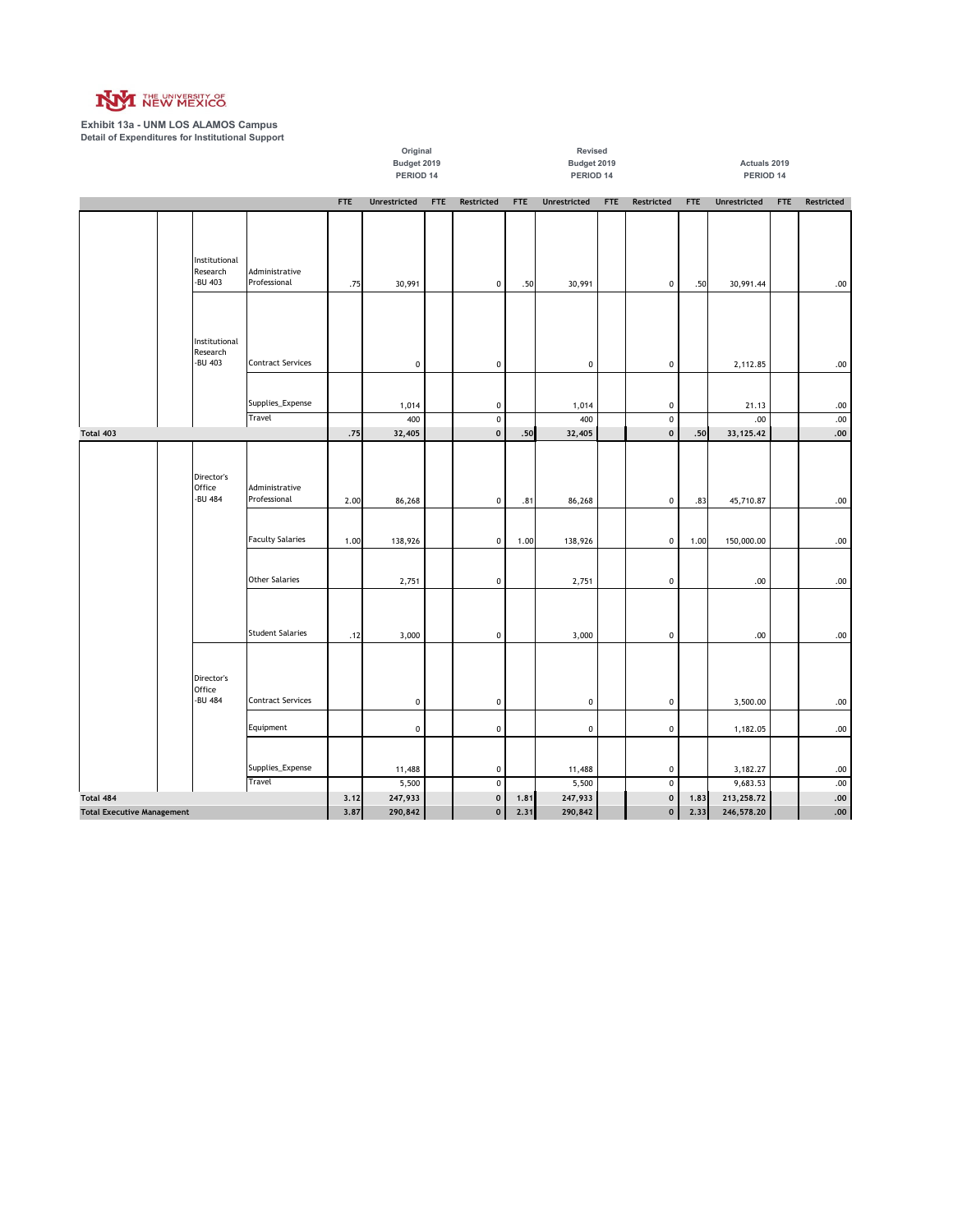

**Exhibit 13a - UNM LOS ALAMOS Campus Detail of Expenditures for Institutional Support**

|                                                                  |                         |                                             |                                |         | Original     |             |                            |            | Revised              |              |                        |            |                       |            |                  |
|------------------------------------------------------------------|-------------------------|---------------------------------------------|--------------------------------|---------|--------------|-------------|----------------------------|------------|----------------------|--------------|------------------------|------------|-----------------------|------------|------------------|
|                                                                  |                         |                                             |                                |         | Budget 2019  |             |                            |            | Budget 2019          |              |                        |            | Actuals 2019          |            |                  |
|                                                                  |                         |                                             |                                |         | PERIOD 14    |             |                            |            | PERIOD 14            |              |                        |            | PERIOD 14             |            |                  |
|                                                                  |                         |                                             |                                | FTE     | Unrestricted | <b>FTE</b>  | Restricted                 | <b>FTE</b> | <b>Unrestricted</b>  | <b>FTE</b>   | Restricted             | <b>FTE</b> | <b>Unrestricted</b>   | <b>FTE</b> | Restricted       |
|                                                                  |                         |                                             |                                |         |              |             |                            |            |                      |              |                        |            |                       |            |                  |
| <b>Fiscal Operations</b>                                         | Los<br>Alamos<br>Branch | <b>Business &amp;</b><br>Finance<br>-BU 486 | Administrative<br>Professional | 2.00    | 147,964      |             | $\pmb{0}$                  | 2.00       | 147,964              |              | $\mathbf 0$            | 2.00       | 147,964.20            |            | .00.             |
|                                                                  |                         |                                             | State Workstudy<br>Salaries    |         | 0            |             | $\pmb{0}$                  | .06        | $\pmb{0}$            |              | $\pmb{0}$              | .06        | 1,126.80              |            | .00.             |
|                                                                  |                         |                                             | <b>Student Salaries</b>        | .12     | 3,000        |             | $\pmb{0}$                  |            | 3,000                |              | 0                      | .07        | 1,449.89              |            | .00.             |
|                                                                  |                         |                                             | Support Staff Salary           | 1.00    | 47,459       |             | $\pmb{0}$                  | 1.00       | 47,459               |              | $\mathbf 0$            | .75        | 35,593.92             |            | .00.             |
|                                                                  |                         |                                             | <b>Technician Salary</b>       | 2.00    | 72,328       |             | $\pmb{0}$                  | 1.98       | 72,328               |              | $\pmb{0}$              | 1.85       | 67,182.58             |            | .00              |
|                                                                  |                         | <b>Business &amp;</b><br>Finance<br>-BU 486 | <b>Contract Services</b>       |         | 0            |             | $\pmb{0}$                  |            | $\pmb{0}$            |              | 0                      |            | 43.00                 |            | $.00 \,$         |
|                                                                  |                         |                                             | Equipment                      |         | 0            |             | $\pmb{0}$                  |            | $\pmb{0}$            |              | 0                      |            | 1,406.55              |            | .00.             |
|                                                                  |                         |                                             | Supplies_Expense<br>Travel     |         | 9,398<br>500 |             | $\mathbf 0$<br>$\mathbf 0$ |            | 9,398<br>500         |              | $\pmb{0}$<br>$\pmb{0}$ |            | 10,952.24<br>2,055.82 |            | .00.<br>$.00 \,$ |
| Total 486                                                        |                         |                                             | <b>Travel-Recruiting</b>       | 5.12    | 0<br>280,649 |             | $\pmb{0}$<br>$\pmb{0}$     | 5.04       | $\pmb{0}$<br>280,649 |              | 0<br>$\mathbf 0$       | 4.73       | 761.01<br>268,536.01  |            | .00<br>.00       |
|                                                                  |                         |                                             |                                | 5.12    | 280,649      |             | $\pmb{0}$                  | 5.04       | 280,649              |              | $\mathbf 0$            | 4.73       | 268,536.01            |            | .00              |
| <b>Total Fiscal Operations</b><br><b>Grand Total Exhibit 13a</b> |                         |                                             | 10.11                          | 832,738 |              | $\mathbf 0$ | 8.40                       | 832,738    |                      | $\mathbf{0}$ | 8.06                   | 754,688.75 |                       | .00        |                  |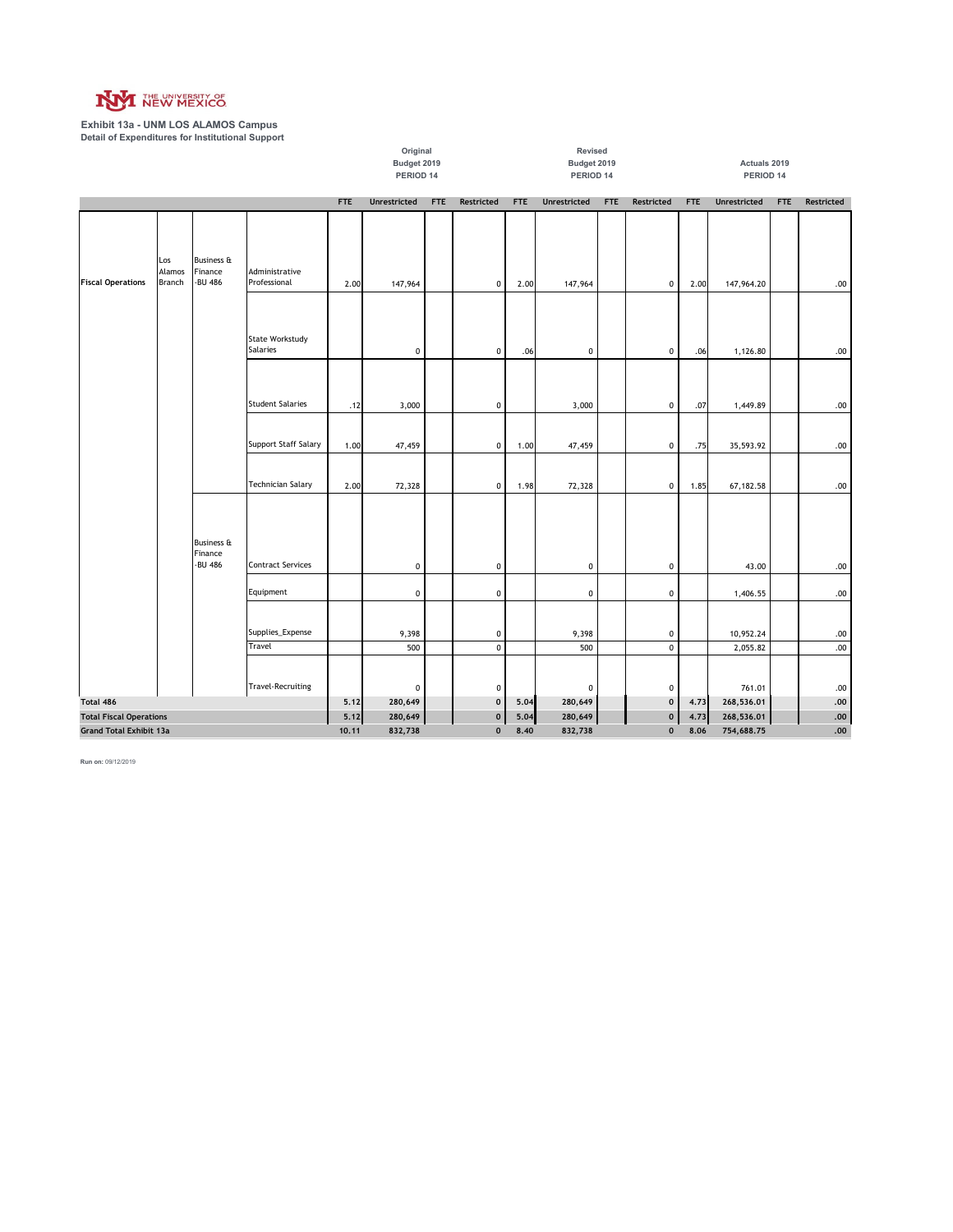

#### **Exhibit 14 - UNM LOS ALAMOS Campus Expenditures for Operations and Maintenance of Plant**

| Original    | Revised     |              |
|-------------|-------------|--------------|
| Budget 2019 | Budget 2019 | Actuals 2019 |
| PERIOD 14   | PERIOD 14   | PERIOD 14    |

|                                   |                                        |                              | <b>Unrestricte</b> |                   |              |                   |                     |                   |
|-----------------------------------|----------------------------------------|------------------------------|--------------------|-------------------|--------------|-------------------|---------------------|-------------------|
|                                   |                                        |                              | d                  | <b>Restricted</b> | Unrestricted | <b>Restricted</b> | <b>Unrestricted</b> | <b>Restricted</b> |
| Operation &                       |                                        |                              |                    |                   |              |                   |                     |                   |
| Maintenance of Plant              | Los Alamos Branch                      | <b>Contracted Services</b>   | 121,613            | 0                 | 121,613      | 0                 | 118,367.42          | .00.              |
|                                   |                                        | Custodial                    | 41,885             | 0                 | 41,885       | 0                 | 42,243.86           | .00.              |
|                                   |                                        | <b>Facility Management</b>   | 74,082             | 0                 | 74,082       | 0                 | 69,062.75           | .00.              |
|                                   | Total Operation & Maintenance of Plant |                              | 237,580            | $\mathbf 0$       | 237,580      | $\mathbf 0$       | 229,674.03          | .00               |
| Items not in Exhibit              | <b>Fringe Benefits</b>                 | <b>Accrued Annual Leave</b>  | $\mathbf{0}$       | 0                 | 0            | $\Omega$          | 35.34               | .00.              |
|                                   |                                        | Fica                         | 5,411              | 0                 | 5,411        | 0                 | 4,665.84            | .00.              |
|                                   |                                        | Group Insurance              | 8,866              | 0                 | 8,866        | 0                 | 12,323.58           | .00.              |
|                                   |                                        | <b>Other Staff Benefits</b>  | 3,075              | 0                 | 3,075        | 0                 | 2,821.18            | .00.              |
|                                   |                                        | Retirement                   | 9,742              | 0                 | 9,742        | 0                 | 9,199.38            | .00.              |
|                                   |                                        | Unemployment<br>Compensation | 48                 | 0                 | 48           | 0                 | 46.22               | .00.              |
|                                   |                                        | <b>Workers Compensation</b>  | 54                 | 0                 | 54           | 0                 | 189.48              | .00.              |
| Sub-Total: Fringe Benefits        |                                        |                              | 27,196             | $\mathbf 0$       | 27,196       | $\mathbf 0$       | 29,281.02           | .00               |
|                                   | Insurance                              | Property Insurance           | 0                  | 0                 | 0            | 0                 | 4,376.75            | .00.              |
|                                   |                                        | Supplies_Expense             | 30,000             | 0                 | 30,000       | 0                 | 7,307.51            | .00.              |
| Sub-Total: Insurance              |                                        |                              | 30,000             | $\mathbf 0$       | 30,000       | $\mathbf 0$       | 11,684.26           | .00               |
|                                   | <b>Utilities</b>                       | Electricity                  | 43,545             | 0                 | 38,545       | 0                 | 34,917.62           | .00.              |
|                                   |                                        | Fuel Heat Cool               | 10,210             | 0                 | 10,210       | 0                 | 11,754.35           | .00.              |
|                                   |                                        | Sewer Other                  | 11,268             | 0                 | 11,268       | 0                 | 10,152.40           | .00.              |
|                                   |                                        | Supplies Expense             | 0                  | 0                 | $\Omega$     | 0                 | 1,044.74            | .00.              |
|                                   |                                        | Water                        | 7,377              | 0                 | 7,377        | 0                 | 6,077.59            | .00.              |
| Sub-Total: Utilities              |                                        |                              | 72,400             | 0                 | 67,400       | $\mathbf 0$       | 63,946.70           | .00               |
| <b>Total Items not in Exhibit</b> |                                        |                              | 129,596            | $\mathbf 0$       | 124,596      | $\mathbf 0$       | 104,911.98          | .00               |
| <b>Total</b>                      |                                        | 367,176                      | $\mathbf{0}$       | 362,176           | $\mathbf{0}$ | 334,586.01        | .00.                |                   |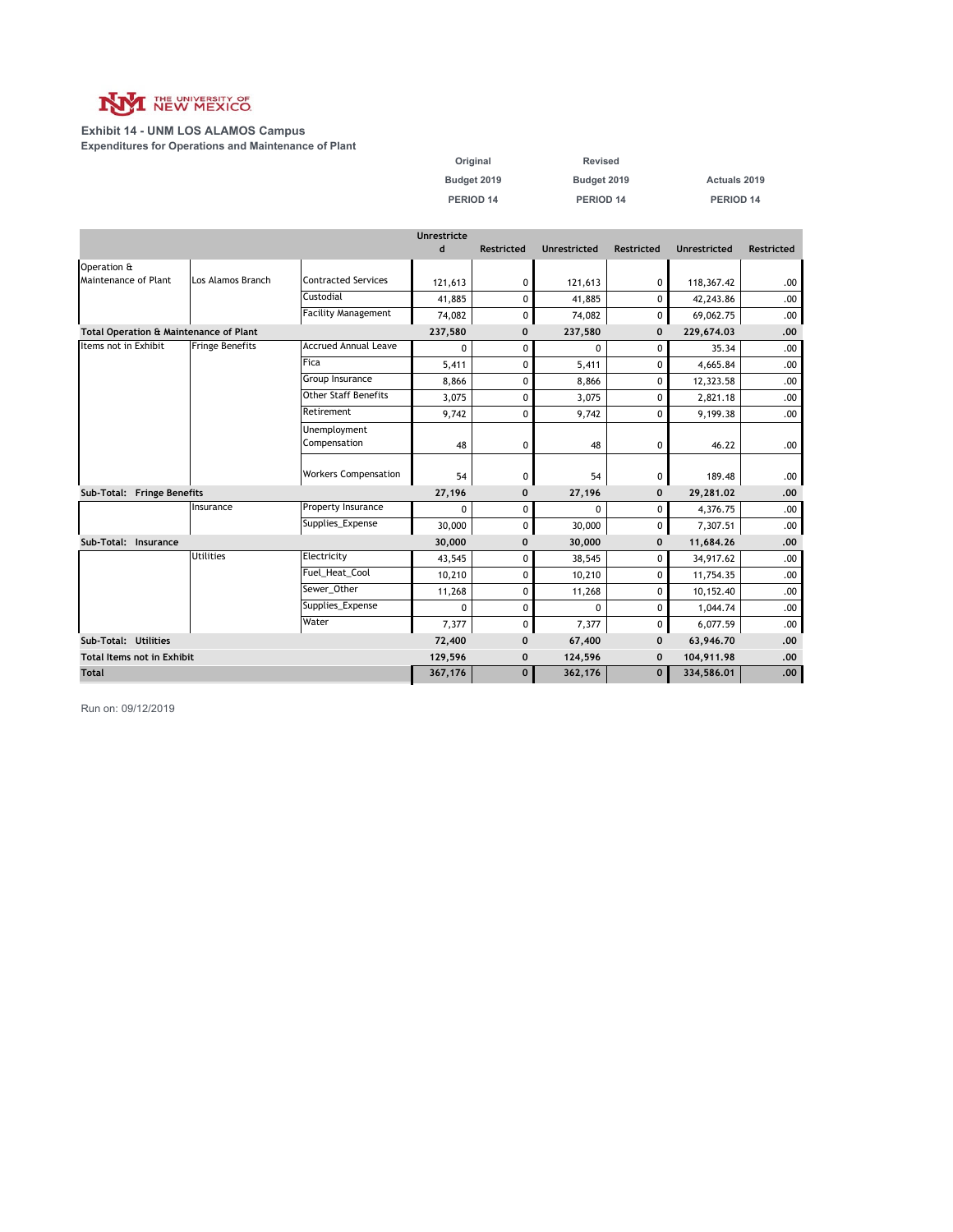

### **Exhibit 14a - UNM LOS ALAMOS Campus**

**Detail of Expenditures for Operations and Maintenance of Plant**

|                                                                                                                                |                         |                                       |                                              | Original<br>Revised<br>Budget 2019<br>Budget 2019<br>PERIOD 14<br>PERIOD 14 |                     |            |                          |             |                     | Actuals 2019<br>PERIOD 14 |                  |             |                        |            |               |
|--------------------------------------------------------------------------------------------------------------------------------|-------------------------|---------------------------------------|----------------------------------------------|-----------------------------------------------------------------------------|---------------------|------------|--------------------------|-------------|---------------------|---------------------------|------------------|-------------|------------------------|------------|---------------|
|                                                                                                                                |                         |                                       |                                              | <b>FTE</b>                                                                  | <b>Unrestricted</b> | <b>FTE</b> | Restricted               | <b>FTE</b>  | <b>Unrestricted</b> | <b>FTE</b>                | Restricted       | <b>FTE</b>  | <b>Unrestricted</b>    | <b>FTE</b> | Restricted    |
| Operation<br>a,<br>Maintenan Los<br>ce of<br>Plant                                                                             | Alamos<br><b>Branch</b> | Custodia                              | -BU 213 Contract Services                    |                                                                             | 11,000              |            | $\pmb{0}$                |             | 11,000              |                           | $\pmb{0}$        |             | 9,266.39               |            | .00           |
|                                                                                                                                |                         |                                       | Equipment                                    |                                                                             | 250                 |            | $\pmb{0}$                |             | 250                 |                           | $\mathbf 0$      |             | 336.91                 |            | .00           |
|                                                                                                                                |                         |                                       | Supplies_Expense<br><b>Travel</b>            |                                                                             | 30,135<br>500       |            | $\mathbf 0$<br>$\pmb{0}$ |             | 30,135<br>500       |                           | 0<br>$\mathbf 0$ |             | 32,442.62<br>197.94    |            | .00<br>.00    |
| Total 213                                                                                                                      |                         |                                       |                                              |                                                                             | 41,885              |            | $\mathbf 0$              |             | 41,885              |                           | 0                |             | 42,243.86              |            | .00.          |
| Facility<br>Manage<br>ment<br>-BU 533<br><b>Support Staff Salary</b><br><b>Technician Salary</b><br>Facility<br>Manage<br>ment |                         |                                       |                                              | .75<br>1.00                                                                 | 26,314<br>44,086    |            | $\pmb{0}$<br>$\pmb{0}$   | .49<br>1.00 | 26,314<br>44,086    |                           | 0<br>0           | .62<br>1.00 | 22,082.95<br>44,086.32 |            | .00.<br>.00.  |
|                                                                                                                                |                         | -BU 533                               | Equipment<br>Supplies_Expense                |                                                                             | 250<br>3,432        |            | $\pmb{0}$<br>$\pmb{0}$   |             | 250<br>3,432        |                           | 0<br>$\pmb{0}$   |             | .00<br>2,893.48        |            | .00.<br>$.00$ |
| Total 533                                                                                                                      |                         |                                       |                                              | 1.75                                                                        | 74,082              |            | $\mathbf 0$              | 1.49        | 74,082              |                           | 0                | 1.62        | 69,062.75              |            | .00.          |
|                                                                                                                                |                         | Contract<br>ed<br>Services<br>-BU 534 | <b>Contract Services</b><br>Supplies_Expense |                                                                             | 28,500<br>93,113    |            | 0<br>$\pmb{0}$           |             | 28,500<br>93,113    |                           | 0<br>$\pmb{0}$   |             | .00<br>118,367.42      |            | .00.<br>.00   |
| Total 534                                                                                                                      |                         |                                       |                                              |                                                                             | 121,613             |            | $\pmb{0}$                |             | 121,613             |                           | 0                |             | 118,367.42             |            | .00.          |
|                                                                                                                                |                         |                                       |                                              | 1.75                                                                        | 237,580             |            | 0                        | 1.49        | 237,580             |                           | $\mathbf 0$      | 1.62        | 229,674.03             |            | .00.          |
| Total Operation & Maintenance of Plant<br><b>Grand Total Exhibit 14a</b>                                                       |                         |                                       |                                              | 1.75                                                                        | 237,580             |            | $\mathbf{0}$             | 1.49        | 237,580             |                           | $\mathbf{0}$     | 1.62        | 229,674.03             |            | .00.          |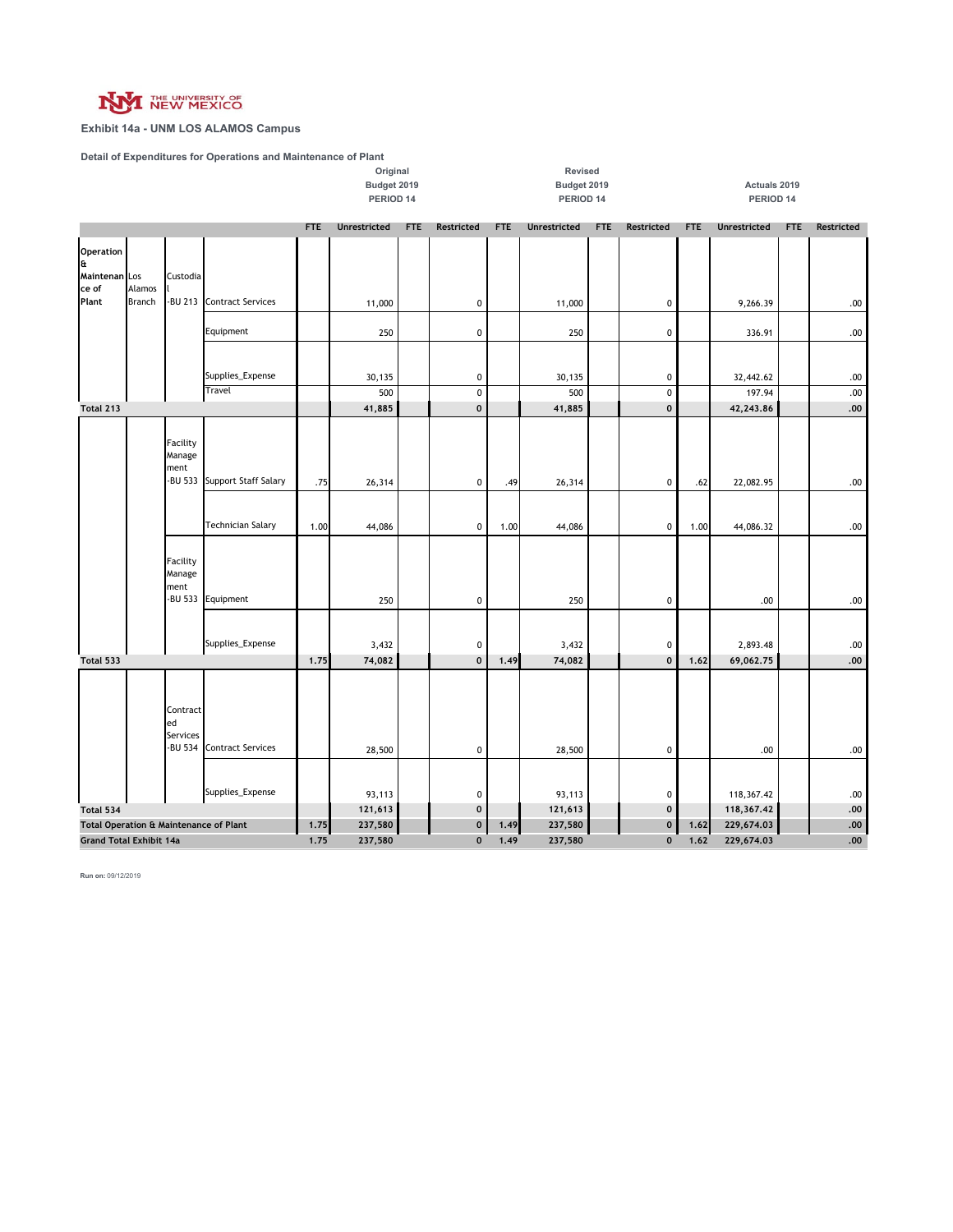

#### **Exhibit 15 - UNM LOS ALAMOS Campus**

**Summary of Student Social and Cultural Development Activities**

|                           | <u>Cammary or Stadomt Soonn and Saltaral Borolophiont Aothenos</u> |                       |                     |            |             |            |                     |     |            |           |                     |      |            |
|---------------------------|--------------------------------------------------------------------|-----------------------|---------------------|------------|-------------|------------|---------------------|-----|------------|-----------|---------------------|------|------------|
|                           |                                                                    |                       | Original            |            |             |            | <b>Revised</b>      |     |            |           |                     |      |            |
|                           |                                                                    |                       | Budget 2019         |            |             |            | Budget 2019         |     |            |           | Actuals 2019        |      |            |
|                           |                                                                    |                       | PERIOD 14           |            |             |            | PERIOD 14           |     |            |           | PERIOD 14           |      |            |
|                           |                                                                    | <b>FTE</b>            | <b>Unrestricted</b> | <b>FTE</b> | Restricted  | <b>FTE</b> | <b>Unrestricted</b> | FTE | Restricted | FTE       | <b>Unrestricted</b> | FTE  | Restricted |
| Revenues                  | <b>Tuition and Fees</b>                                            |                       | 61,500              |            |             |            | 61,500              |     |            |           | 55,954.08           |      | .00.       |
| <b>Beginning Balance</b>  |                                                                    |                       | 29,530              |            | $\mathbf 0$ |            | 12,777              |     | 0          |           | 12,776.83           |      | .00.       |
| <b>Total Available</b>    |                                                                    |                       | 91,030.00           |            | .00         |            | 74,277.00           |     | .00        |           | 68,730.91           |      | .00        |
| <b>Expenditures</b>       | Services                                                           |                       | $^{\circ}$          |            |             |            |                     |     | 0          |           | 2,028.38            |      | .00.       |
|                           | Student Awards and Aid                                             |                       | $\Omega$            |            |             |            |                     |     | $\Omega$   |           | 1,100.00            |      | .00.       |
|                           | Supplies_Expense                                                   |                       | 21,500              |            |             |            | 21,500              |     | $\Omega$   |           | 8,978.67            |      | .00.       |
|                           | Travel                                                             |                       | $^{\circ}$          |            |             |            |                     |     | 0          |           | 4.29                |      | .00.       |
|                           | <b>Travel-Recruiting</b>                                           |                       | $\Omega$            |            |             |            |                     |     | $\Omega$   |           | 327.31              |      | .00.       |
| <b>Total Expenditures</b> |                                                                    |                       | 21,500              |            | $\mathbf 0$ |            | 21,500              |     | $\Omega$   |           | 12,438.65           |      | .00.       |
| Transfers (IN) or OUT     |                                                                    | 40,000<br>$\mathbf 0$ |                     |            |             |            | 40,000              | 0   |            | 40,000.00 |                     | .00. |            |
| <b>Ending Balance</b>     |                                                                    |                       | 29,530.00           |            | .00         |            | 12,777.00           |     | .00        |           | 16,292.26           |      | .00        |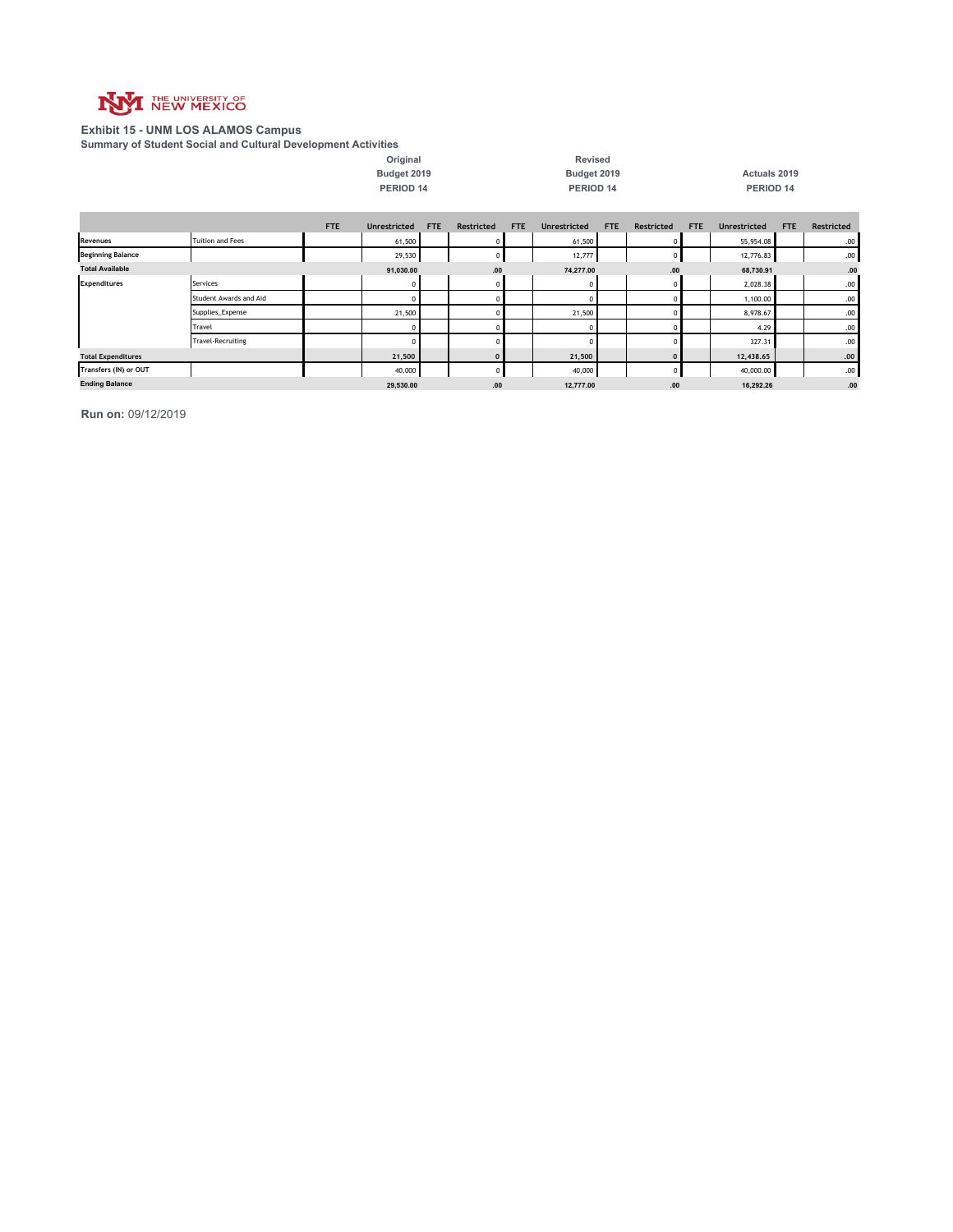

#### **Exhibit 17 - UNM LOS ALAMOS Campus Summary of Public Service**

|                           |                                     |            | Original<br>Budget 2019<br>PERIOD <sub>14</sub> |            |                   | Revised<br>Budget 2019<br>PERIOD 14 |                     |            |            |            | Actuals 2019<br>PERIOD 14 |            |            |  |  |
|---------------------------|-------------------------------------|------------|-------------------------------------------------|------------|-------------------|-------------------------------------|---------------------|------------|------------|------------|---------------------------|------------|------------|--|--|
|                           |                                     | <b>FTE</b> | <b>Unrestricted</b>                             | <b>FTE</b> | <b>Restricted</b> | <b>FTE</b>                          | <b>Unrestricted</b> | <b>FTE</b> | Restricted | <b>FTE</b> | <b>Unrestricted</b>       | <b>FTE</b> | Restricted |  |  |
| <b>Revenues</b>           | <b>Federal Grants and Contracts</b> |            | 0                                               |            | 356,157           |                                     | $\mathbf 0$         |            | 356,157    |            | .00                       |            | 172,074.00 |  |  |
|                           | <b>State Grants and Contracts</b>   |            | $\Omega$                                        |            | 185,000           |                                     | $\mathbf 0$         |            | 185,000    |            | .00                       |            | 91,399.00  |  |  |
|                           | Private Gifts Grants and Contracts  |            | 14,400                                          |            | $\Omega$          |                                     | 14,400              |            | $\Omega$   |            | 20,960.00                 |            | 72,764.00  |  |  |
|                           | <b>Other Sources</b>                |            |                                                 |            | $\Omega$          |                                     | $\Omega$            |            |            |            | 5,875.00                  |            | .00.       |  |  |
| <b>Total Revenues</b>     |                                     |            | 14,400                                          |            | 541,157           |                                     | 14,400              |            | 541,157    |            | 26,835.00                 |            | 336,237.00 |  |  |
| <b>Beginning Balance</b>  |                                     |            | 55,053                                          |            | 0                 |                                     | 88,292              |            | 0          |            | 88,292.12                 |            | .00.       |  |  |
| <b>Total Available</b>    |                                     |            | 69,453.00                                       |            | 541,157.00        |                                     | 102,692.00          |            | 541,157.00 |            | 115,127.12                |            | 336,237.00 |  |  |
| <b>Expenditures</b>       | <b>Administrative Professional</b>  |            | 0                                               |            | 147,837           |                                     | $\mathbf 0$         |            | 147,837    |            | .00.                      | 2.27       | 111,232.00 |  |  |
|                           | <b>Faculty Salaries</b>             |            | $\Omega$                                        |            | 100,000           |                                     | $\mathbf 0$         |            | 100,000    |            | 300.00                    | 1.04       | 75,773.00  |  |  |
|                           | Support Staff Salary                |            | $\Omega$                                        |            | 114,485           |                                     | $\mathbf 0$         |            | 114,485    |            | .00                       |            | .00.       |  |  |
|                           | <b>Technician Salary</b>            |            | $\Omega$                                        |            | $\Omega$          |                                     | $\mathbf 0$         |            | 0          |            | .00                       | .96        | 41,397.00  |  |  |
|                           | Fica                                |            | $\mathfrak{c}$                                  |            | $\Omega$          |                                     | $\mathbf 0$         |            | $\Omega$   |            | 22.95                     |            | .00.       |  |  |
|                           | <b>Other Staff Benefits</b>         |            | $\mathfrak{c}$                                  |            | 87,180            |                                     | $\mathbf 0$         |            | 87,180     |            | .00                       |            | 52,879.00  |  |  |
|                           | <b>Unemployment Compensation</b>    |            | C                                               |            | $\Omega$          |                                     | $\mathbf 0$         |            | 0          |            | .21                       |            | .00.       |  |  |
|                           | <b>Workers Compensation</b>         |            | 0                                               |            | 0                 |                                     | $\mathbf 0$         |            | $^{\circ}$ |            | .18                       |            | .00.       |  |  |
|                           | <b>Contract Services</b>            |            | $\Omega$                                        |            | 0                 |                                     | $\Omega$            |            | $^{\circ}$ |            | 492.50                    |            | .00        |  |  |
|                           | Student Awards and Aid              |            | 7,400                                           |            | $\Omega$          |                                     | 7,400               |            | $\Omega$   |            | 5,157.00                  |            | .00.       |  |  |
|                           | Supplies_Expense                    |            | 7,000                                           |            | 78,945            |                                     | 7,000               |            | 78,945     |            | 2,880.21                  |            | 35,953.00  |  |  |
|                           | Travel                              |            | £                                               |            | 12,710            |                                     | $\Omega$            |            | 12,710     |            | .00.                      |            | 19,003.00  |  |  |
| <b>Total Expenditures</b> |                                     |            | 14,400                                          | 9          | 541,157           |                                     | 14,400              | 9          | 541,157    |            | 8,853.05                  | 4.27       | 336,237.00 |  |  |
| Transfers (IN) or OUT     |                                     |            | £                                               |            | 0                 |                                     | $\Omega$            |            | 0          |            | .00                       |            | .00        |  |  |
| <b>Ending Balance</b>     |                                     |            | 55.053.00                                       |            | .00               |                                     | 88.292.00           |            | .00        |            | 106.274.07                |            | .00        |  |  |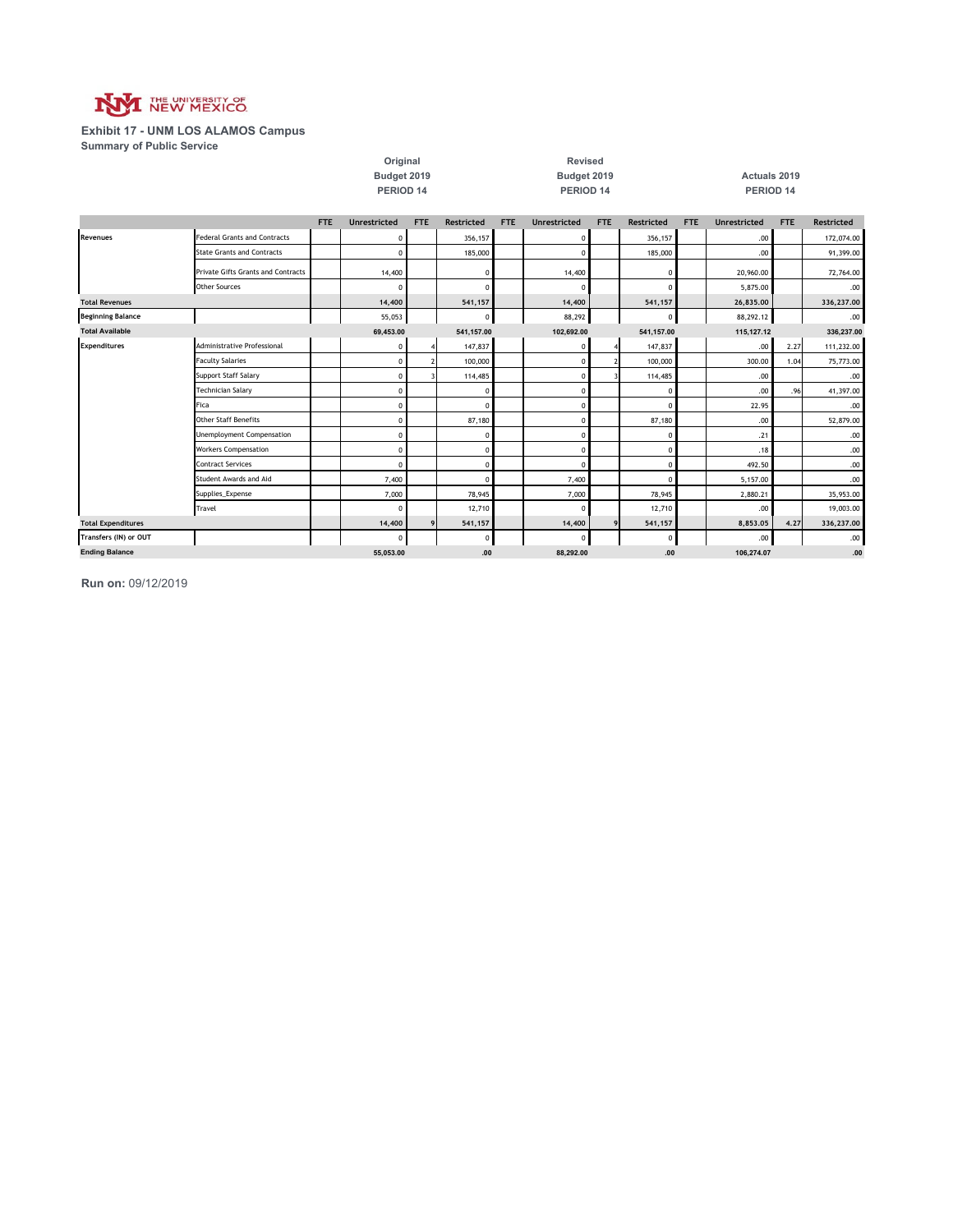

#### **Exhibit 17a - UNM LOS ALAMOS Campus - Detail of Public Service Activities Budget Unit 437 - Miscellaneous**

|                             |                             |                          | Original            |            | Revised             |            |              |
|-----------------------------|-----------------------------|--------------------------|---------------------|------------|---------------------|------------|--------------|
|                             |                             | Budget 2019<br>PERIOD 14 |                     |            | Budget 2019         |            | Actuals 2019 |
|                             |                             |                          |                     |            | PERIOD 14           |            | PERIOD 14    |
|                             |                             | <b>FTE</b>               | <b>Unrestricted</b> | <b>FTE</b> | <b>Unrestricted</b> | <b>FTE</b> | Unrestricted |
|                             |                             |                          |                     |            |                     |            |              |
|                             | Federal Grants and          |                          |                     |            |                     |            |              |
| Revenues                    | Contracts                   |                          | 0                   |            | 0                   |            | $\pmb{0}$    |
|                             |                             |                          |                     |            |                     |            |              |
|                             | State Grants and            |                          |                     |            |                     |            |              |
|                             | Contracts                   |                          | 0                   |            | 0                   |            | $\pmb{0}$    |
|                             |                             |                          |                     |            |                     |            |              |
|                             | <b>Local Grants and</b>     |                          |                     |            |                     |            |              |
|                             | Contracts                   |                          | 0                   |            | 0                   |            | $\pmb{0}$    |
|                             |                             |                          |                     |            |                     |            |              |
|                             | Private Gifts Grants        |                          |                     |            |                     |            |              |
|                             | and Contracts               |                          | 14,400              |            | 14,400              |            | 20,960       |
|                             |                             |                          |                     |            |                     |            |              |
|                             | Other Sources               |                          | 0                   |            | 0                   |            | 5,875        |
| <b>Total Revenues</b>       |                             |                          | 14,400              |            | 14,400              |            | 26,835       |
| <b>Beginning Balance</b>    |                             |                          | 55,053              |            | 88,292              |            | 88,292       |
| <b>Total Available</b>      |                             |                          | 69,453              |            | 102,692             |            | 115,127      |
|                             |                             |                          |                     |            |                     |            |              |
|                             |                             |                          |                     |            |                     |            |              |
|                             | Administrative              |                          |                     |            |                     |            |              |
| <b>Expenditures</b>         | Professional                |                          | 0                   |            | 0                   |            | 0            |
|                             |                             |                          |                     |            |                     |            |              |
|                             | <b>Faculty Salaries</b>     |                          | 0                   |            | 0                   |            | 300          |
|                             | <b>Other Salaries</b>       |                          | 0                   |            | 0                   |            | $\pmb{0}$    |
|                             |                             |                          |                     |            |                     |            |              |
|                             | Support Staff Salary        |                          | 0                   |            | 0                   |            | 0            |
|                             |                             |                          |                     |            |                     |            |              |
|                             | Technician Salary           |                          | 0                   |            | 0                   |            | 0            |
|                             | Fica                        |                          | 0                   |            | 0                   |            | 23           |
|                             |                             |                          |                     |            |                     |            |              |
|                             | <b>Other Staff Benefits</b> |                          | 0                   |            | 0                   |            | 0            |
|                             |                             |                          |                     |            |                     |            |              |
|                             |                             |                          |                     |            |                     |            |              |
|                             | Unemployment                |                          |                     |            |                     |            |              |
|                             | Compensation                |                          | 0                   |            | 0                   |            | $\pmb{0}$    |
|                             |                             |                          |                     |            |                     |            |              |
|                             | Workers<br>Compensation     |                          |                     |            |                     |            |              |
|                             |                             |                          | 0                   |            | 0                   |            | $\pmb{0}$    |
|                             | <b>Contract Services</b>    |                          | 0                   |            | 0                   |            | 493          |
|                             | Equipment                   |                          | 0                   |            | 0                   |            | 0            |
|                             |                             |                          |                     |            |                     |            |              |
|                             | Student Awards and          |                          |                     |            |                     |            |              |
|                             | Aid                         |                          | 7,400               |            | 7,400               |            | 5,157        |
|                             |                             |                          |                     |            |                     |            |              |
|                             | Supplies_Expense            |                          | 7,000               |            | 7,000               |            | 2,880        |
|                             | Travel                      |                          | 0                   |            | 0                   |            | 0            |
| <b>Total Expenditures</b>   |                             |                          | 14,400              |            | 14,400              |            | 8,853        |
| Transfers (IN) or OUT       | Trsfr From I G              |                          |                     |            |                     |            |              |
|                             | <b>Trsfr From Student</b>   |                          | 0                   |            | 0                   |            | 0            |
|                             | Aid                         |                          | 0                   |            | 0                   |            | $\pmb{0}$    |
|                             |                             |                          |                     |            |                     |            |              |
|                             | <b>Trsfr To Public</b>      |                          |                     |            |                     |            |              |
|                             | Service                     |                          | 0                   |            | 0                   |            | 0            |
| Total Transfers (IN) or OUT |                             |                          | 0                   |            | 0                   |            | 0            |
| <b>Ending Balance</b>       |                             |                          | 55,053              |            | 88,292              |            | 106,274      |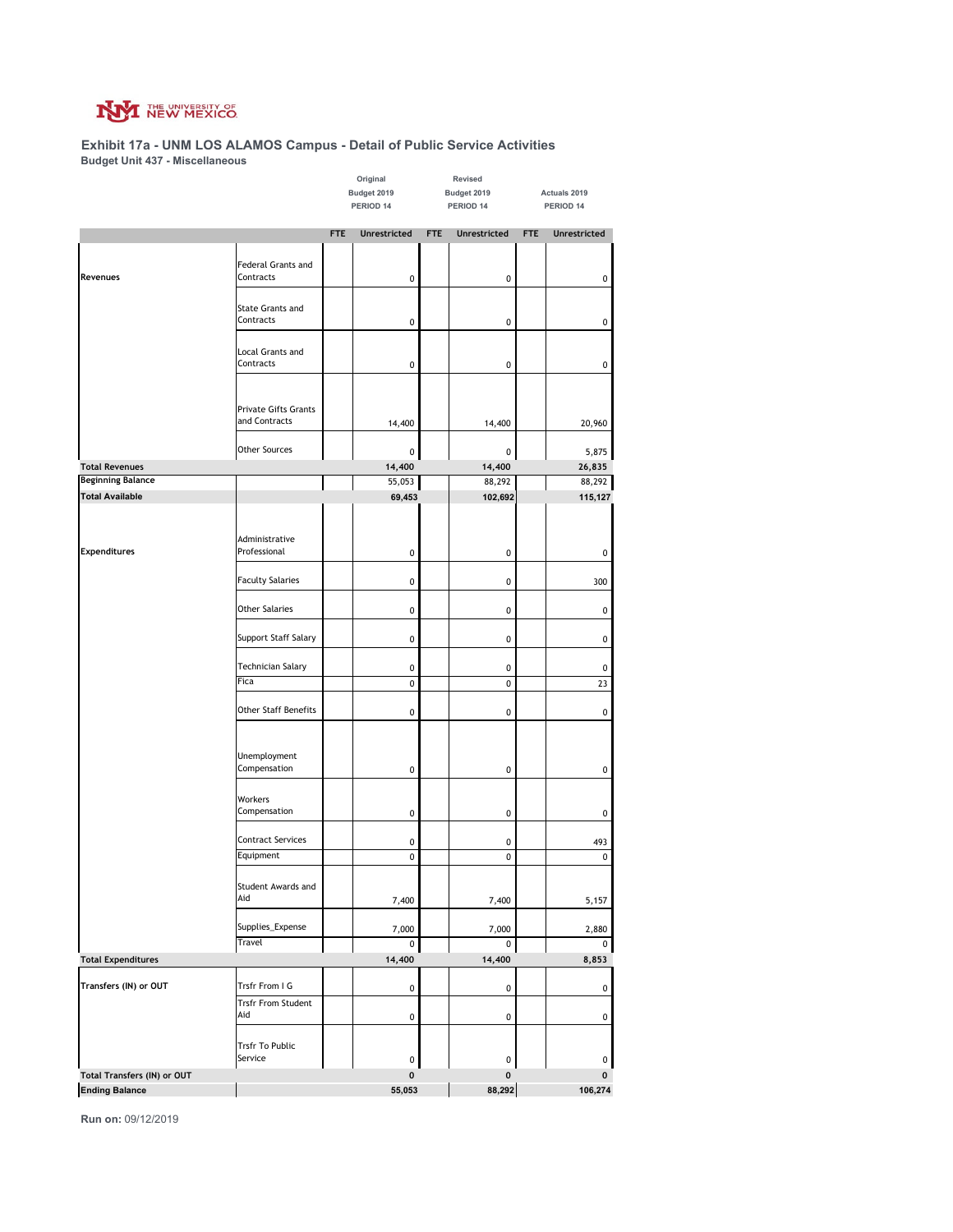

#### **Exhibit 17a - UNM LOS ALAMOS Campus - Detail of Public Service Activities Summary for Exhibit 17a**

|                                                      |                                |             | Original            |            | Revised             |            |              |
|------------------------------------------------------|--------------------------------|-------------|---------------------|------------|---------------------|------------|--------------|
|                                                      |                                | Budget 2019 |                     |            | Budget 2019         |            | Actuals 2019 |
|                                                      |                                | PERIOD 14   |                     |            | PERIOD 14           |            | PERIOD 14    |
|                                                      |                                | <b>FTE</b>  | <b>Unrestricted</b> | <b>FTE</b> | <b>Unrestricted</b> | <b>FTE</b> | Unrestricted |
|                                                      |                                |             |                     |            |                     |            |              |
|                                                      | Federal Grants and             |             |                     |            |                     |            |              |
| Revenues                                             | Contracts                      |             | 0                   |            | 0                   |            | $\pmb{0}$    |
|                                                      |                                |             |                     |            |                     |            |              |
|                                                      | State Grants and               |             |                     |            |                     |            |              |
|                                                      | Contracts                      |             | 0                   |            | 0                   |            | $\pmb{0}$    |
|                                                      |                                |             |                     |            |                     |            |              |
|                                                      | Local Grants and<br>Contracts  |             |                     |            |                     |            |              |
|                                                      |                                |             | 0                   |            | 0                   |            | $\pmb{0}$    |
|                                                      |                                |             |                     |            |                     |            |              |
|                                                      | Private Gifts Grants           |             |                     |            |                     |            |              |
|                                                      | and Contracts                  |             | 14,400              |            | 14,400              |            | 20,960       |
|                                                      |                                |             |                     |            |                     |            |              |
|                                                      | Other Sources                  |             | 0                   |            | 0                   |            | 5,875        |
| <b>Total Revenues</b>                                |                                |             | 14,400              |            | 14,400              |            | 26,835       |
| <b>Beginning Balance</b>                             |                                |             | 55,053              |            | 88,292              |            | 88,292       |
| <b>Total Available</b>                               |                                |             | 69,453              |            | 102,692             |            | 115,127      |
|                                                      |                                |             |                     |            |                     |            |              |
|                                                      |                                |             |                     |            |                     |            |              |
| <b>Expenditures</b>                                  | Administrative<br>Professional |             | 0                   |            | 0                   |            |              |
|                                                      |                                |             |                     |            |                     |            | $\pmb{0}$    |
|                                                      | <b>Faculty Salaries</b>        |             | 0                   |            | 0                   |            | 300          |
|                                                      |                                |             |                     |            |                     |            |              |
|                                                      | <b>Other Salaries</b>          |             | 0                   |            | 0                   |            | $\pmb{0}$    |
|                                                      |                                |             |                     |            |                     |            |              |
|                                                      | Support Staff Salary           |             | 0                   |            | 0                   |            | $\pmb{0}$    |
|                                                      |                                |             |                     |            |                     |            |              |
|                                                      | Technician Salary              |             | 0                   |            | 0                   |            | 0            |
|                                                      | Fica                           |             | $\pmb{0}$           |            | 0                   |            | 23           |
|                                                      |                                |             |                     |            |                     |            |              |
|                                                      | <b>Other Staff Benefits</b>    |             | 0                   |            | 0                   |            | 0            |
|                                                      |                                |             |                     |            |                     |            |              |
|                                                      |                                |             |                     |            |                     |            |              |
|                                                      | Unemployment<br>Compensation   |             | 0                   |            | 0                   |            | $\pmb{0}$    |
|                                                      |                                |             |                     |            |                     |            |              |
|                                                      | Workers                        |             |                     |            |                     |            |              |
|                                                      | Compensation                   |             | 0                   |            | 0                   |            | $\pmb{0}$    |
|                                                      |                                |             |                     |            |                     |            |              |
|                                                      | <b>Contract Services</b>       |             | 0                   |            | 0                   |            | 493          |
|                                                      | Equipment                      |             | 0                   |            | 0                   |            | 0            |
|                                                      |                                |             |                     |            |                     |            |              |
|                                                      | Student Awards and<br>Aid      |             |                     |            |                     |            |              |
|                                                      |                                |             | 7,400               |            | 7,400               |            | 5,157        |
|                                                      | Supplies_Expense               |             | 7,000               |            | 7,000               |            | 2,880        |
|                                                      | Travel                         |             | 0                   |            | 0                   |            | 0            |
| <b>Total Expenditures</b>                            |                                |             | 14,400              |            | 14,400              |            | 8,853        |
|                                                      |                                |             |                     |            |                     |            |              |
| Transfers (IN) or OUT                                | Trsfr From I G                 |             | 0                   |            | 0                   |            | 0            |
|                                                      | <b>Trsfr From Student</b>      |             |                     |            |                     |            |              |
|                                                      | Aid                            |             | 0                   |            | 0                   |            | $\pmb{0}$    |
|                                                      |                                |             |                     |            |                     |            |              |
|                                                      | <b>Trsfr To Public</b>         |             |                     |            |                     |            |              |
|                                                      | Service                        |             | 0                   |            | 0                   |            | 0            |
| Total Transfers (IN) or OUT<br><b>Ending Balance</b> |                                |             | 0                   |            | 0                   |            | 0            |
|                                                      |                                |             | 55,053              |            | 88,292              |            | 106,274      |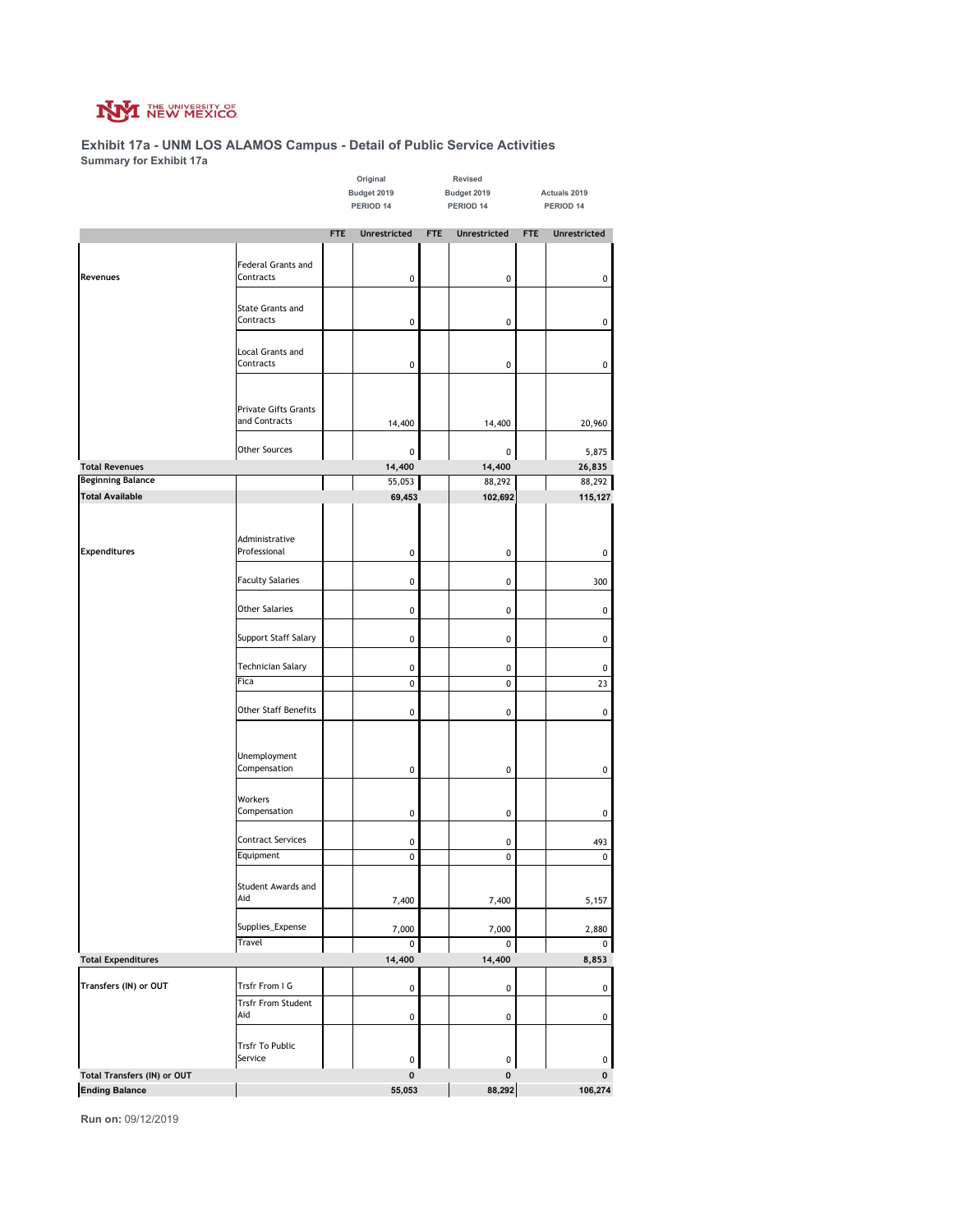

**Exhibit 19 - UNM LOS ALAMOS Campus Summary of Student Aid Grants and Stipends**

|                           |                                  |                                    | Original            |              | <b>Revised</b>      |                   |                     |                   |
|---------------------------|----------------------------------|------------------------------------|---------------------|--------------|---------------------|-------------------|---------------------|-------------------|
|                           |                                  |                                    | Budget 2019         |              | Budget 2019         |                   | Actuals 2019        |                   |
|                           |                                  |                                    | PERIOD 14           |              | PERIOD 14           |                   | PERIOD 14           |                   |
|                           |                                  |                                    |                     |              |                     |                   |                     |                   |
|                           |                                  |                                    | <b>Unrestricted</b> | Restricted   | <b>Unrestricted</b> | <b>Restricted</b> | <b>Unrestricted</b> | <b>Restricted</b> |
| <b>Revenues</b>           | <b>Private and Other Sources</b> | Gifts Scholarships and Fellowships | 22,000              | 0            | 13,900              | $\Omega$          | 8,446.27            | .00.              |
|                           |                                  | Gifts for Schools and Fellowships  | 4,000               | 0            | 4,000               |                   | .00                 | .00.              |
| <b>Total Revenues</b>     |                                  |                                    | 26,000              | 0            | 17,900              | $\mathbf 0$       | 8,446.27            | .00.              |
|                           |                                  |                                    |                     |              |                     |                   |                     |                   |
| <b>Beginning Balance</b>  |                                  |                                    | 101,363             | 0            | 108,237             | $\mathbf{0}$      | 108,236.69          | .00.              |
| <b>Total Available</b>    |                                  |                                    | 127,363             |              | 126,137             |                   | 116,682.96          | .00               |
| <b>Expenditures</b>       | <b>Private and Other Sources</b> | Gifts Scholarships and Fellowships | 22,000              | 0            | 14,900              | $\Omega$          | 10,121.50           | .00.              |
|                           |                                  | Gifts for Schools and Fellowships  | 34,819              | C            | 41,919              |                   | 29,325.25           | .00.              |
| <b>Total Expenditures</b> |                                  |                                    | 56,819              | $\mathbf{0}$ | 56,819              | $\mathbf{0}$      | 39,446.75           | .00.              |
| Transfers (IN) or         |                                  |                                    |                     |              |                     |                   |                     |                   |
| OUT                       |                                  |                                    | (30, 819)           | $\Omega$     | (38, 919)           | $\Omega$          | (38, 171, 17)       | .00.              |
| <b>Ending Balance</b>     |                                  |                                    | 101,363             | O            | 108,237             | $\mathbf{0}$      | 115,407.38          | .00               |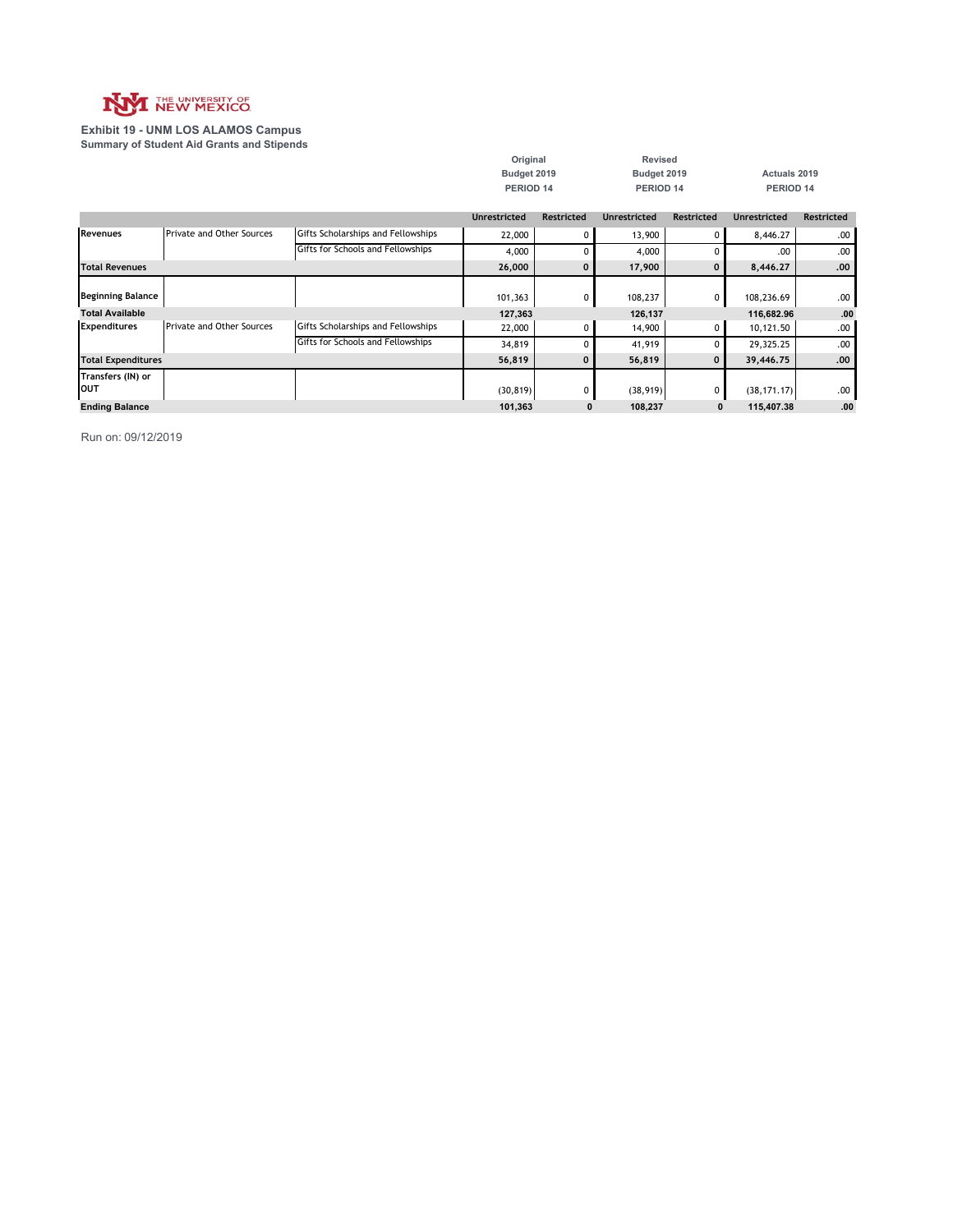

#### **Exhibit 20 - UNM LOS ALAMOS Campus Summary of Auxiliary Enterprises**

|                           |                      | Budget 2019<br>PERIOD 14 |                     |     |                   |            | Budget 2019<br>PERIOD 14 |            |              |            | Actuals 2019<br>PERIOD 14 |     |            |  |
|---------------------------|----------------------|--------------------------|---------------------|-----|-------------------|------------|--------------------------|------------|--------------|------------|---------------------------|-----|------------|--|
|                           |                      | <b>FTE</b>               | <b>Unrestricted</b> | FTE | <b>Restricted</b> | <b>FTE</b> | <b>Unrestricted</b>      | <b>FTE</b> | Restricted   | <b>FTE</b> | <b>Unrestricted</b>       | FTE | Restricted |  |
| Revenues                  | Sales and Services   |                          | 68,600              |     |                   |            | 68,600                   |            | 0            |            | 58,010.66                 |     | .00.       |  |
|                           | <b>Other Sources</b> |                          | 25,000              |     |                   |            | 25,000                   |            | $\Omega$     |            | 29,694.43                 |     | .00.       |  |
| <b>Total Revenues</b>     |                      |                          | 93,600              |     | $\Omega$          |            | 93,600                   |            | $\mathbf{0}$ |            | 87,705.09                 |     | .00        |  |
| <b>Beginning Balance</b>  |                      |                          | 673,947             |     |                   |            | 693,589                  |            | $\mathbf{0}$ |            | 693,589.01                |     | .00.       |  |
| <b>Total Available</b>    |                      |                          | 767,547.00          |     | .00               |            | 787,189.00               |            | .00          |            | 781,294.10                |     | .00        |  |
| <b>Expenditures</b>       | Equipment            |                          |                     |     |                   |            |                          |            | $\Omega$     |            | 15,562.68                 |     | .00.       |  |
|                           | Supplies_Expense     |                          | 143,600             |     |                   |            | 123,185                  |            | $\Omega$     |            | 68,583.69                 |     | .00.       |  |
| <b>Total Expenditures</b> |                      |                          | 143,600             |     | $\Omega$          |            | 123,185                  |            | $\Omega$     |            | 84, 146, 37               |     | .00        |  |
| Transfers (IN) or OUT     |                      |                          | 0                   |     | $\Omega$          |            | 20,415                   |            | $\mathbf{0}$ |            | 20,413.51                 |     | .00.       |  |
| <b>Ending Balance</b>     |                      |                          | 623,947.00          |     | .00               |            | 643,589.00               |            | .00          |            | 676,734.22                |     | .00        |  |

**Original Revised**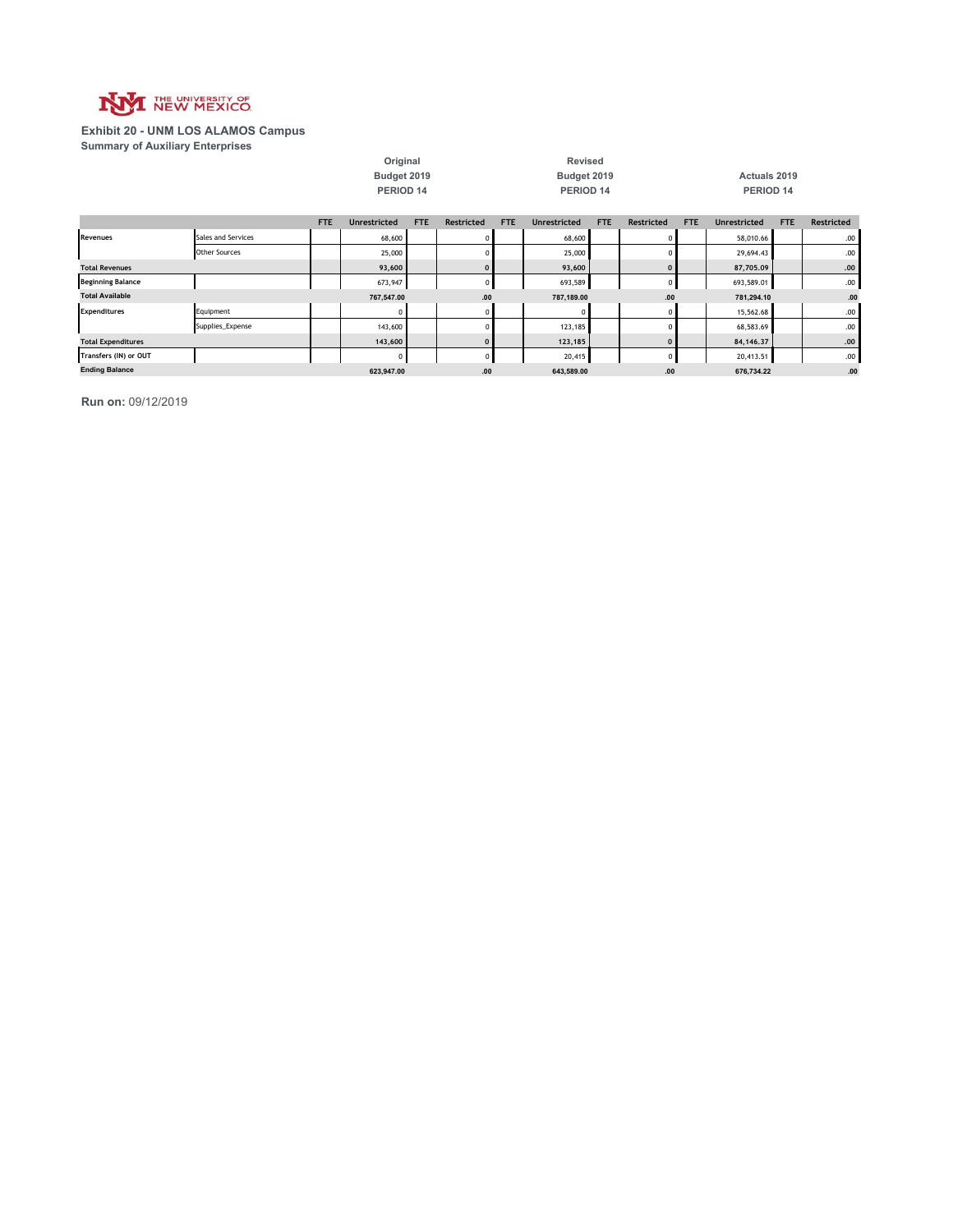

### **Exhibit A - UNM LOS ALAMOS Campus**

**Summary of Current Fund Revenues By Source**

**Budget 2019 Budget 2019 Actuals 2019 PERIOD 14 PERIOD 14 PERIOD 14 Original Revised**

|                                             |                                                             | Unrestricted | <b>Restricted</b> | <b>Unrestricted</b> | <b>Restricted</b> | <b>Unrestricted</b> | <b>Restricted</b> |
|---------------------------------------------|-------------------------------------------------------------|--------------|-------------------|---------------------|-------------------|---------------------|-------------------|
| <b>TUITION AND FEES</b>                     | Instruction and General Ex 2<br>Student Social and Cultural | 1,193,331    |                   | 1,193,331           |                   | 1,037,993           | 0                 |
|                                             | Ex 15                                                       | 61,500       |                   | 61,500              |                   | 55,954              |                   |
| <b>TOTAL TUITION AND FEES</b>               |                                                             | 1,254,831    | $\mathbf 0$       | 1,254,831           | 0                 | 1,093,947           | 0                 |
| STATE APPROPRIATIONS                        | Instruction and General Ex 2                                | 1,757,000    | $\Omega$          | 1,757,000           | U                 | 1,757,000           |                   |
| <b>TOTAL STATE APPROPRIATIONS</b>           |                                                             | 1,757,000    | $\mathbf 0$       | 1,757,000           | 0                 | 1,757,000           | 0                 |
|                                             | LOCAL APPROPRIATIONS   Instruction and General Ex 2         | 1,424,000    |                   | 1,424,000           |                   | 1,459,627           |                   |
| <b>TOTAL LOCAL APPROPRIATIONS</b>           |                                                             | 1,424,000    | $\mathbf 0$       | 1,424,000           | $\mathbf 0$       | 1,459,627           | 0                 |
| <b>FEDERAL GRANTS AND</b>                   |                                                             |              |                   |                     |                   |                     |                   |
| <b>CONTRACTS</b>                            | Instruction and General Ex 2                                |              | 481,000           |                     | 481,000           |                     | 11,196            |
|                                             | Public Service Ex 17                                        |              | 356,157           | 0                   | 356,157           |                     | 172,074           |
|                                             | Student Aid Ex 19                                           | $\Omega$     |                   | $\Omega$            |                   | $\Omega$            |                   |
|                                             | TOTAL FEDERAL GRANTS AND CONTRACTS                          | 0            | 837,157           | 0                   | 837,157           | 0                   | 183,270           |
| <b>STATE GRANTS AND</b><br><b>CONTRACTS</b> | Instruction and General Ex 2                                | 0            | 15,000            | 0                   | 15,000            | 692                 | 9,764             |
|                                             | Student Social and Cultural<br>Ex 15                        |              |                   |                     |                   |                     |                   |
|                                             | Public Service Ex 17                                        | U            | 185,000           |                     | 185,000           | $\Omega$            | 91,399            |
| TOTAL STATE GRANTS AND CONTRACTS            |                                                             | 0            | 200,000           | $\Omega$            | 200,000           | 692                 | 101,163           |
| <b>LOCAL GRANTS AND</b><br><b>CONTRACTS</b> | Public Service Ex 17                                        | $\Omega$     |                   | $\Omega$            |                   |                     |                   |
| TOTAL LOCAL GRANTS AND CONTRACTS            |                                                             | 0            | 0                 | 0                   | 0                 | 0                   | 0                 |
| PRIVATE GIFTS GRANTS                        |                                                             |              |                   |                     |                   |                     |                   |
| AND CONTRACTS                               | Public Service Ex 17                                        | 14,400       |                   | 14,400              |                   | 20,960              | 72,764            |
|                                             | Student Aid Ex 19                                           | 26,000       |                   | 17,900              |                   | 8,446               |                   |
|                                             | TOTAL PRIVATE GIFTS GRANTS AND CONTR                        | 40,400       | 0                 | 32,300              | 0                 | 29,406              | 72,764            |
| <b>SALES AND SERVICES</b>                   | Instruction and General Ex 2                                | 56,000       |                   | 56,000              |                   | 77,871              | 0                 |
|                                             | <b>Auxiliaries Ex 20</b>                                    | 68,600       |                   | 68,600              |                   | 58,011              |                   |
| <b>TOTAL SALES AND SERVICES</b>             |                                                             | 124,600      | 0                 | 124,600             | 0                 | 135,881             | 0                 |
| <b>OTHER SOURCES</b>                        | Instruction and General Ex 2                                | 28.750       |                   | 28,750              |                   | 51,785              | 0                 |
|                                             | Public Service Ex 17                                        |              |                   |                     |                   | 5,875               | 0                 |
|                                             | <b>Auxiliaries Ex 20</b>                                    | 25,000       |                   | 25,000              |                   | 29,694              |                   |
| <b>TOTAL OTHER SOURCES</b>                  |                                                             | 53,750       | $\Omega$          | 53,750              | 0                 | 87,355              | $\Omega$          |
| <b>Grand Total</b>                          |                                                             | 4,654,581    | 1,037,157         | 4,646,481           | 1,037,157         | 4,563,909           | 357,197           |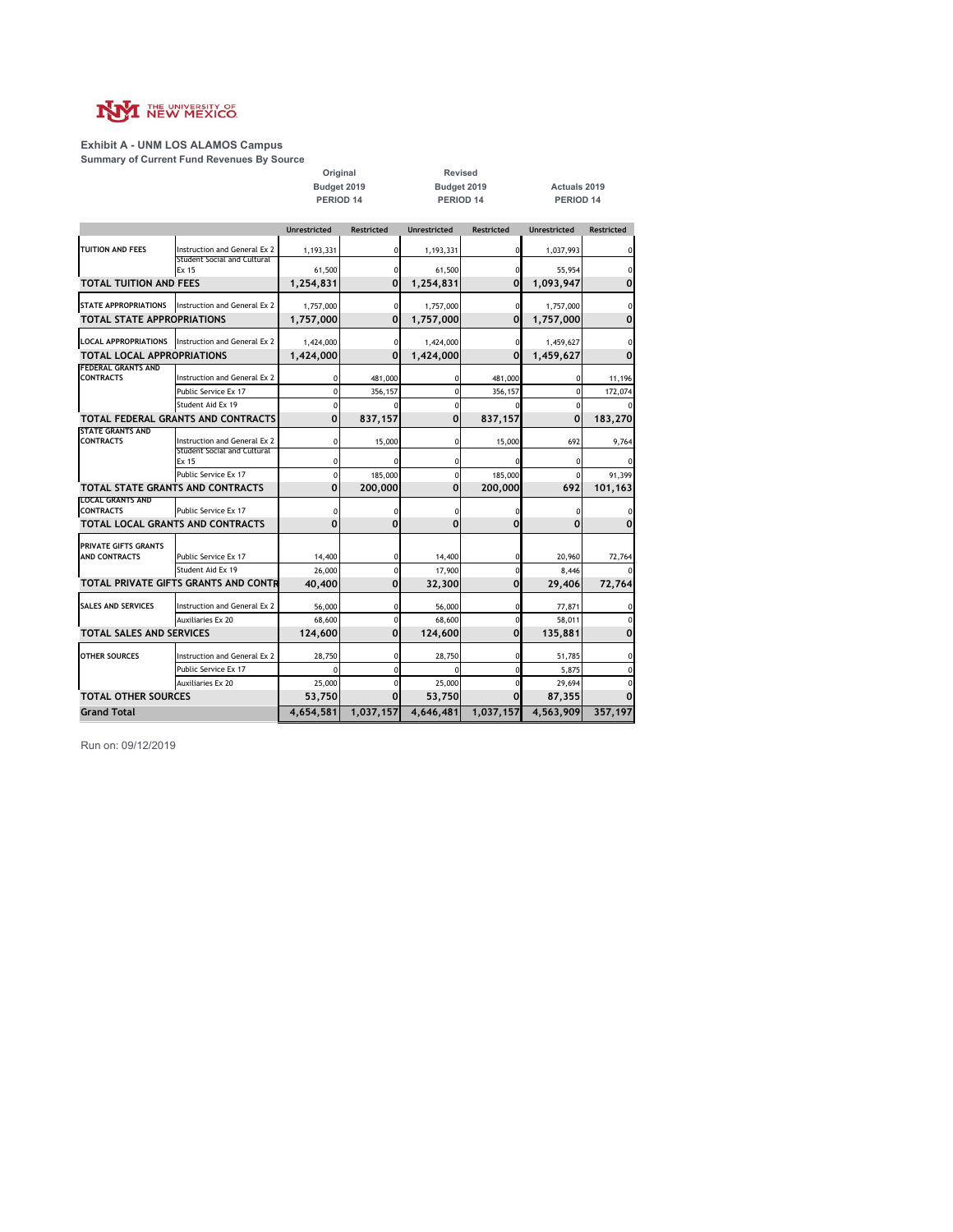

**Exhibit B - UNM LOS ALAMOS Campus Summary of Current Fund Salaries**

**Budget 2019 Budget 2019 Actuals 2019 PERIOD 14 PERIOD 14 PERIOD 14 Original Revised**

|                                          |                                          | <b>FTE</b>   | Unrestricted | <b>FTE</b>   | <b>Restricted</b>  | <b>FTE</b>   | Unrestricted   | <b>FTE</b>   | <b>Restricted</b>  | <b>FTE</b>   | Unrestricted     | <b>FTE</b>   | Restricted         |
|------------------------------------------|------------------------------------------|--------------|--------------|--------------|--------------------|--------------|----------------|--------------|--------------------|--------------|------------------|--------------|--------------------|
|                                          |                                          |              |              |              |                    |              |                |              |                    |              |                  |              |                    |
|                                          | SALARIES BY CATEGORY AND EXHIBIT         |              |              |              |                    |              |                |              |                    |              |                  |              |                    |
| <b>Faculty Salaries</b>                  | Instruction Ex 10<br>Academic Support Ex | 44.73        | 1,272,754    | .00          |                    | 26.64        | 1,253,011      | .00          |                    | 26.14        | 1,010,932        | .00          | $\Omega$           |
|                                          | 11<br>Student Services Ex                | 2.77         | 169,883      | .00          |                    | 2.13         | 169,883        | .00          |                    | 2.30         | 159,891          | .00          |                    |
|                                          | 12                                       | 1.58         | 51,180       | .00          |                    | .52          | 36,180         | .00          |                    | .51          | 19,964           | .00          | $\Omega$           |
|                                          | Institutional Support<br>Ex 13           | 1.00         | 138,926      | .00          |                    | 1.00         | 138,926        | .00          |                    | 1.00         | 150,000          | .00          |                    |
|                                          | Public Service Ex 17                     |              |              |              |                    |              |                |              |                    |              |                  |              |                    |
| <b>Total Faculty Salaries</b>            |                                          | .00<br>50.08 | 1,632,743    | 1.50<br>1.50 | 100,000<br>100,000 | .00<br>30.29 | 1,598,000      | 1.50<br>1.50 | 100,000<br>100,000 | .00<br>29.95 | 300<br>1,341,087 | 1.04<br>1.04 | 75,773<br>75,773   |
| Administrative                           |                                          |              |              |              |                    |              |                |              |                    |              |                  |              |                    |
| Professional                             | Instruction Ex 10<br>Academic Support Ex | .50          | 27,932       | .00          |                    | .00          | 27,932         | .00          |                    | .13          | 4,076            | .00          |                    |
|                                          | 11<br>Student Services Ex                | 3.50         | 160,863      | .00          |                    | 3.48         | 160,863        | .00          |                    | 3.49         | 160,822          | .00          |                    |
|                                          | 12                                       | 2.00         | 160,994      | .00          |                    | 2.00         | 145,994        | .00          |                    | 1.83         | 112,461          | .00          |                    |
|                                          | Institutional Support<br>Ex 13           | 4.75         | 265,223      | .00          |                    | 3.36         | 265,223        | .00          |                    | 3.33         | 224,667          | .00          |                    |
|                                          |                                          |              |              |              |                    |              |                |              |                    |              |                  |              |                    |
| <b>Total Administrative Professional</b> | Public Service Ex 17                     | .00<br>10,75 | 615,012      | 4.00<br>4.00 | 147,837<br>147,837 | .00<br>8.84  | 600,012        | 4.00<br>4.00 | 147,837<br>147,837 | .00<br>8.78  | o<br>502,026     | 2.27<br>2,27 | 111,232<br>111,232 |
|                                          |                                          |              |              |              |                    |              |                |              |                    |              |                  |              |                    |
| GA TA RA PA Salary                       | Instruction Ex 10                        | .00          | 0            | .00          |                    | .46          | $\epsilon$     | .00          |                    | .47          | 13,275           | .00          |                    |
| Total GA TA RA PA Salary                 |                                          | .00          | $\mathbf{0}$ | .00          | $\mathbf{C}$       | .46          | $\mathbf 0$    | .00          |                    | .47          | 13,275           | .00          | $\mathbf 0$        |
| Support Staff Salary                     | Instruction Ex 10<br>Academic Support Ex | .00          | n            | .00          |                    | .00          | $\Omega$       | .00          |                    | .00          | $\Omega$         | .00          |                    |
|                                          |                                          | .25          | 8,772        | .00          |                    | .02          | 8,772          | .00          |                    | .02          | 607              | .00          |                    |
|                                          | Student Services Ex<br>12                | 4.00         | 149,866      | .00          |                    | 3.34         | 149,866        | .00          |                    | 3.31         | 127,278          | .00          |                    |
|                                          | <b>Institutional Support</b>             |              |              |              |                    |              |                |              |                    |              |                  |              |                    |
|                                          | Ex 13<br>Operations and                  | 1.00         | 47,459       | .00          |                    | 1.00         | 47,459         | .00          |                    | .75          | 35,594           | .00          |                    |
|                                          | Maintenance of Plant<br>Ex 14            | .75          | 26,314       | .00          |                    | .49          | 26,314         | .00          |                    | .62          | 22,083           | .00          |                    |
|                                          |                                          |              |              |              |                    |              |                |              |                    |              |                  |              |                    |
|                                          | Public Service Ex 17                     | .00          |              | 2.75         | 114,485            | .00          |                | 2.75         | 114,485            | .00          |                  | .00          |                    |
| <b>Total Support Staff Salary</b>        |                                          | 6.00         | 232,411      | 2.75         | 114,485            | 4.85         | 232,411        | 2.75         | 114,485            | 4.70         | 185,562          | .00          | $\Omega$           |
| <b>Technician Salary</b>                 | Instruction Ex 10<br>Academic Support Ex | 1.75         | 66,407       | .00          |                    | 1.75         | 66,407         | .00          |                    | 1.75         | 66,864           | .00          |                    |
|                                          | Institutional Support                    | 1.00         | 44,577       | .00          |                    | 1.00         | 44,577         | .00          |                    | 1.00         | 44,577           | .00          | $\theta$           |
|                                          | Ex 13                                    | 3.00         | 114,600      | .00          |                    | 2.98         | 114,600        | .00          |                    | 2.85         | 109,455          | .00          | $\Omega$           |
|                                          | Operations and<br>Maintenance of Plant   |              |              |              |                    |              |                |              |                    |              |                  |              |                    |
|                                          | Ex 14                                    | 1.00         | 44,086       | .00          |                    | 1.00         | 44,086         | .00          |                    | 1.00         | 44,086           | .00          |                    |
|                                          | Public Service Ex 17                     | .00          |              | .00          |                    | .00          |                | .00          |                    | .00          | $\Omega$         | .96          | 41,397             |
| <b>Total Technician Salary</b>           |                                          | 6.75         | 269,670      | .00          | $\mathbf{0}$       | 6.73         | 269,670        | .00          |                    | 6.60         | 264,982          | .96          | 41,397             |
| <b>Other Salaries</b>                    | Instruction Ex 10                        | .00          | $\Omega$     | .00          |                    | .02          | $\mathfrak{c}$ | .00          |                    | .04          | 990              | .00          |                    |
|                                          | Academic Support Ex<br>11                | .00          | 11,385       | .00          |                    | .00          | 6,128          | .00          |                    | .00          | $\Omega$         | .00          |                    |
|                                          | Institutional Support<br>Ex 13           | .00          | 2,751        | .00          |                    | .00          | 2,751          | .00          |                    | .00          | $\Omega$         | .00          | $\Omega$           |
|                                          |                                          |              |              |              |                    |              |                |              |                    |              |                  |              |                    |
|                                          | Public Service Ex 17                     | .00          | $\Omega$     | .00          |                    | .00          | £              | .00          |                    | .00          | $\Omega$         | .00          | $\mathbf 0$        |
| <b>Total Other Salaries</b>              |                                          | .00          | 14,136       | .00          | $\mathbf 0$        | .02          | 8,879          | .00          | $\mathbf 0$        | .04          | 990              | .00          | $\mathbf 0$        |
| Federal Workstudy<br>Salaries            | Instruction Ex 10                        | .00          |              | .31          | 6,000              | .00          | $\mathbf 0$    | .31          | 6,000              | .00          |                  | .00          |                    |
|                                          | Academic Support Ex                      |              |              |              |                    |              |                |              |                    |              |                  |              |                    |
|                                          | 11<br>Student Services Ex                | .00          |              | .37          | 7,000              | .04          | $\Omega$       | .37          | 7,000              | .07          | 1,411            | .17          | 3,293              |
|                                          | 12                                       | .00          |              | .45          | 8,500              | .24          | $\Omega$       | .45          | 8,500              | .18          | 3,387            | .41          | 7,903              |
|                                          | Institutional Support<br>Ex 13           | .00          | $\Omega$     | .50          | 9,500              | .00          | $\Omega$       | .50          | 9,500              | .00          | $\Omega$         | .00          |                    |
| <b>Total Federal Workstudy Salaries</b>  |                                          | .00          | $\mathbf 0$  | 1.63         | 31,000             | .28          | $\mathbf{0}$   | 1.63         | 31,000             | .25          | 4,798            | .58          | 11,196             |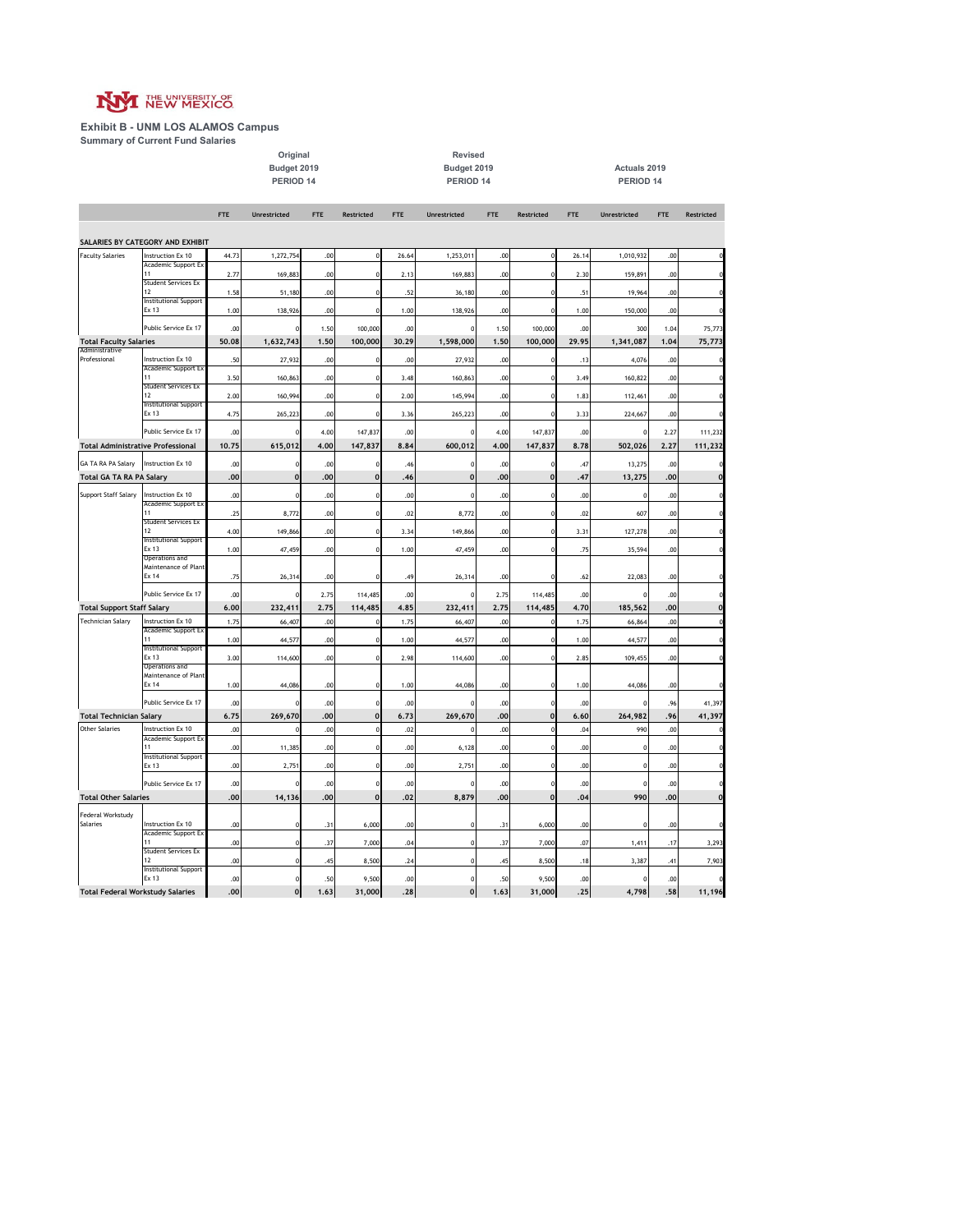

**Exhibit B - UNM LOS ALAMOS Campus Summary of Current Fund Salaries**

**PERIOD 14 PERIOD 14 PERIOD 14** Original Revised<br>
Budget 2019<br>
PERIOD 14<br>
PERIOD 14

**Budget 2019 Budget 2019 Actuals 2019**

|                                                                  |                                         | <b>FTE</b> | <b>Unrestricted</b> | <b>FTE</b> | Restricted | <b>FTE</b> | Unrestricted     | <b>FTE</b> | <b>Restricted</b> | <b>FTE</b> | Unrestricted | <b>FTE</b> | Restricted  |
|------------------------------------------------------------------|-----------------------------------------|------------|---------------------|------------|------------|------------|------------------|------------|-------------------|------------|--------------|------------|-------------|
|                                                                  | SALARIES BY CATEGORY AND EXHIBIT        |            |                     |            |            |            |                  |            |                   |            |              |            |             |
| State Workstudy<br>Salaries                                      | Instruction Ex 10                       | .00        |                     | .18        | 3,500      | .00        | $\mathbf 0$      | .18        | 3,500             | .00        | $\Omega$     | .00        | $\mathbf 0$ |
|                                                                  | <b>Academic Support Ex</b><br>11        | .00        |                     | .18        | 3,500      | .11        | $\mathbf 0$      | .18        | 3,500             | .08        | 1,686        | .21        | 3,934       |
|                                                                  | <b>Student Services Ex</b><br>12        | .00        |                     | .21        | 4,000      | .10        | $\mathbf 0$      | .21        | 4,000             | .07        | 1,372        | .17        | 3,201       |
|                                                                  | <b>Institutional Support</b><br>Ex 13   |            |                     |            |            |            |                  |            |                   |            |              |            |             |
|                                                                  | Student Social and                      | .00        | C                   | .21        | 4,000      | .06        | $\mathbf 0$      | .21        | 4,000             | .06        | 1,127        | .14        | 2,629       |
|                                                                  | Cultural Ex 15                          | .00        |                     | .00        |            | .00        | 0<br>$\mathbf 0$ | .00        |                   | .00        |              | .00        |             |
| <b>Total State Workstudy Salaries</b><br><b>Student Salaries</b> | Instruction Ex 10                       | .00<br>.00 | $\mathbf 0$<br>C    | .78        | 15,000     | .27        | $\mathbf 0$      | .78        | 15,000            | .21        | 4,184        | .52        | 9,764<br>O  |
|                                                                  | Academic Support Ex                     |            |                     | .00        |            | .00        |                  | .00        |                   | .00        | 200          | .00        |             |
|                                                                  | 11<br><b>Student Services Ex</b>        | .25        | 6,000               | .00        |            | .00        | 6,000            | .00        |                   | .10        | 1,931        | .00        | $\mathbf 0$ |
|                                                                  | 12<br><b>Institutional Support</b>      | .58        | 14,100              | .00        |            | .06        | 14,100           | .00        |                   | .31        | 5,851        | .00        | $\mathbf 0$ |
|                                                                  | Ex 13                                   | .37        | 9,000               | .00        |            | .00        | 9,000            | .00        |                   | .07        | 1,474        | .00        | $\mathbf 0$ |
| <b>Total Student Salaries</b>                                    |                                         | 1.20       | 29,100              | .00        | $\Omega$   | .06        | 29,100           | .00        | $\Omega$          | .48        | 9,455        | .00        | $\mathbf 0$ |
|                                                                  | <b>Grand Total SALARIES BY CATEGORY</b> | 74.78      | 2,793,072           | 10.66      | 408,322    | 51.80      | 2,738,072        | 10.66      | 408,322           | 51.48      | 2,326,359    | 5.37       | 249,362     |
|                                                                  |                                         |            |                     |            |            |            |                  |            |                   |            |              |            |             |
| SALARIES BY CATEGORY                                             |                                         |            |                     |            |            |            |                  |            |                   |            |              |            |             |
| <b>Faculty Salaries</b><br>Administrative                        |                                         | 50.08      | 1,632,743           | 1.50       | 100,000    | 30.29      | 1,598,000        | 1.50       | 100,000           | 29.95      | 1,341,087    | 1.04       | 75,773      |
| Professional                                                     |                                         | 10.75      | 615,012             | 4.00       | 147,837    | 8.84       | 600,012          | 4.00       | 147,837           | 8.78       | 502,026      | 2.27       | 111,232     |
| GA TA RA PA Salary                                               |                                         | .00        | £                   | .00        |            | .46        | $\Omega$         | .00        |                   | .47        | 13,275       | .00        | $\mathbf 0$ |
| Support Staff Salary                                             |                                         | 6.00       | 232,411             | 2.75       | 114,485    | 4.85       | 232,411          | 2.75       | 114,485           | 4.70       | 185,562      | .00        | $\mathbf 0$ |
| Technician Salary                                                |                                         | 6.75       | 269,670             | .00        |            | 6.73       | 269,670          | .00        |                   | 6.60       | 264,982      | .96        | 41,397      |
| <b>Other Salaries</b>                                            |                                         | .00        | 14,136              | .00        |            | .02        | 8,879            | .00        |                   | .04        | 990          | .00        | O           |
| Federal Workstudy                                                |                                         |            |                     |            |            |            |                  |            |                   |            |              |            |             |
| Salaries<br><b>State Workstudy</b>                               |                                         | .00        | C                   | 1.63       | 31,000     | .28        | 0                | 1.63       | 31,000            | .25        | 4,798        | .58        | 11,196      |
| Salaries                                                         |                                         | .00        |                     | .78        | 15,000     | .27        | $\Omega$         | .78        | 15,000            | .21        | 4,184        | .52        | 9,764       |
| <b>Student Salaries</b>                                          |                                         | 1.20       | 29,100              | .00        |            | .06        | 29,100           | .00        |                   | .48        | 9,455        | .00        |             |
|                                                                  | <b>Grand Total SALARIES BY CATEGORY</b> | 74.78      | 2,793,072           | 10.66      | 408,322    | 51.80      | 2,738,072        | 10.66      | 408,322           | 51.48      | 2,326,359    | 5.37       | 249,362     |
| SALARIES BY EXHIBIT                                              |                                         |            |                     |            |            |            |                  |            |                   |            |              |            |             |
| Instruction Ex 10                                                |                                         | 46.98      | 1,367,093           | .49        | 9,500      | 28.87      | 1,347,350        | .49        | 9,500             | 28.53      | 1,096,337    | .00        |             |
| Academic Support Ex<br>11                                        |                                         | 7.77       | 401,480             | .55        | 10,500     | 6.78       | 396,223          | .55        | 10,500            | 7.06       | 370,924      | .38        | 7,227       |
| <b>Student Services Ex</b>                                       |                                         |            |                     |            |            |            |                  |            |                   |            |              |            |             |
| 12<br><b>Institutional Support</b>                               |                                         | 8.16       | 376,140             | .66        | 12,500     | 6.26       | 346,140          | .66        | 12,500            | 6.21       | 270,312      | .58        | 11,104      |
| Ex 13<br>Operations and                                          |                                         | 10.12      | 577,959             | .71        | 13,500     | 8.40       | 577,959          | .71        | 13,500            | 8.06       | 522,316      | .14        | 2,629       |
| Maintenance of Plant                                             |                                         |            |                     |            |            |            |                  |            |                   |            |              |            |             |
| Fx 14<br>Student Social and                                      |                                         | 1.75       | 70,400              | .00        |            | 1.49       | 70,400           | .00        |                   | 1.62       | 66,169       | .00        | $\Omega$    |
| Cultural Ex 15                                                   |                                         | .00        |                     | .00        |            | .00        | $\mathbf 0$      | .00        |                   | .00        | o            | .00        | $\mathbf 0$ |
| Public Service Ex 17                                             |                                         | .00        |                     | 8.25       | 362,322    | .00        | $\Omega$         | 8.25       | 362,322           | .00        | 300          | 4.27       | 228,402     |
| <b>Grand Total SALARIES BY EXHIBIT</b>                           |                                         | 74.78      | 2,793,072           | 10.66      | 408,322    | 51.80      | 2,738,072        | 10.66      | 408,322           | 51.48      | 2,326,359    | 5.37       | 249,362     |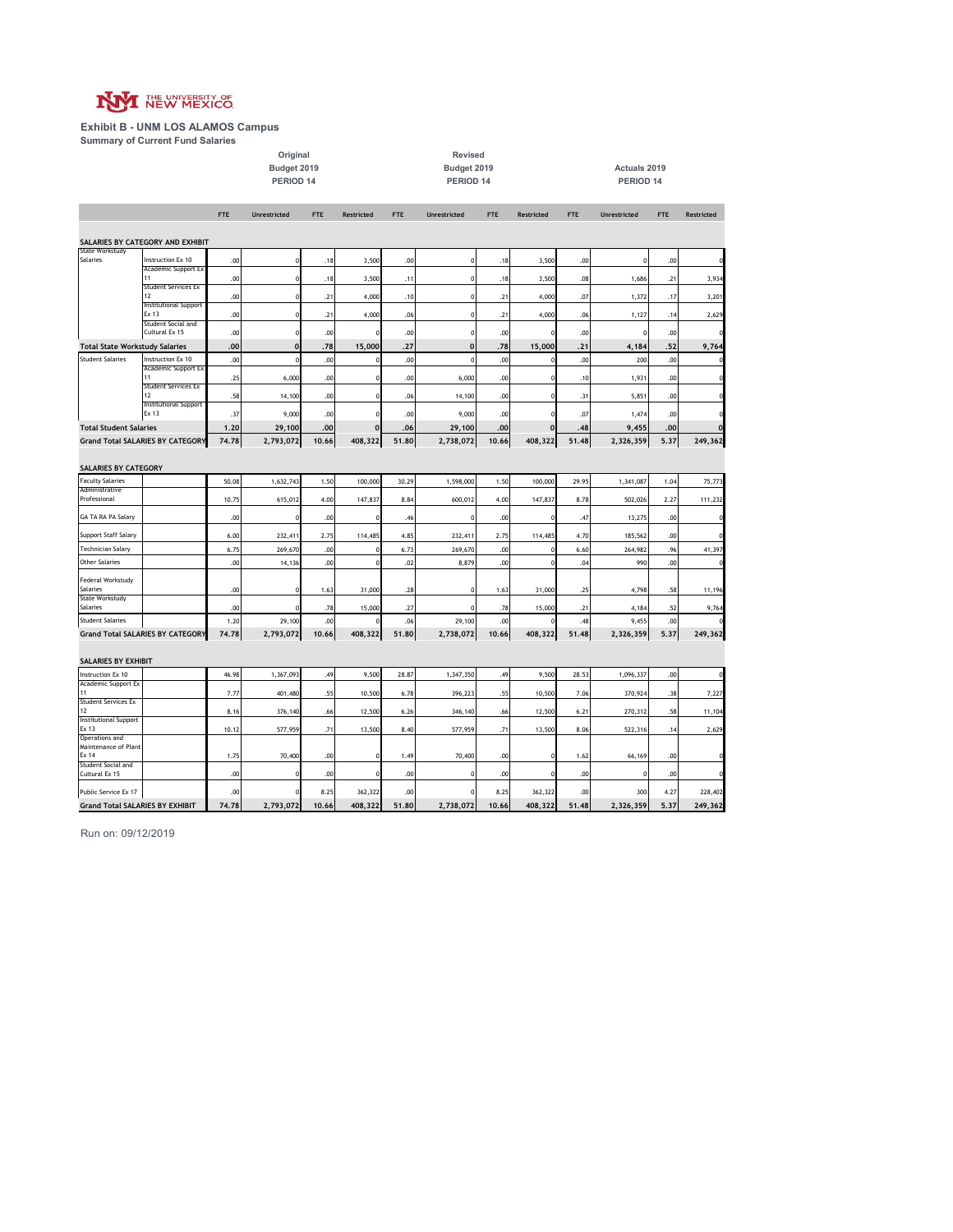#### **Exhibit C**

### **University of New Mexico**

**Los Alamos**

**Salary Increases**

|                                                                             | L<br>$\mathbf I$<br>$\boldsymbol{\mathsf{N}}$<br>$\mathsf E$                                                                             | 2018-2019<br>Proposed Percentage Salary Increase | 2018-2019<br><b>Revised Percentage Salary Increase</b> | 2018-2019<br><b>Actual Percentage Salary Increase</b> |
|-----------------------------------------------------------------------------|------------------------------------------------------------------------------------------------------------------------------------------|--------------------------------------------------|--------------------------------------------------------|-------------------------------------------------------|
| <b>Returning Faculty</b>                                                    | $\overline{1}$                                                                                                                           | 1.00%                                            | 1.00%                                                  | 1.00%                                                 |
| Adjunct Faculty (see note below)                                            | $\mathbf{2}$<br>$\mathbf{3}$<br>$\overline{4}$                                                                                           |                                                  |                                                        |                                                       |
| Returning Professional Staff (FLSA Exempt)                                  | $\sqrt{5}$                                                                                                                               | $1.00\%$                                         | 1.00%                                                  | $1.00\%$                                              |
| Returning Support Staff (FLSA Non-Exempt)                                   | $\boldsymbol{6}$<br>$\overline{\mathbf{7}}$<br>$\bf 8$                                                                                   | $1.00\%$                                         | 1.00%                                                  | $1.00\%$                                              |
| <b>GA/TA</b>                                                                | $\boldsymbol{9}$<br>$10\,$                                                                                                               | $\rm N/A$                                        | $\rm N/A$                                              | $\rm N/A$                                             |
| <b>Students</b>                                                             | 11<br>12<br>13                                                                                                                           | 1.00%                                            | 1.00%                                                  | $1.00\%$                                              |
| Note on Adjunct Faculty:<br>Salary Scale<br><b>BA/BS</b><br>MA/MS/JD<br>PhD | $14\,$<br>15<br>16<br>17<br>$18\,$<br>19<br>$20\,$<br>21<br>$22\,$<br>$23\,$<br>$24\,$<br>25<br>$26\,$<br>27<br>${\bf 28}$<br>${\bf 29}$ | \$665.00/CH<br>\$715.00/CH<br>\$765.00/CH        | \$665.00/CH<br>\$715.00/CH<br>\$765.00/CH              | \$665.00/CH<br>\$715.00/CH<br>\$765.00/CH             |
|                                                                             | $30\,$<br>31<br>32<br>33<br>34<br>35<br>36<br>37<br>38<br>39<br>$40\,$<br>41                                                             |                                                  |                                                        |                                                       |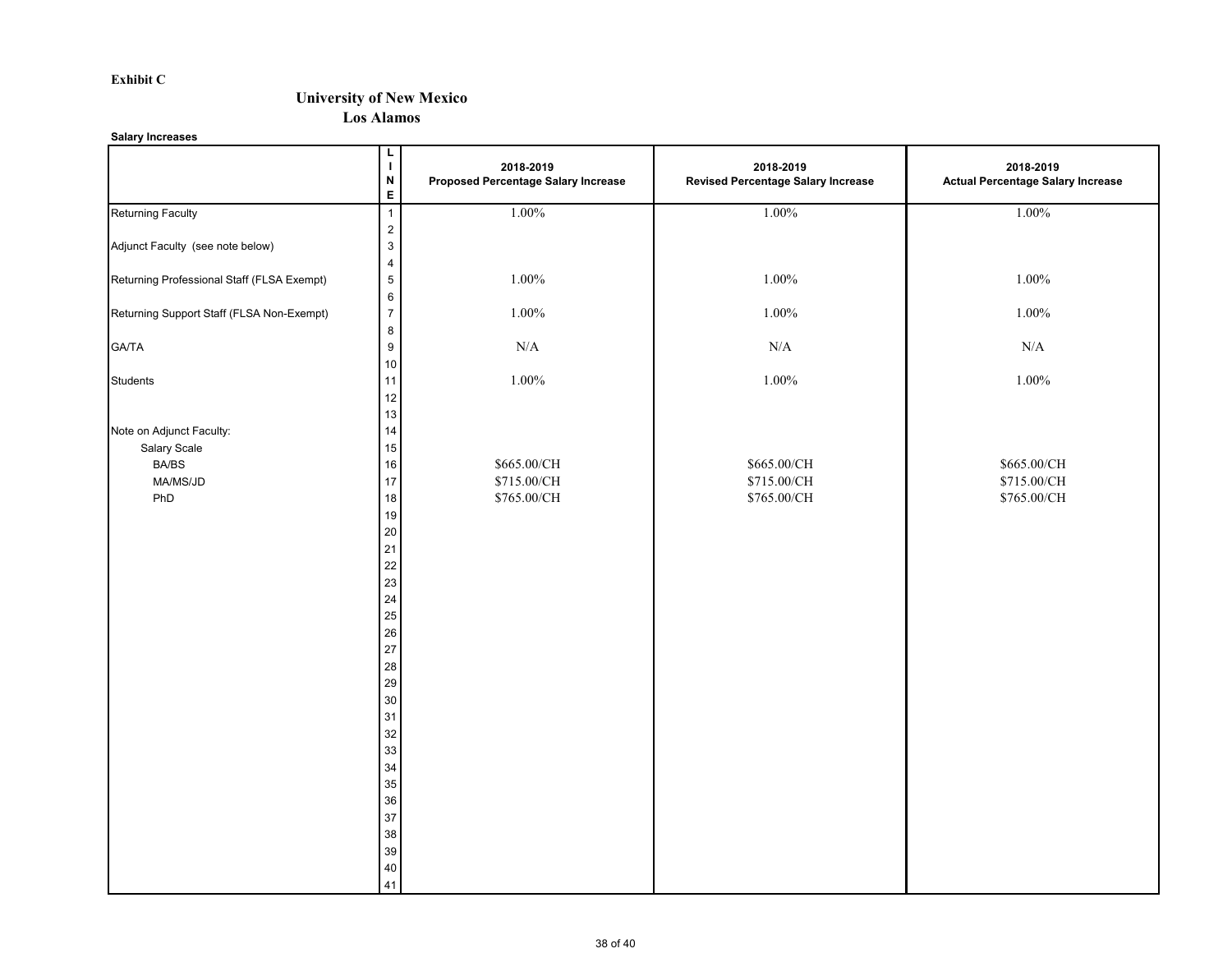### **Exhibit D**

# **University of New Mexico**

**Los Alamos**

### **Tuition, Summer Session, Required Fees, Revenue from Fees & Board**

|                                                 | N  | <b>ORIGINAL</b><br><b>BUDGET</b> | <b>REVISED</b><br><b>BUDGET</b> | <b>ACTUALS</b> |
|-------------------------------------------------|----|----------------------------------|---------------------------------|----------------|
|                                                 | Е  | 2018-2019                        | 2018-2019                       | 2018-2019      |
| <b>Undergraduate Tuition</b>                    | 1  |                                  |                                 |                |
| Part-time Students (Hourly Rate)                | 2  |                                  |                                 |                |
| <b>Resident In-District</b>                     | 3  | \$82.00                          | \$82.00                         | \$82.00        |
| <b>Resident Out-of-District</b>                 | 4  | \$82.00                          | \$82.00                         | \$82.00        |
| Non-Resident                                    | 5  | \$227.50                         | \$227.50                        | \$227.50       |
| Full-time Students (Per Semester)               | 6  |                                  |                                 |                |
| <b>Resident In-District</b>                     | 7  | \$984.00                         | \$984.00                        | \$984.00       |
| Resident Out-of-District*                       | 8  | \$984.00                         | \$984.00                        | \$984.00       |
| Non-Resident                                    | 9  | \$2,730.00                       | \$2,730.00                      | \$2,730.00     |
| <b>Summer Session</b>                           | 10 |                                  |                                 |                |
| <b>Hourly Tuition Rate</b>                      | 11 | \$82.00                          | \$82.00                         | \$82.00        |
|                                                 | 12 |                                  |                                 |                |
| <b>Required Fees Hourly Rate (Itemize Uses)</b> | 13 |                                  |                                 |                |
| <b>Student Activities</b>                       | 14 | \$1.50                           | \$1.50                          | \$1.50         |
| Other-Facility Fee                              | 15 | \$3.00                           | \$3.00                          | \$3.00         |
| Print Management Fee (per semester)             |    | \$10.00                          | \$10.00                         | \$10.00        |
|                                                 | 16 |                                  |                                 |                |
| <b>Total Tuition and Required Fees</b>          | 17 |                                  |                                 |                |
| Full Time Undergraduate                         | 18 |                                  |                                 |                |
| <b>Resident In-District</b>                     | 19 | \$1,048.00                       | \$1,048.00                      | \$1,048.00     |
| Resident Out-of-District*                       | 20 | \$1,048.00                       | \$1,048.00                      | \$1,048.00     |
| Non-Resident                                    | 21 | \$2,794.00                       | \$2,794.00                      | \$2,794.00     |
|                                                 | 22 |                                  |                                 |                |
| <b>Room Rates</b>                               | 23 |                                  |                                 |                |
| <b>Maximum Rate</b>                             | 24 | N/A                              | N/A                             | N/A            |
| Minimum Rate                                    | 25 | N/A                              | N/A                             | N/A            |
|                                                 | 26 |                                  |                                 |                |
| <b>Board Rates</b>                              |    |                                  |                                 |                |
| Maximum Rate                                    | 28 | N/A                              | N/A                             | N/A            |
| Minimum Rate                                    | 29 | N/A                              | N/A                             | N/A            |
|                                                 | 30 |                                  |                                 |                |
|                                                 | 31 |                                  |                                 |                |